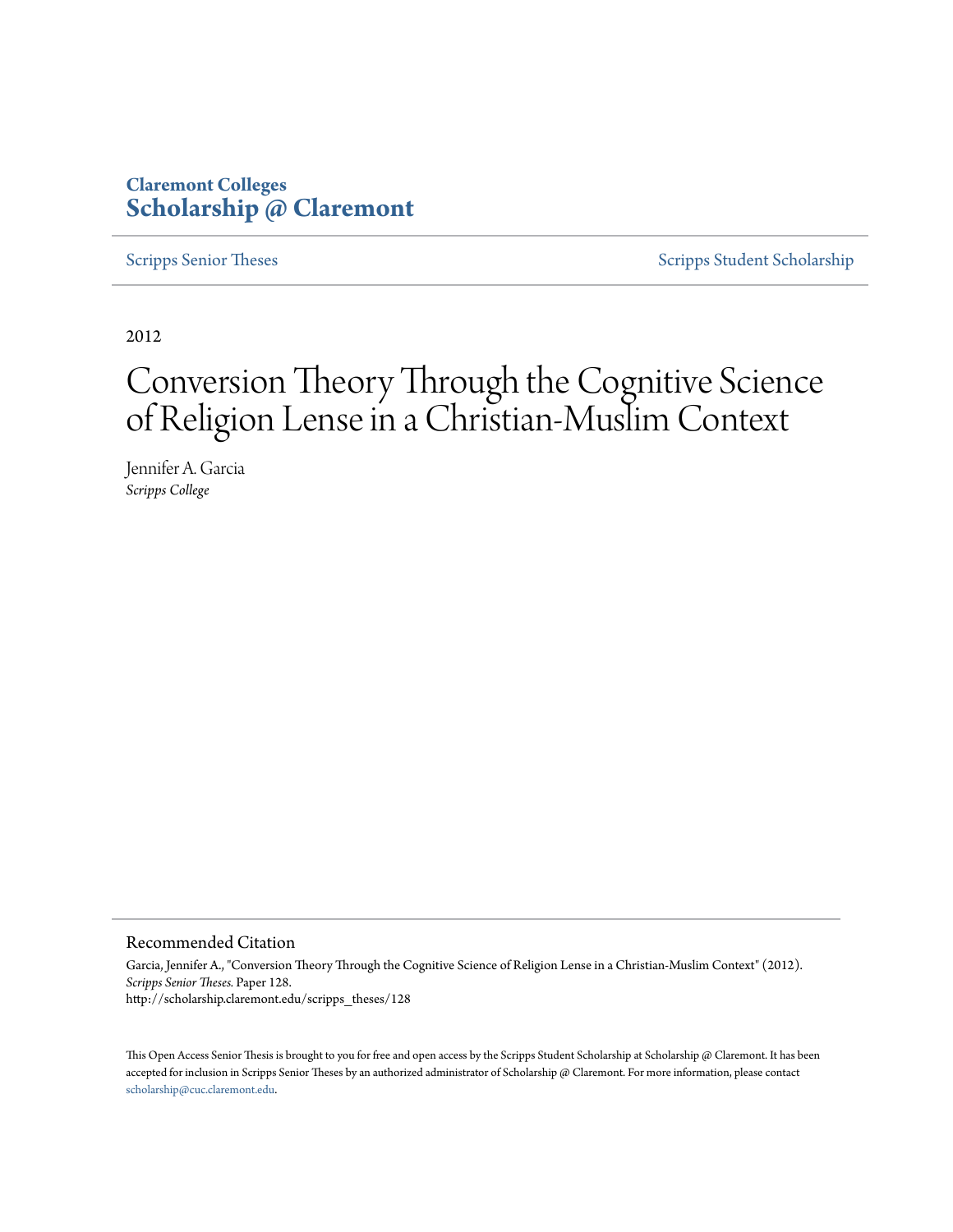## **CONVERSION THEORY THROUGH THE COGNITIVE SCIENCE OF RELIGION LENSE IN A CHRISTIAN-MUSLIM CONTEXT**

by

## **JENNIFER A. GARCIA**

## **SUBMITTED TO SCRIPPS COLLEGE IN PARTIAL FULLFILLMENT OF THE DEGREE OF BACHELOR ARTS**

**PROFESSOR MICHAEL SPEZIO PROFESSOR ZAYN KASSAM** 

**APRIL 30th, 2012**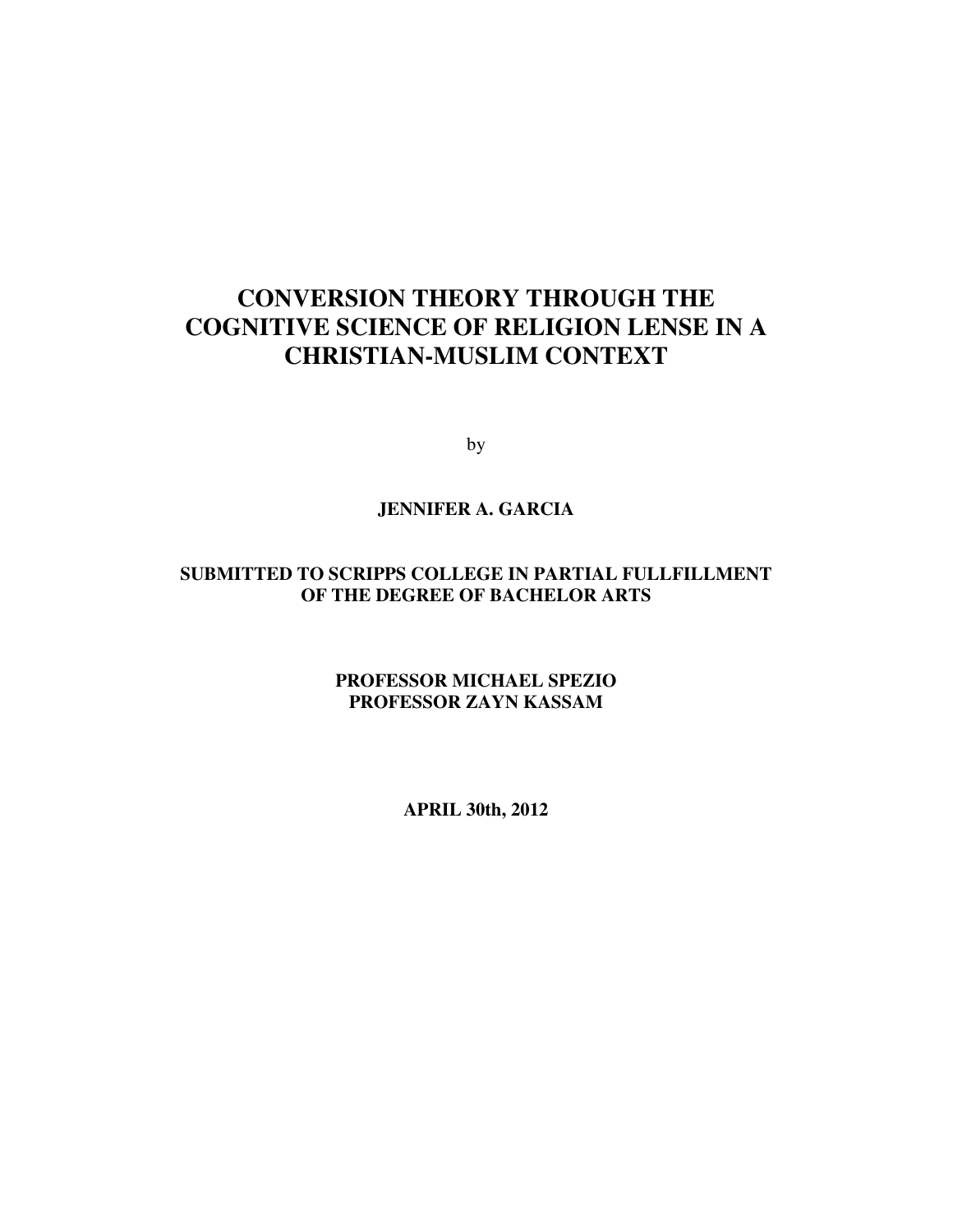#### **ACKNOWLEDGEMENTS**

First I would like to thank my advisor Michael Spezio for his support and helpful guidance throughout the process of doing my research. His knowledge and advice have helped me to keep on track with my work. My gratitude goes out as well to Professor Kassam for her advice, patience, and encouragement throughout this process. These two professors have helped shape and hone my research and organizational skills to make my writing more purposeful. I am indebted to my school colleagues who have helped make my learning an enjoyable and stimulating experience. Lastly I wish to thank my family and my many close friends, whose enthusiasm, interest, and support in this project have given me the motivation to realize this achievement.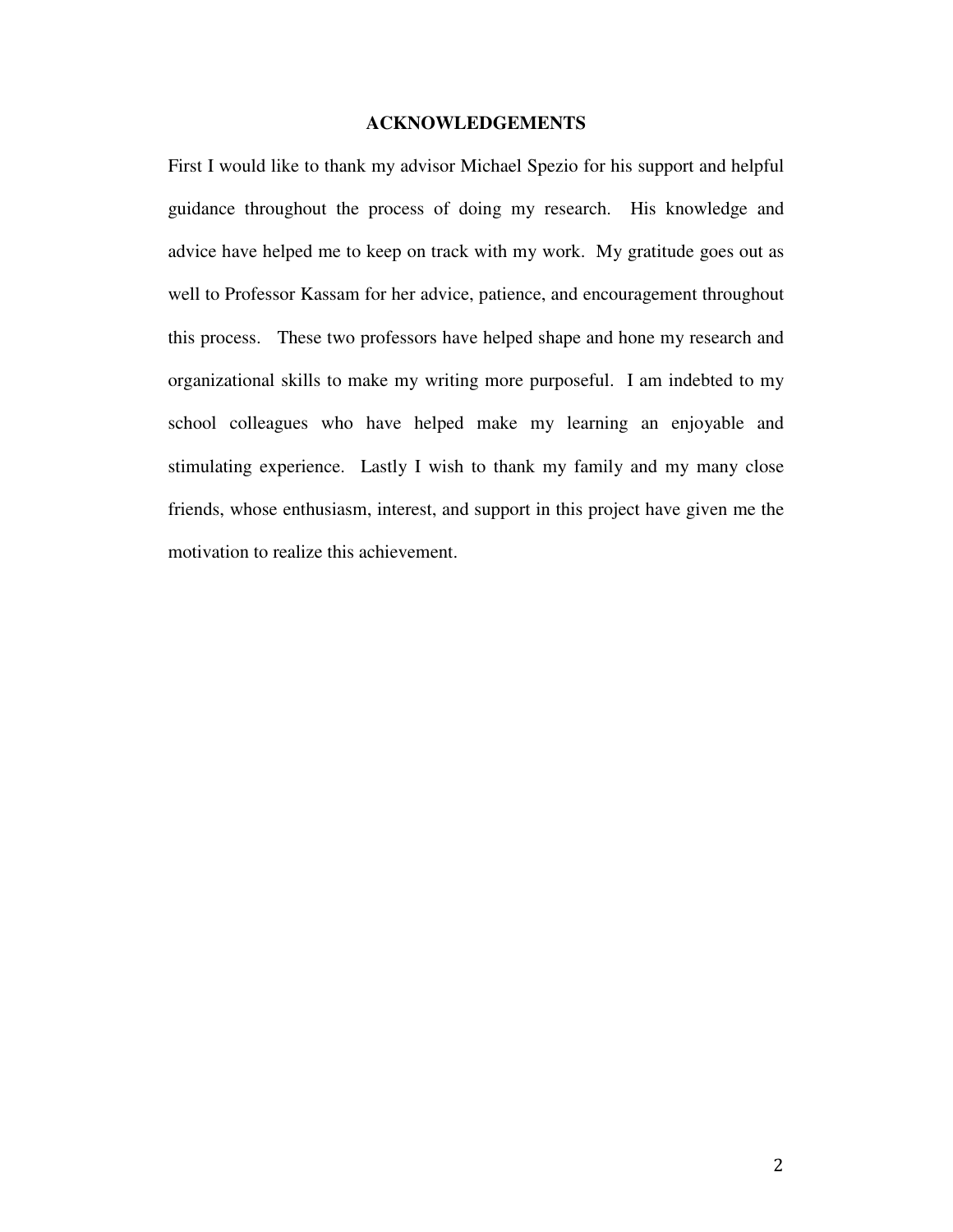#### **PREFACE**

 This project would have never been partaken in had I not been honored to attend a seasonal meeting for the Southern California Working Group on Culture, Cognition, and Religion (SCWGCCR) at Fuller Seminary on November  $5<sup>th</sup>$ , 2011. In attendance at the meeting were a few major proponents in the field of Cognitive Science of Religion: James Van Slyke, Justin Barrett, and Ann Taves. As I began to search for a topic within the field to write about for my senior thesis project, I found myself reflecting on the meeting of the SCWGCCR that I had attended. Many projects were discussed at the meeting. I remember feeling a bit overwhelmed and excited to be in the presence of some interesting minds. As introductions were being made around the table, I remember one of the members mentioning his fascination with conversion experiences. What he said in his introduction resonated with me, especially since I myself had undergone a similar conversion a couple years prior.

 This man, who shall go unnamed, talked about how interested he was in religious phenomena: ritual, conversion, prayer, etc. I could tell that it was a personal interest of his, perhaps because he may have undergone a conversion himself or because I knew (from talking to him afterwards) that he wholeheartedly believes that God exists. In a conversation I had with this man during our lunch break, he told me about his own experiences of God. Among his reasons for his belief he listed the many religious experiences that he had himself experienced. He told me of feelings during prayer and moments of awe and a sense of unity with nature. I myself had similar experiences with nature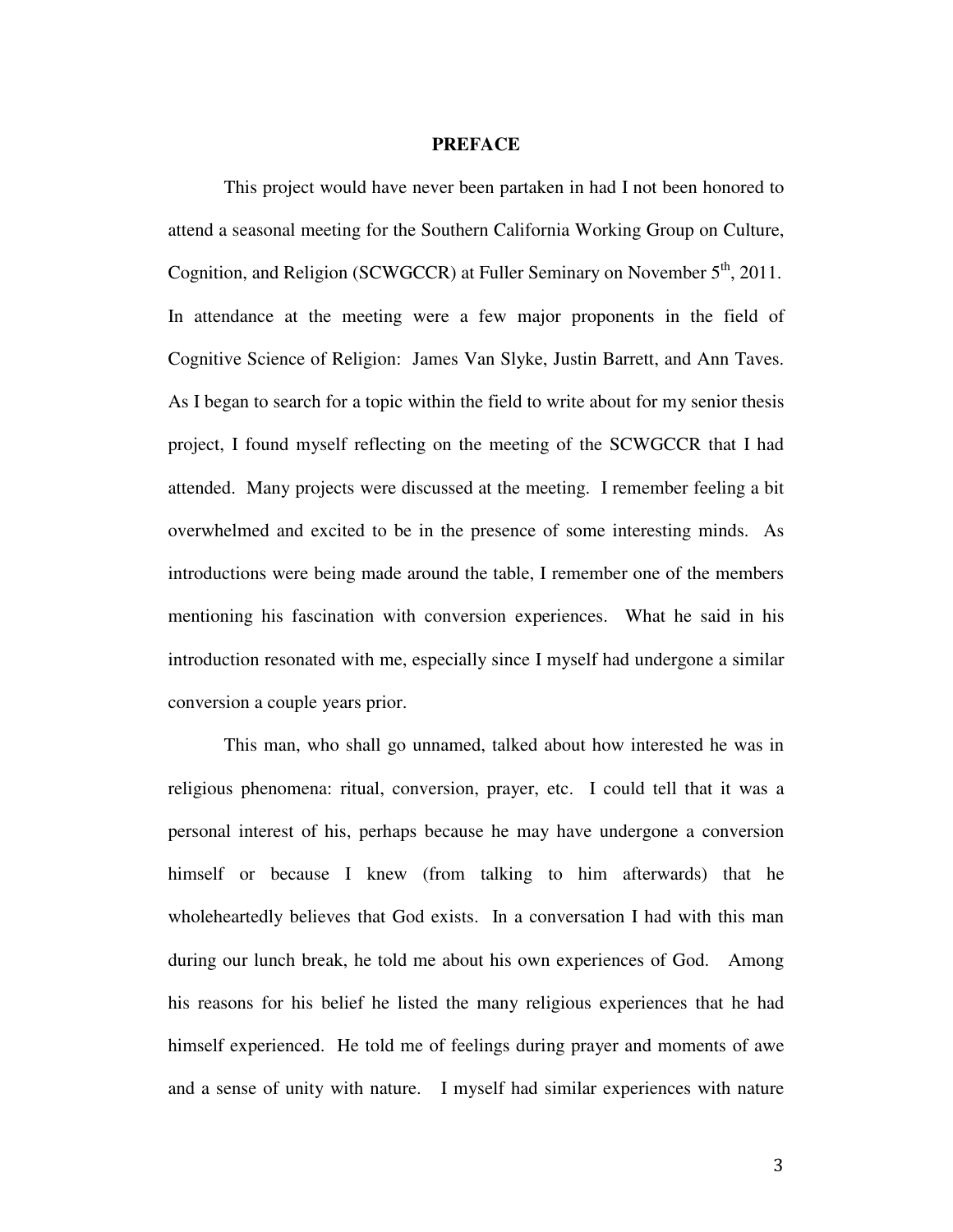and agreed with what he was discussing: that God was real that we as humans can feel and detect this numinous being.

 Before this, I had never considered the importance of the religious experience and how it enforces our faith in God or in gods. Furthermore, I had never thought about how our mind partakes in that experience to produce, enhance and facilitate it.

 My interest in religion, particularly how the mind elicits religious experiences has always been apparent in my quest for knowledge. I often find myself thinking about God, prayer, existence, as well as how it is we know that there can be a God. It was natural for me to conclude that I wanted to investigate the nature of the religious conversion. I thought of my own conversion experiences in the past and was still baffled at how I could quickly change my viewpoint culturally and philosophically. This project arose out of a personal reflection of wanting to understand my own conversion as well as the conversions of others. This topic also emerges from an especially more sensitive place within me, as I was encouraged by my former church to try to go out into communities and encourage others to convert.

 In the past, I never felt comfortable with the conversion aspect of my religion and had often times wondered why so many people would try to get others to convert through philosophical arguments or through sharing "witnessing" experiences, as it is called in Christianity. I found these two conversion tactics to be ineffective. Part of me was interested in finding a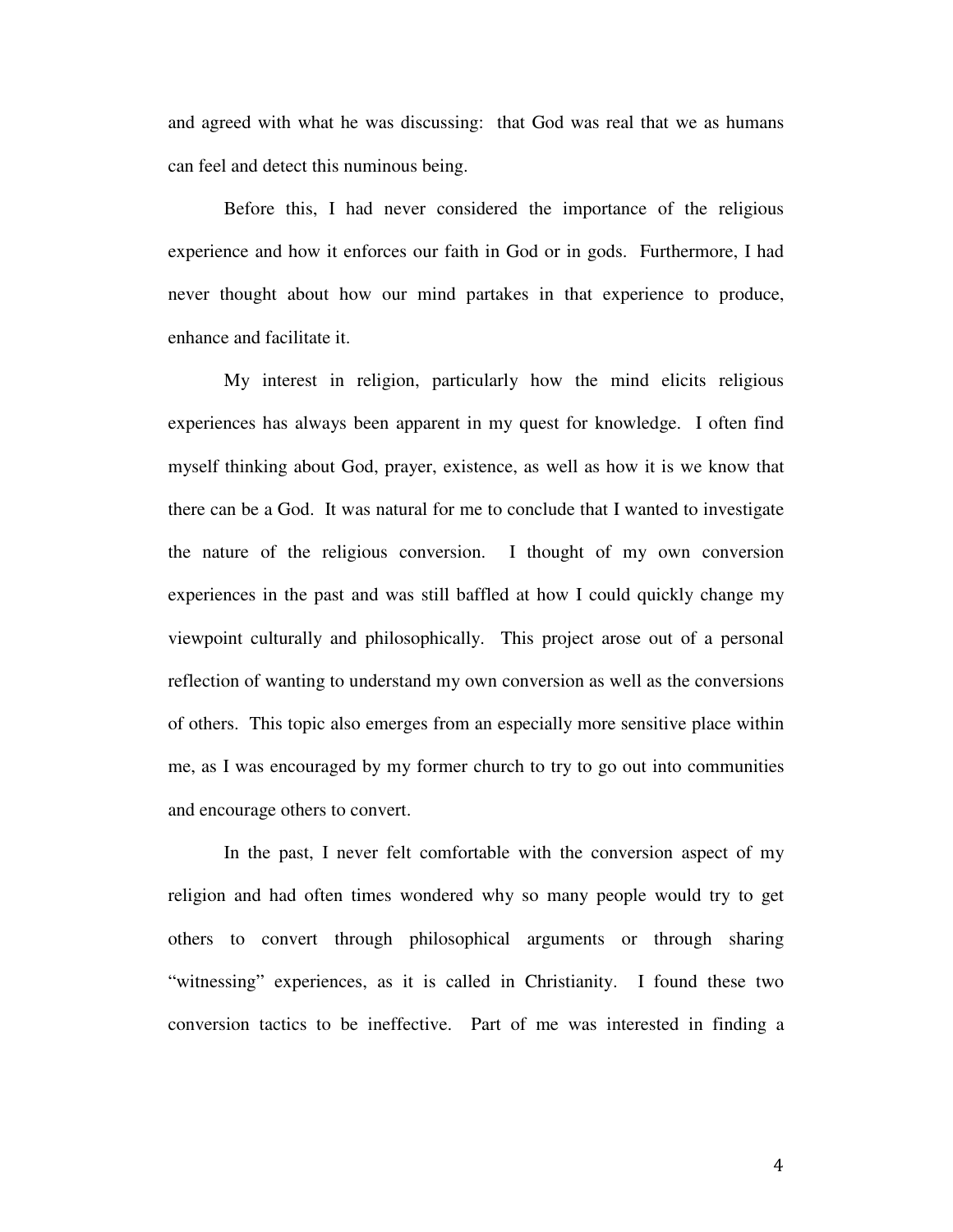successful way to witness to others in a more effective way, but another part of me was interested in simply understanding *why* people converted.

 Nonetheless, this project is a result of my own personal religious struggles and my own interests in conversion that were ignited from a conversation I held with someone at the SCWGCCR meeting in November of 2011. I chose to study the conversion from Christianity to Islam because I did not have much knowledge of Islam. I wanted to maintain objectivity in my study so I avoided conversions to Christianity since I had undergone conversion in that direction. Throughout the process I have learned a lot about the Cognitive Science of Religion, conversion theory, as well as Islam.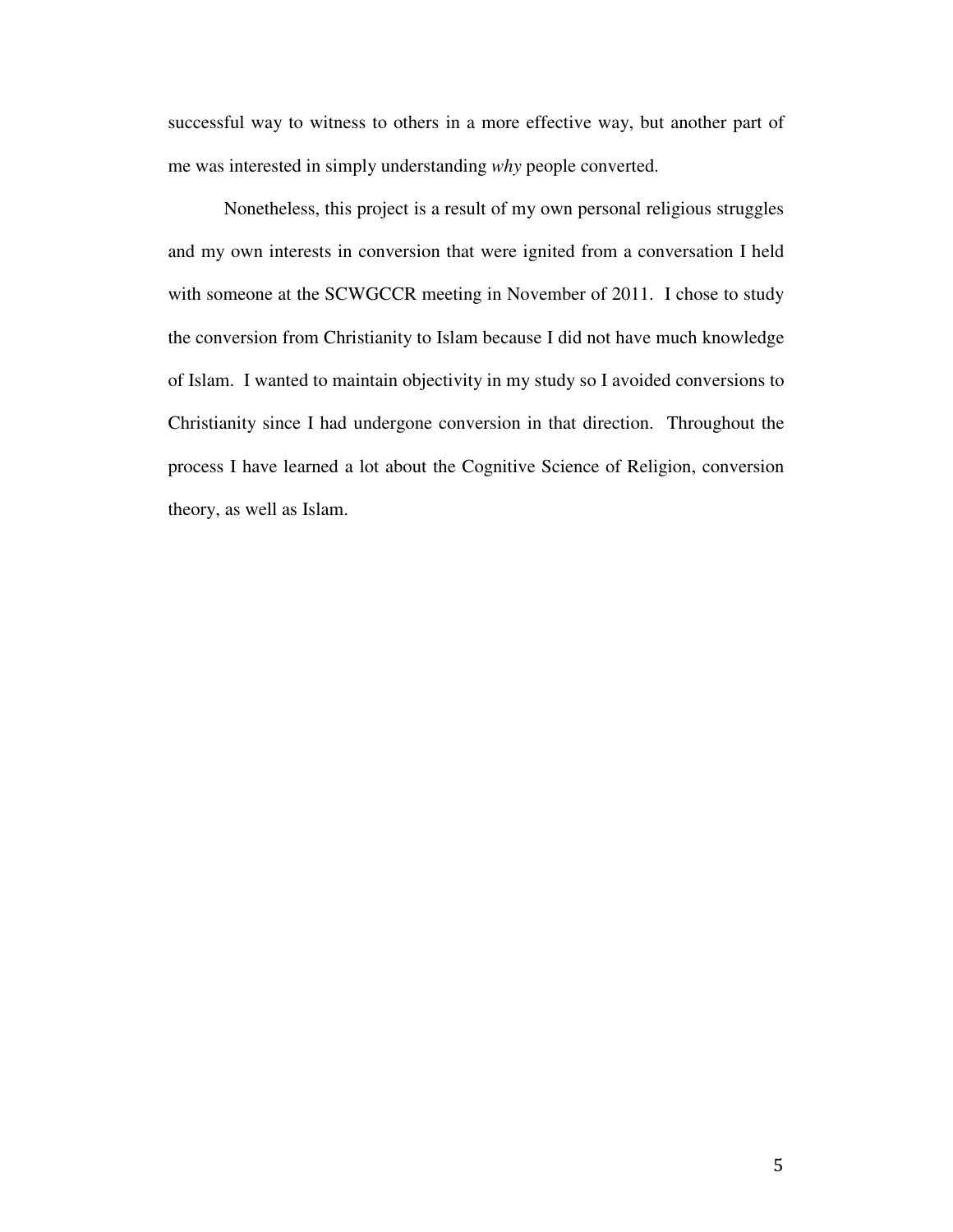## **Table of Contents**

- **1 Acknowledgements**
- **2 Preface**
- **4 Table of Contents**

## **5 Introduction to Cognitive Science of Religion**

Changing Perceptions of Religion: Natural Theology

HADD

Modes Theory

Ritual Form Hypothesis

## **6 The Problematic of Conversion**

Anthropology of Religion

Daughters of Another Path

Becoming Muslim

## **7 Applied Qualitative Analysis**

Conversion and Modes Theory

Twelve Modes of Conversion

Conclusion

#### **8 Bibliography**

- **9 APPENDIX A: Anway Questionnaire**
- **10 APPENDIX B: Completed Example Questionnaire**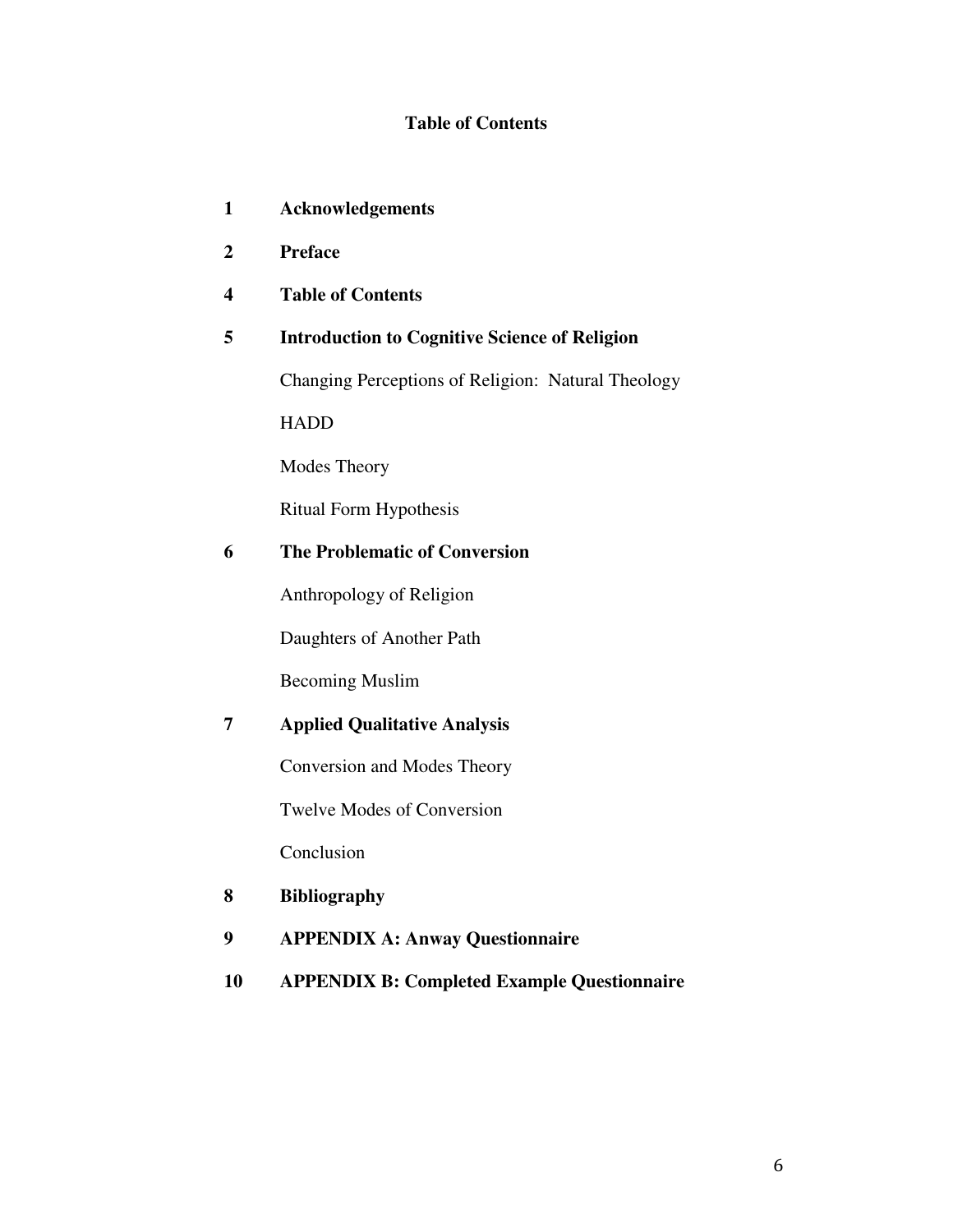## **Chapter 1: Introduction to the Cognitive Science of Religion**

Religious conversion throughout history has played a huge role in how society has formed today. It seems that every society, ancient as well as modern, has a myriad of religions or ethical philosophies. From the Stoics to modern day Christianity, the trends in religious conversion have shaped culture as well as how a person navigates within that structure. There are a lot of religions out there: Islam, Christianity, Buddhism, Judaism, and the list continues. Religion has a huge impact on the society that it affects. Because of the power that religion holds on the infrastructure of culture as well as the self within that context, it is important to try to understand what conversion is. This is the task at hand. It is to further query what religious conversion is and how the experience of conversion serves as a revolutionary change in a converter's belief system.

Many fields have attempted to define what a religious conversion is. Anthropologists, sociologists, theologists, and psychologists have tried to understand and at times explain what would cause someone to completely change their previous belief system in order to accommodate some new one that is, most of the time, controversial to the previously held system. It is my hope that cognitive science of religion would allow for a better interpretation and understanding of the religious experience. For my own purposes, I hope to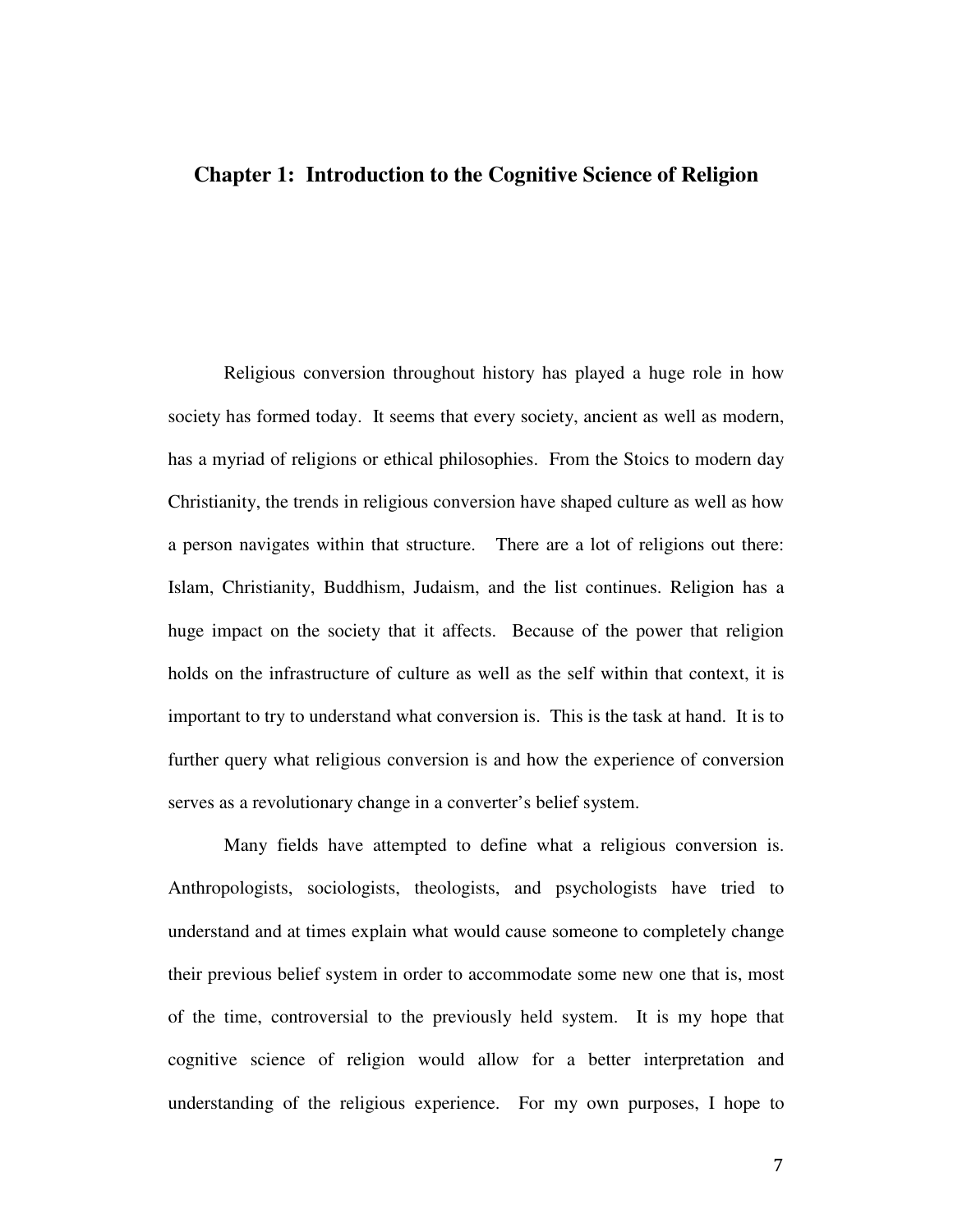examine how the application of the cognitive science of religion (CSR) lens would allow for a more holistic and flexible approach to understanding the phenomena of the religious conversion experience by using narratives on conversions from a Christian to Muslim paradigm.

Cognitive science of religion is a broadly interdisciplinary approach to the study of the mind that integrates research from psychology, neuroscience, anthropology, and philosophy. The main goal is to bring together cognitive science, the history of religion, ethnographies, empirically oriented theology, and the philosophy of religion to explore applications of cognitive science to religious phenomena, as well as religious insights into the study of the human mind. The discipline is fairly new and there are many contributors to the field trained in a broad range of disciplines. Some of the more well known scholars in the field include Pascal Boyer, Harvey Whitehouse, Stewart Guthrie, Scott Atran, Justin Barrett, Robert N. McCauley, and E. Thomas Lawson. Together they attempt to explain and provide competing understandings of how the human mind can generate religious ideas and experiences through the use of ordinary cognitive processes. This means that we do not need any special abilities or capabilities in order to experience something religious. This would also mean that every person would be capable of having a religious experience, they only need to be in the correct mindset and context in order for it to happen.

CSR attempts to change the view that religion can be reduced to an ineffable construct or experience of something numinous. This is done by applying research questions, as understood by cognitive and evolutionary science,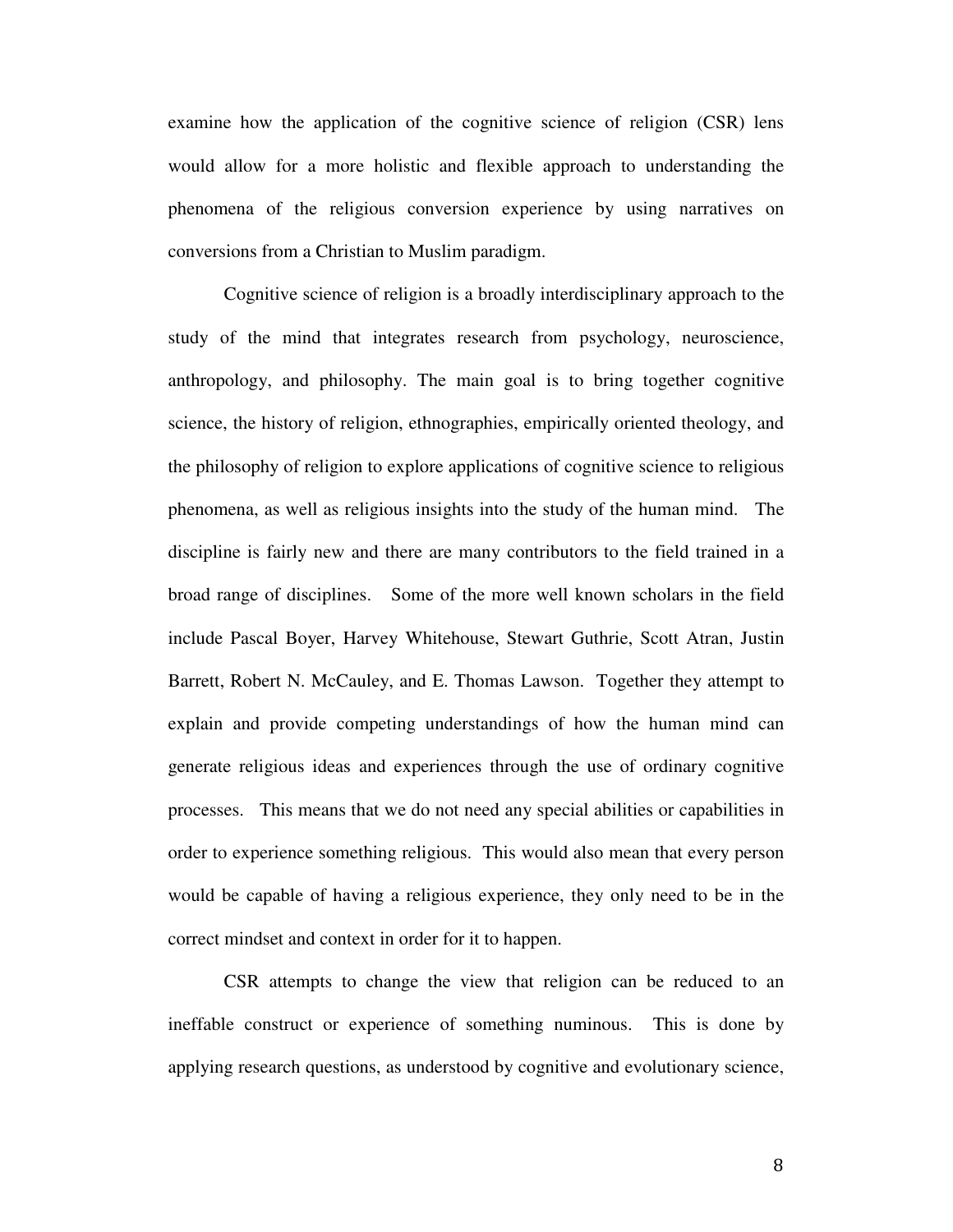to religious experiences, behaviors, and transmissions of ideas. By identifying aspects of cognition that are cross-culturally and cross-generationally universal to the human species this approach can be achieved. These aspects of cognition are understood as constraints on how religious concepts (or concepts in general since these are meant to be generalizable across humans) are cognitively processed and then further transmitted. According to Barrett (2007), "What unifies the various projects in CSR is the commitment that human conceptual structures are not merely a product of cultural contingencies but that they inform and constrain cultural expression, including religious thought and action." Based on the above criteria, there have been several hypotheses that have emerged from research on religious beliefs, rituals, and practices since the inception of the CSR field in the year 2000.

The field can be understood through the use of two major branches of study. The first of the two branches dedicates itself to researching the evolution of religion. The second branch concerns itself with dealing with the problematic of religious experience. Many scholars have not accepted the field at large. Perhaps this is because of a fear of religion being reduced to a purely emergent quality that has resulted as a by-product of evolution's development of complex neural circuits. In fact, this fear amongst scholars outside the field's approach is that religious phenomena—is nothing more than a something that just happens in the brain. Contrary to this belief, CSR is actually trying to bridge the reductive gap that exists between science and religion.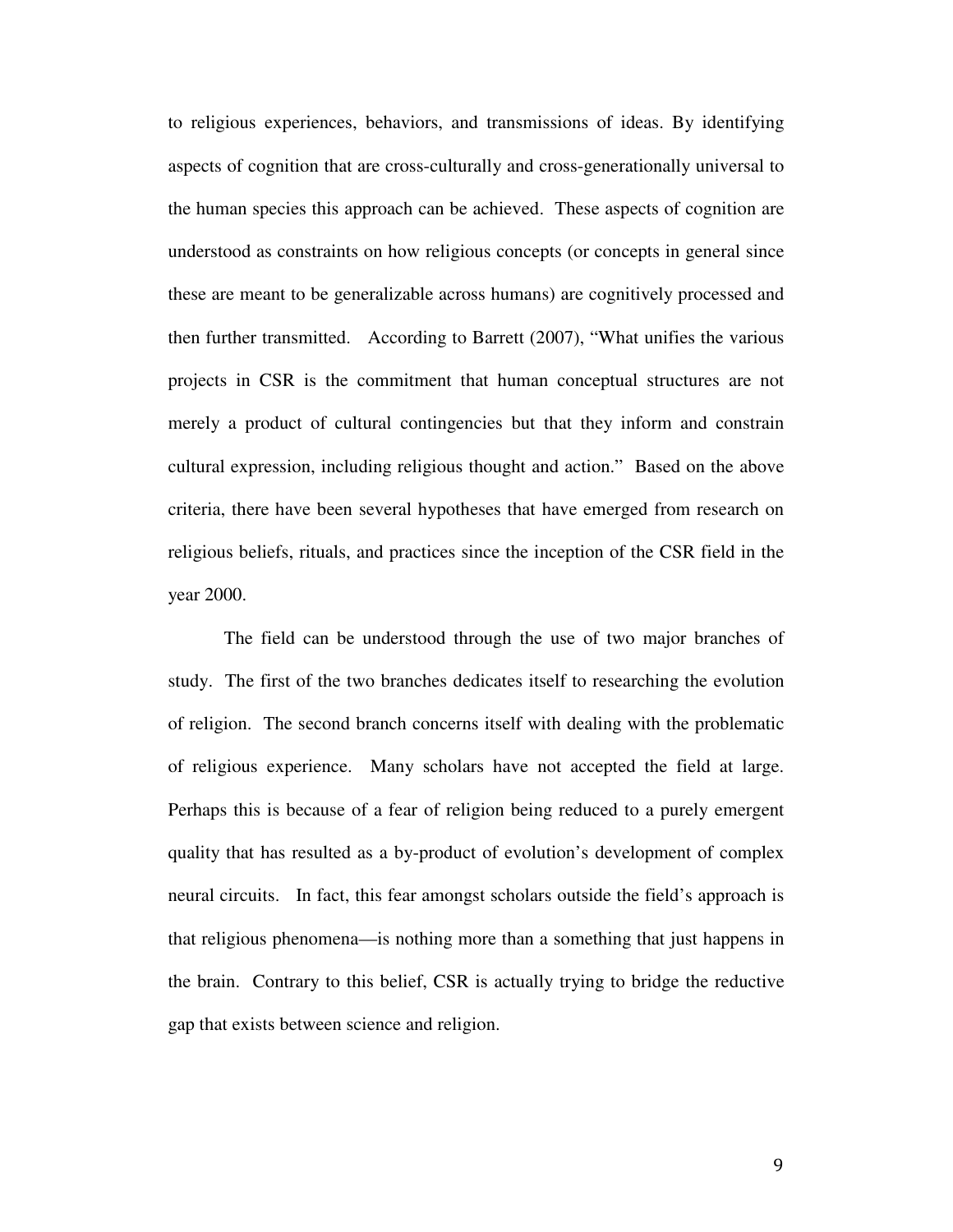Most of the scrutiny for the CSR field emerges from critiques of Boyer's *Religion Explained.* Boyer has been formally critiqued by Griffiths (2002) for being too reductive because he assumes that religion has been explained away because of Boyer's use of evolution's perspective on the development of religion. Along with this critique, there are many others that express similar sentiments. Other critics of the Boyer's work with a similar critique include Bulkely (2003), Haught (2002), and Polkinghome (2001). However, this specific critique seems to be too harsh on what cognitive science of religion is attempting to do. Nonetheless, we can express that the standard model of CSR has been one that "primarily describes religion as a by-product of cognitive adaptations, which spread in human culture because of the exploitation of default properties of human cognition (Van Slyke, 2011)." From this current model trending in CSR, it is quite easy to see why scholars outside the field would agree that CSR has the potential to be too reductive of religion, religious experience, and the transmission of religious ideas, behaviors, and tendencies.

The goal for my project is to move beyond the traditional approaches to CSR to achieve a holistic approach to conversion theory. My hope is to promote a better understanding of conversion that is multi-faceted at a multi-level approach by using anthropological, philosophical, and cognitive psychological approaches in order to promote a new perspective in not only just how conversion functions, but also in how other religious phenomena could be approached for study in the future. Hopefully these efforts can ultimately lead to further empirical investigation and analysis in CSR by different means than is standard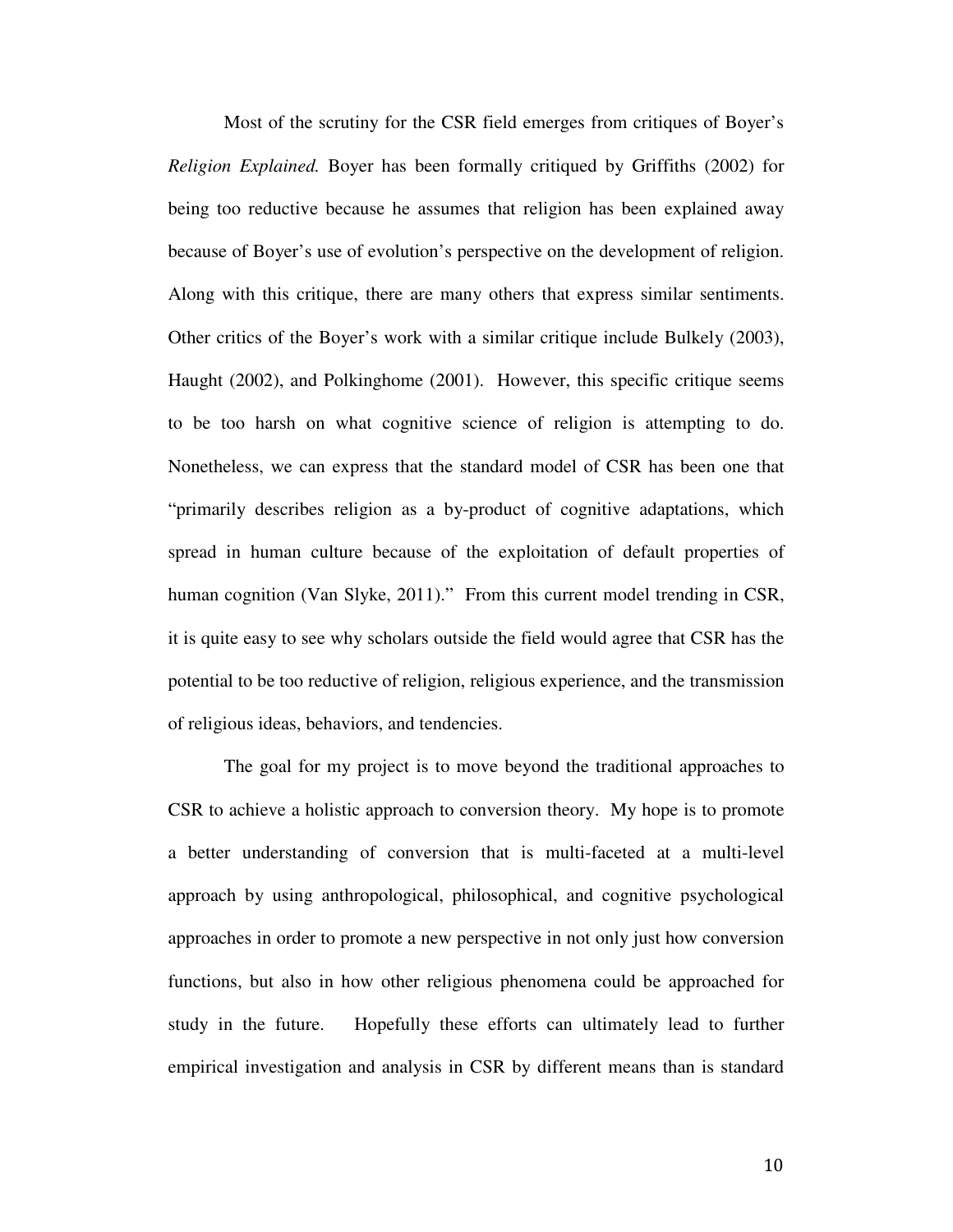today. In this thesis, I explore both branches of CSR through understandings of the evolution of religion and experiences of religion, in order to come up with a more holistic approach of the religious experience of conversion by qualitatively analyzing narratives of conversion between Christianity and Islam.

#### **CHANGING PERCEPTIONS OF RELIGION: NATURAL THEOLOGY**

William James was a very influential person who revolutionized how religion was viewed in the early 1900s through his Gifford Series on the varieties of religious experiences. His lecture series is documented in his book, *The Varieties of Religious Experience* (James and Marty, 1982). In *The Varieties of Religious Experience: A Study in Human Nature* William James offers a sense of validity to the formerly abstract idea of spiritual experience. With an understanding of physiology, psychology, and philosophy, James studied cases of religious inspiration and concluded there were specific aspects of human consciousness that contained energies that could come to a person's assistance in time of great need. The result is what he refers to as the religious experience. James, who was an American, lived in a country that had become popularly secular. Nonetheless, James was able to popularize and promote what he termed natural theology. In doing this, James was able to change the way religious experience was viewed. In his day, it was thought of as nothing more than a nervous condition or perhaps even indigestion. Nonetheless, James was able to give concreteness to religious experience separate from medical materialism. *The Varieties of Religious Experience* portrays the need for a sense of the spiritual as a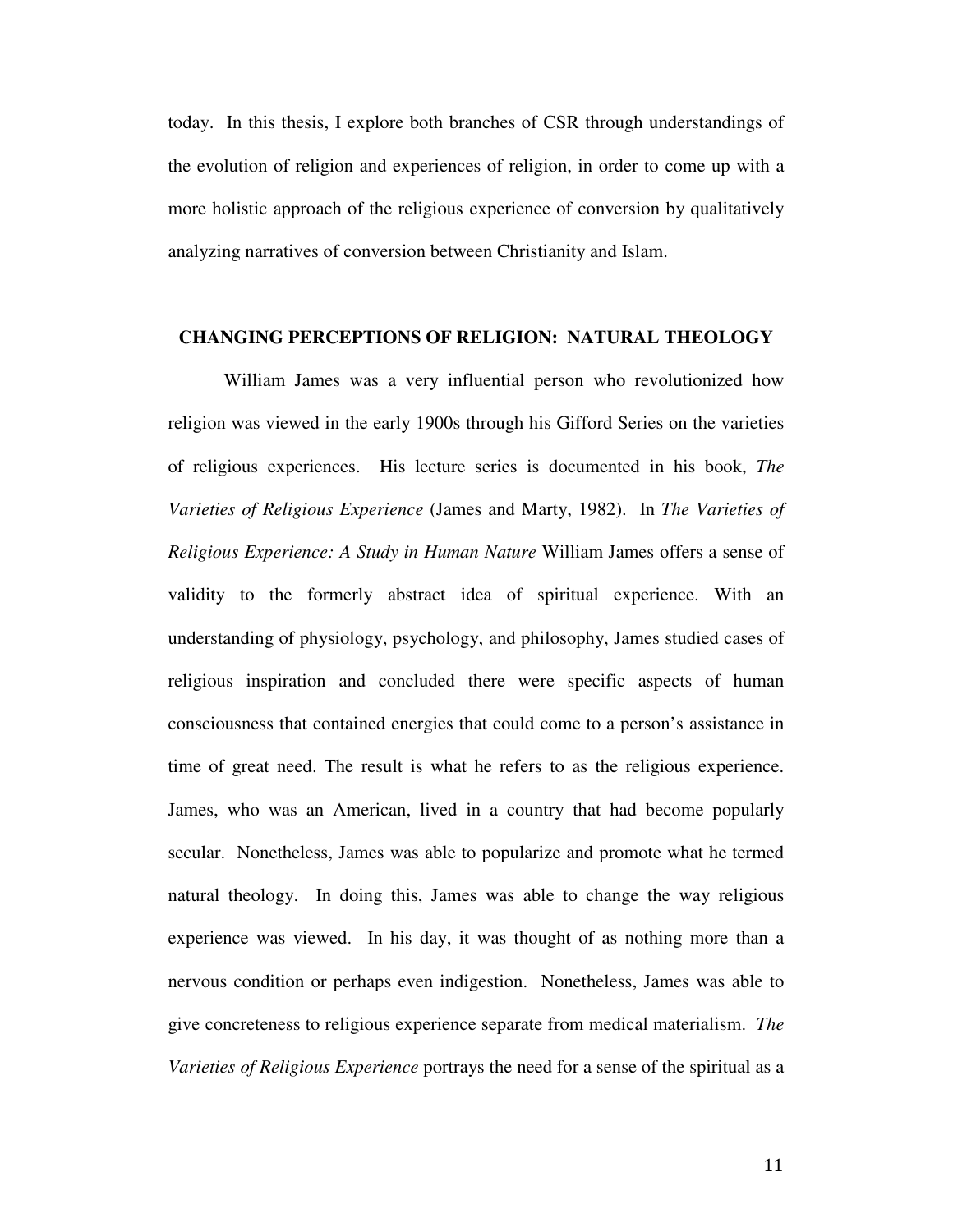natural and healthy psychological function rather than solely a byproduct of visceral action.

This change in view of religion was very helpful in that later when the cognitive revolution occurred in the 1950s it was natural to begin to examine religious experiences with new introspective techniques. The cognitive revolution was a change in the approach that psychology should take on studying the mind. For years behaviorism had ruled western psychology, so much so that people were ridiculed for trying to explain or understand mental processes. When Behaviorism "had to deal with problem solving and other complex activities… [psychologists] took refuge in covert verbal responses – words spoken by the subject to himself, which were connected with verbal association (Neisser, 1972). In contrast, psychologists instead approach the situation through using cognitive models for explanations of conscious activities such as problem solving and memory. Miller (2003) expresses the importance the cognitive revolution was for changing how psychology today is understood. What Miller importantly notes here is that the cognitive revolution led to a change in how psychology was researched, which in turn led to the field of cognitive science, which has ultimately, paired with James revolution of how religious experience should be understood, lead to CSR.

Before all of this, Feuerbach and Freud suggested that the origin of religion was anthropomorphic. Furthering this view, Guthrie (1980), using cognitive science approaches, proposed a theory of religion that was primarily anthropomorphic. Guthrie posits that some of the universal cognitive structures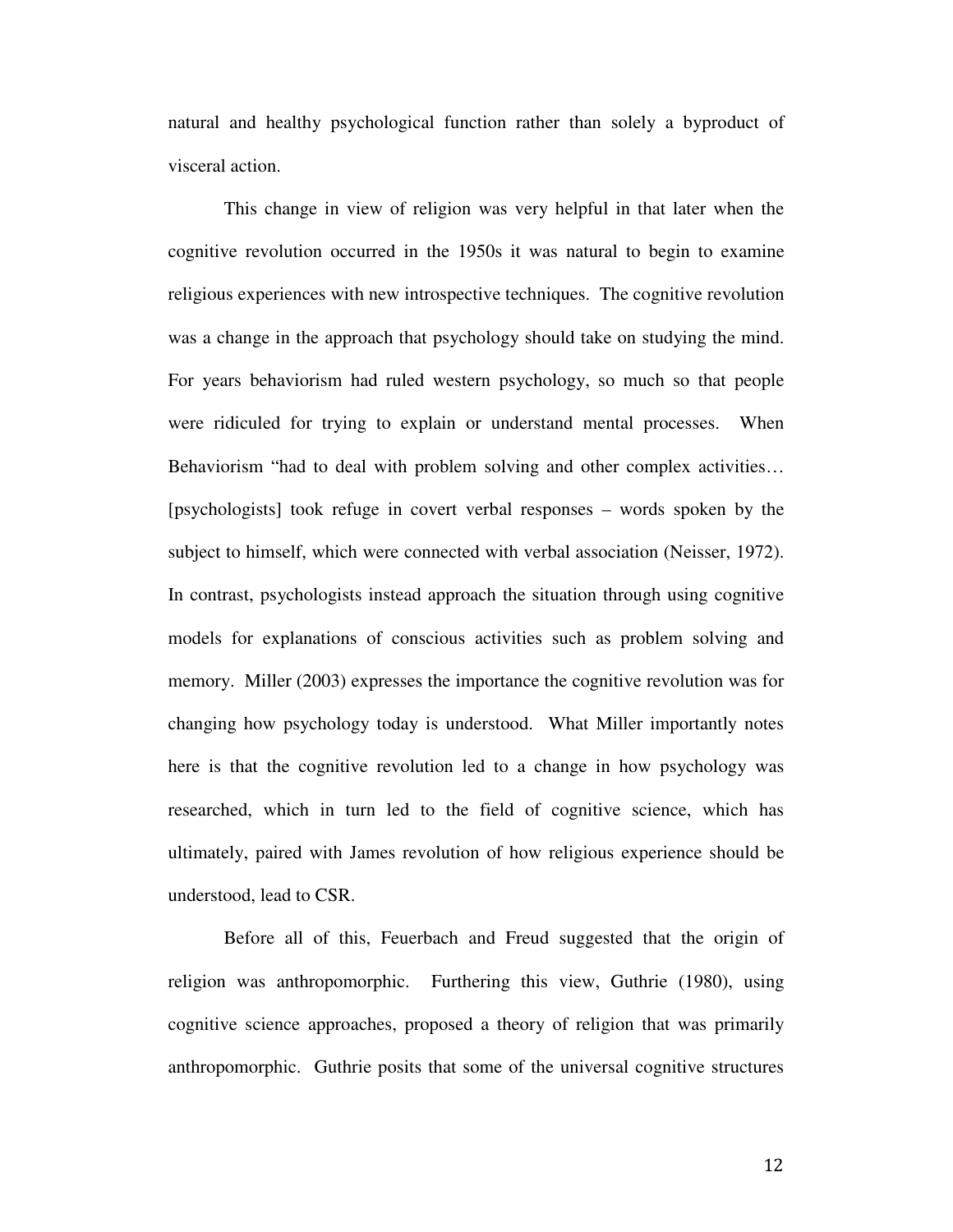that are within the human species predispose us to anthropomorphically interpret the world around us. One illustration provided by Guthrie is the phenomenon when people hear rustling tree branches outside their window at night. People often incorrectly conclude that there is a burglar outside their house. His theory posits that there is an initial attribution to some agent for an event and then later a much more sensible explanation for the event secondarily. Guthrie was also responsible for the *faces in the clouds theory.* In the *faces in the clouds* theory, humans have a tendency to identify faces in the clouds when in reality nothing is there. This phenomenon demonstrates how important anthropomorphizing events and circumstances around us, are to humans.

#### **HADD**

Barrett (2004) further explains this phenomenon in his book, *Why Would Anyone Believe in God?* In this book, Barrett explores the role of the Hyperactive Agency Detector Device (HADD). The HADD is what we would now term the cognitive process responsible for creating the effect that Freud, Feuerbach, and Guthrie discuss in each of their works. Barrett claims that the HADD is an evolutionarily developed mechanism, however, it should be noted that there has not been any research done in order to determine whether or not the HADD could be evolutionary or whether it is simply something that results from the developmental process of humans. A huge critique of Barrett's work is that it lacks the biological research that things such as twins studies could rule out the possibility that the HADD is developmental.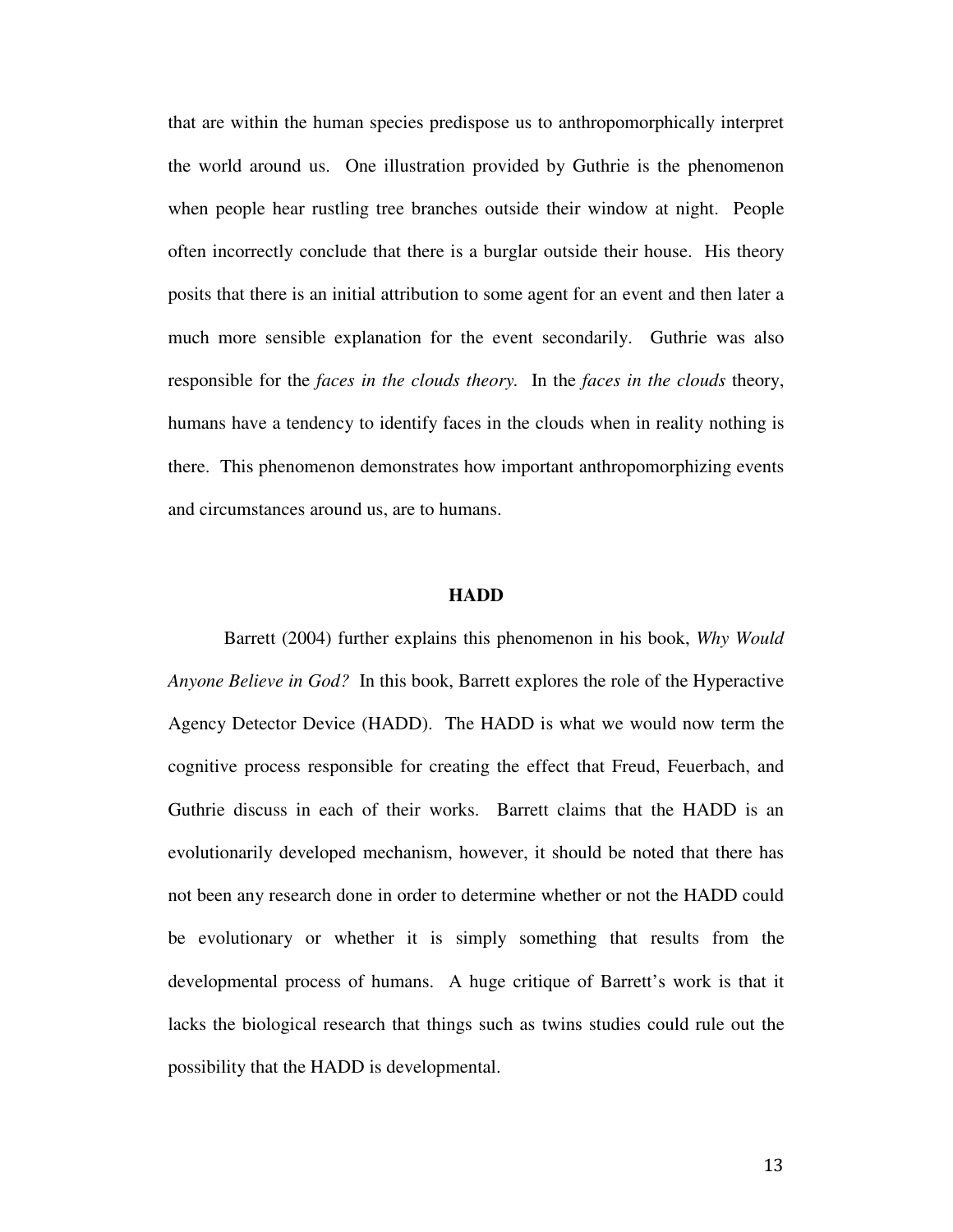Barrett (2004) begins his book by giving a framework of how we come to believe things. He simplifies the mind and attributes the use of mental tools as the things that can categorize, describe, and facilitate our ideas. His description of how the mind works is very simplistic. Central to his discussion is the idea of mental modules and the distinction between reflective and non-reflective beliefs that it underpins. "Reflexive beliefs are those we arrive at through conscious, deliberate contemplation or explicit instruction (Barrett 2004, p. 2)." These are things that we come to believe as a result of some thought such as  $5x5=25$  or that caterpillars turn into butterflies. "Non-reflexive beliefs are those that come automatically, require no careful rumination, and seem to arise instantaneously and sometimes even 'against better judgment' (Barrett 2004, p.2)." Barrett's book has little philosophical consideration and therefore fails to display reflexive and non-reflexive beliefs to be distinctive. Contrary to his aim, it would seem that Barrett (2004) is actually showing how the two categories are a part of a spectrum instead of two separate categories of types of beliefs. For example, some beliefs can be formed as a result of both implicit and explicit cognitive processes. These beliefs can be neither reflexive nor non-reflexive because both implicit and explicit processes contribute to informing the consciousness.

However, Barrett explicitly claims that non-reflective beliefs are primarily implicit, while reflective beliefs are strictly explicit. I contend that Barrett does not account for an integrated type of belief formation. Barrett would say that reflective beliefs are essentially made when there are number of congruent nonreflective beliefs that make one explicitly believe such a belief. The manor in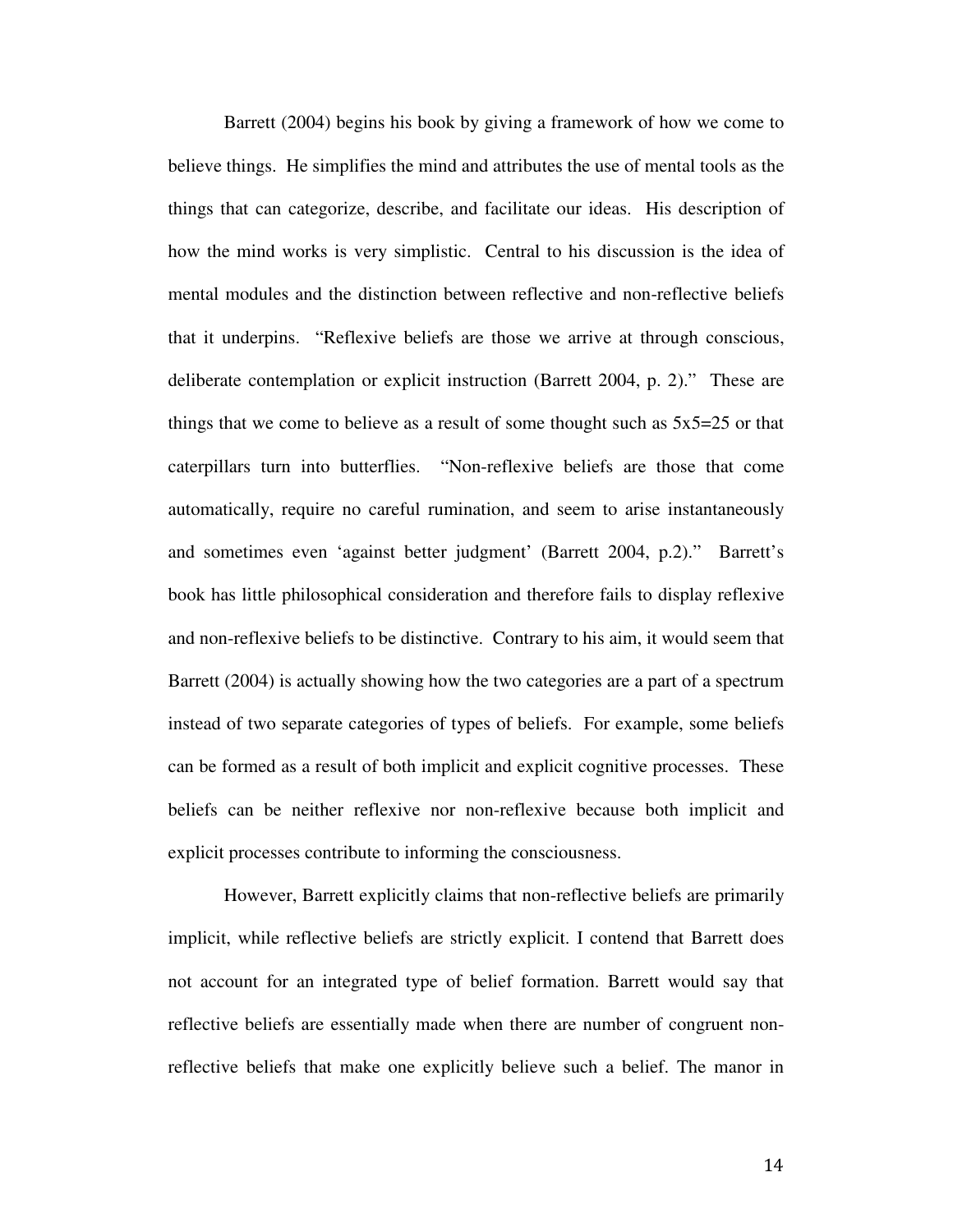which we come to believe beliefs becomes problematic as Barrett explains. There is little mention of the general drift of the results without detailing how belief formation occurs. However, it is possible that Barrett does not go into the details of what makes the two types of beliefs distinctive is because he is working off a model that has already been argued and thus he is just generally explaining why it wouldn't be so farfetched for someone to believe that God really does exist. The effect of Barrett not delving into details results in an unsatisfactorily analysis of theory or empirical results. This in turn prevents the reader from alleviating questions about the nature of how exactly these two types of beliefs are actually distinct. The quick walk-through of the basic concepts used by the cognitive science of religion seems sufficient when taken as solely from the approach of cog science, however is too constrained on what a belief is to actually set up a good primary framework according to other disciplines.

In chapter 2 for his text, Barrett discusses the idea of minimally counterintuitive concepts (MCICs). However, it seems that the MCICs are not within in the domain of what CSR is attempting to investigate. Barrett defines gods as MCI agents that are believed in and belief in who affects people's actions. The reference to belief here is meant to deal with the Mickey Mouse problem, i.e. the problem that the concept of Mickey Mouse is an MCIC but, clearly, Mickey Mouse is no god. Simply agreeing that we know Mickey Mouse is not a god, we still cannot dismiss the problems that arise from how a god is defined.

The first of the problems that arises is that there are MCICs of agents who are believed in but are not religious, at least in the context of modern society.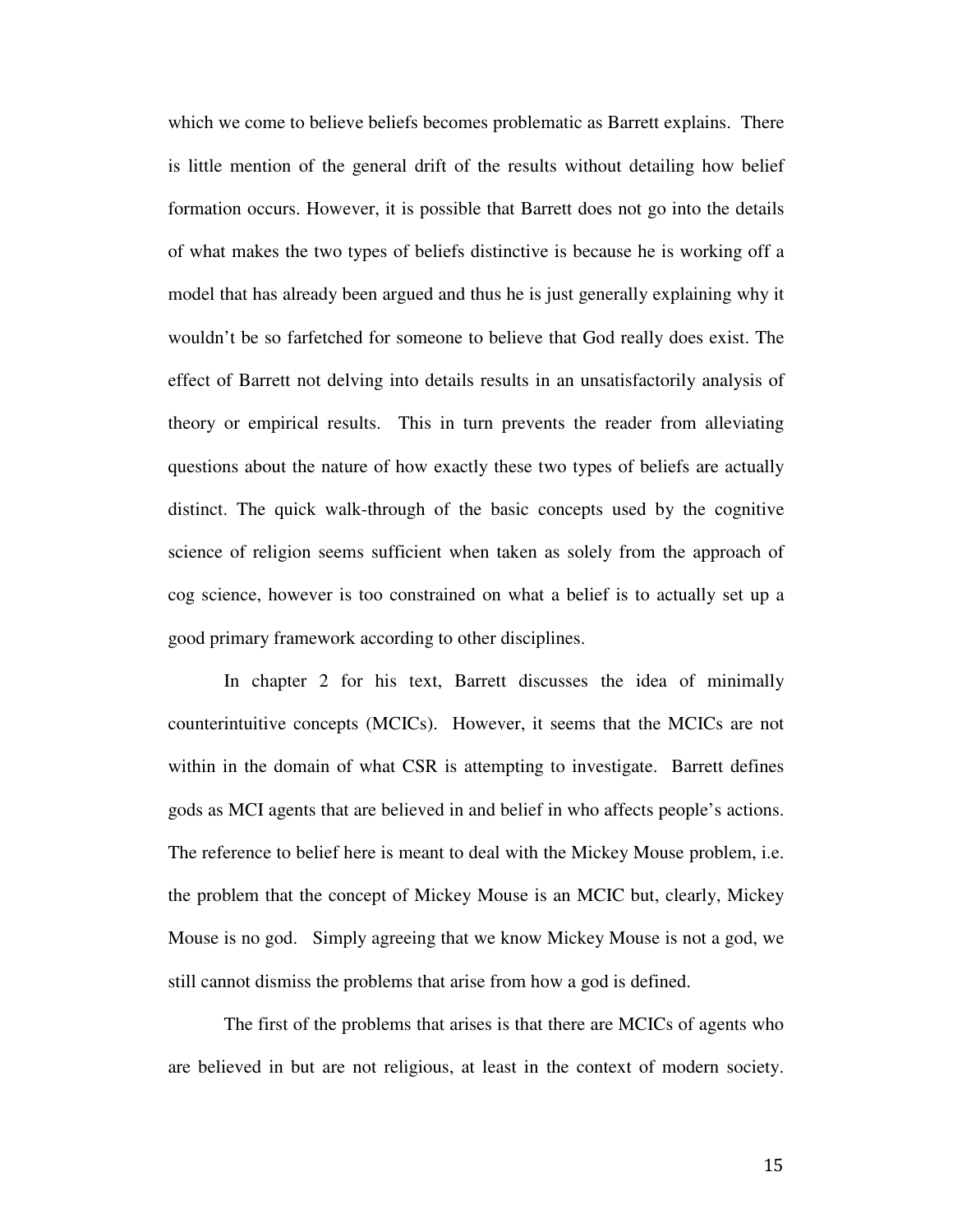Some of the examples that Barrett mentions of this type include the beliefs in space aliens or ghosts. Because the category of the supernatural includes a lot more than just those things that are religious, it is easy to see why MCICs do not completely satisfy the root of what CSR aims to investigate. The difference between supernatural elements such as ghosts differs greatly from those that Barrett wants to really investigate which are religious.

Barrett, wants to give an explanation of God as well as give a model that includes the belief in other culturally postulated *superhumans*, however this can be quite counter-effective because we are trying to identify those beliefs that are religious from those that are not. On the one hand, Barrett's model wants to talk about all supernatural beliefs; but, on the other hand, it wants to 'really' be concerned with religion proper, as the name of the discipline suggests. In Barrett this second tendency is visible in how he tries to define magical beliefs as including MCICs of non-agent things such as magical wands. On this definition fairies would have to be considered as religious beings. While that may possibly be true historically, to claim that this is the case in modern society seems to be ad hoc. Likewise, it would entail that religious relics turn out not to be religious at all but instead of the magical sort.

This disconnect between what the world is like and our intuitions is greater with each scientific discovery that is made. For example, Barrett's "venus fly trap" example demonstrates how our intuitions can be wrong about how the world actually functions. Our senses are fallible; this is no secret. If we are not able to fully depend on our senses, as in the cases for things like change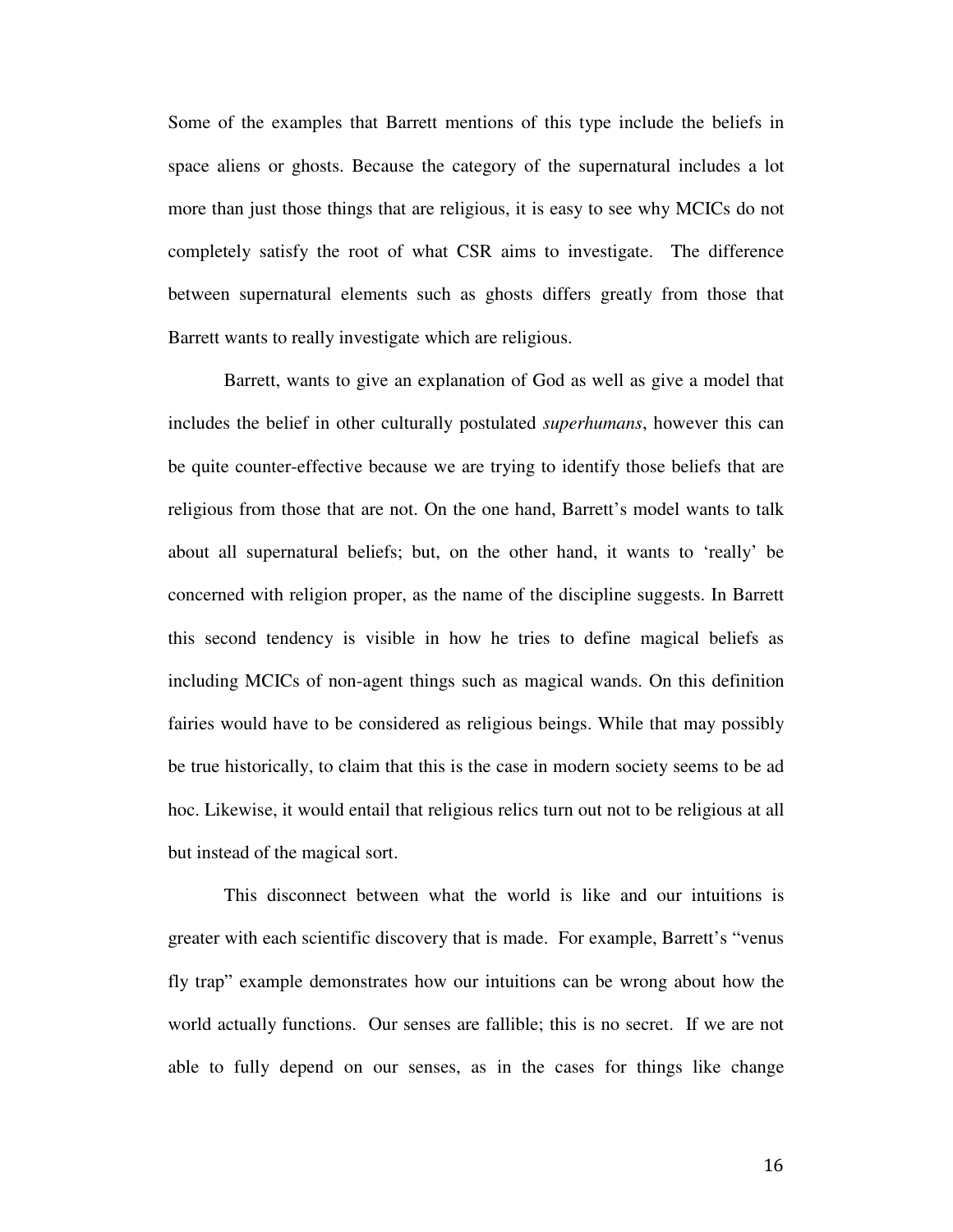blindness, illusions, the sensitivity of our abilities to hear, taste, see, then it would make sense that the world is counterintuitive to our nonreflective beliefs. This occurs because our non-reflexive beliefs are dependent on the spectrum of capabilities that our senses. This inherently affects the validity of our beliefs because of their infallible nature.

If there is a default in our senses, either due to a change in a biological domain as influenced by culture and experience, therefore non-reflective beliefs can be wrong to some degree and can change depending on the agent that is making these non-reflective beliefs. This idea is contrary to Barrett's idea in that we can think of examples in which a human could be 99% similar to, but then come to find out we aren't and that we are actually 99% related to moss. That seems bizarre, but it is because of situations such as these demonstrate how flawed Barrett's theory on HADD is.

Furthermore, we would have to believe that every human is actually an MCI. This seems strange as well because we know conceptually that we are in fact not MCI's. This conclusion is completely off track. Barrett aimed to describe gods, not humans as gods. Barrett insists that we should want to conclude that gods are unlike people, when in fact that it seems that this cannot be made possible.

One would want to conclude that scientific concepts are forced upon us by empirical evidence while religious concepts are the effect of the functioning of the peculiarities of human cognitive capabilities – the mental modules mentioned earlier (ie…our categorizers, descriptors, and facilators). While this may seem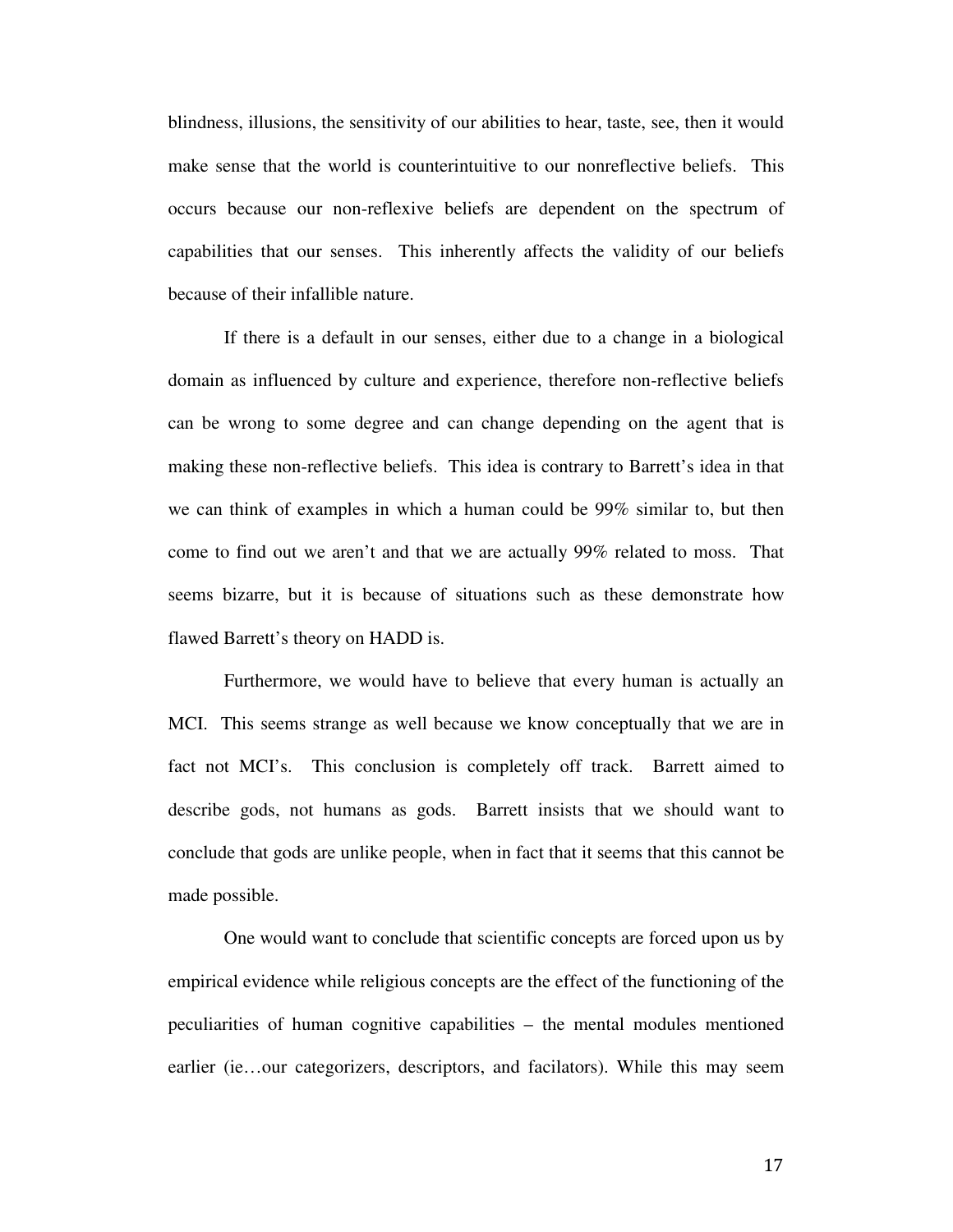correct, the view of why certain ideas are accepted that Barrett puts forward closes this route. He claims that, in general, ideas come to be accepted because they 'fit with' or activate many of the mental modules. Indeed, he discusses the example of the "venus flytrap" in which he claims that we come to believe in their existence because even though the concept is counterintuitive it agrees with a larger number of mental modules than it runs counter to. If this were true, then humans would conduct act rationally based on strong evidence rather than ascribing and following religious beliefs. As a result of these claims, as scholars, we would be forced to reject the fundamental principles of science, which would also cause us to reject objective abilities to perform science as well as rationale for carrying science out.

A final aspect of the problem with minimal counter-intuitiveness and how Barrett uses it is that he moves from MCI concepts, through MCI agents to things such as the "venus flytrap" which happen to run counter to our intuitions. It would seem that Barrett is confusing what we are referring to as 'MCI agents' with MCI concepts of agents or actual agents who happen not to fit with our intuitions. Not distinguishing between these two memes and lumping them together could ultimately lead to the conclusion that if the concept of God exists this also means that God exists.

Although I have strong objections to the theory that Barrett (2004) proposes, I also agree that elements of his argument are systemic of one larger perspective. That would be a non-philosophical rigorous approach. This is not that disheartening though considering most science has advanced without the use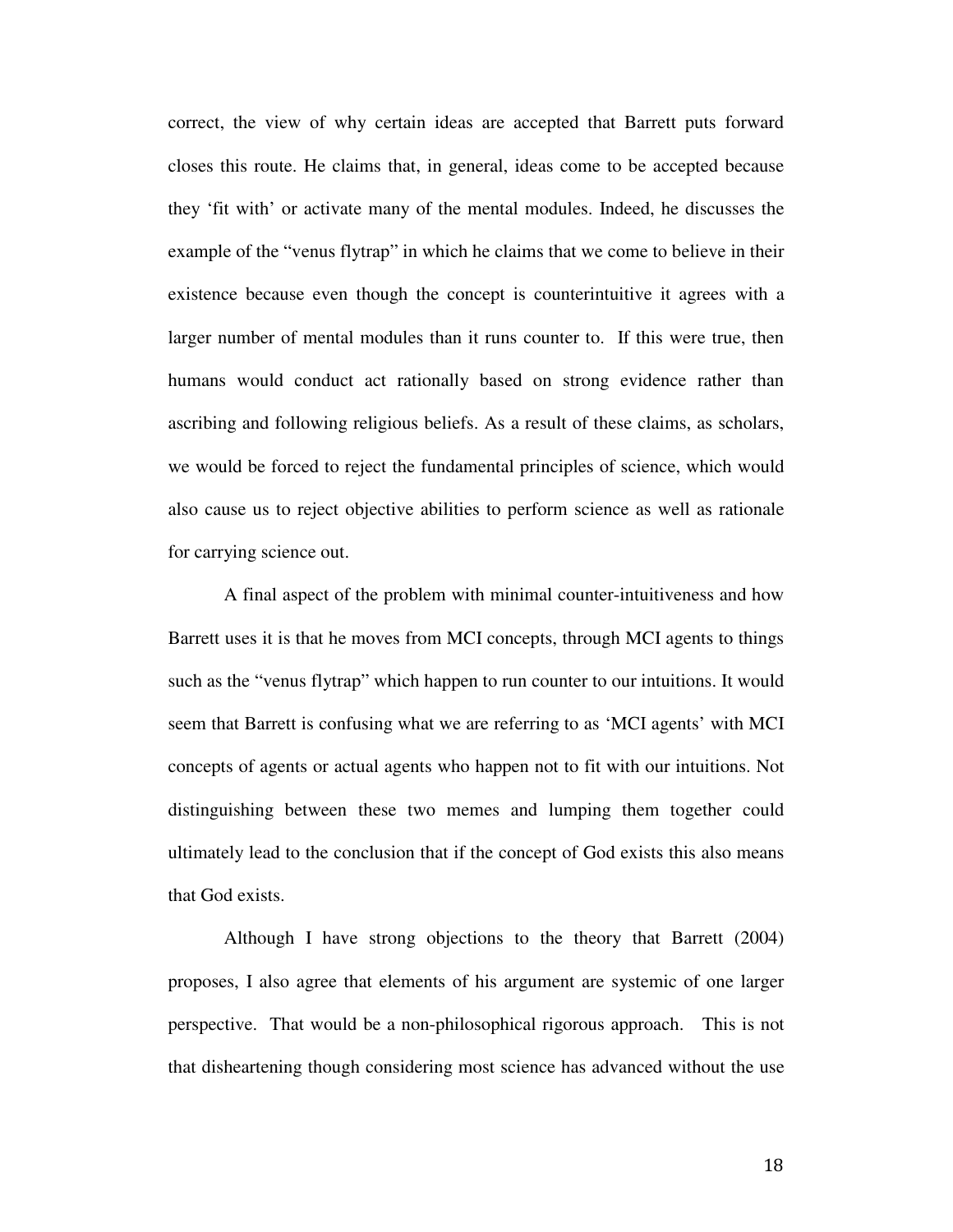of philosophy making it still possible for HADD to be productive. Lastly, it should also be noted that Barrett is biased in his approach to understanding Atheism. Barrett also asserts that atheism is natural, however based on his evidence atheist religious views cannot exist. Given his model, he cannot reach such a conclusion.

#### **MODES THEORY**

 Another prominent theory that emerges within the Cognitive Science of Religion field was proposed by Harvey Whitehouse (Whitehouse 2004). Whitehouse maintains that the mode of religious theory argues that there are two fundamental religious systems. The first of the two says there are doctrinal systems that involve an intricate network of elaborately written theologies, institutionalized leadership roles, and predictable rituals that are frequently repeated. The second type of religious system in the modes of religiosity theory involves an imagistic system that involves unpredictable rituals full of excitement that are less frequently performed. Through the doctrinal and imagistic we are able to understand the cultural transmission that occurs within society.

According to Whitehouse, each mode of religiosity is supposed to elicit different cognitive processes in the minds from the individuals who are enacting the rituals. For the doctrinal systems we could say that explicit memory is being activated while in the imagistic system the enactor of the ritual is most likely using episodic memory. Whitehouse's goal is simplify the process of identifying the cognitive processes being used by the person partaking in the religious act by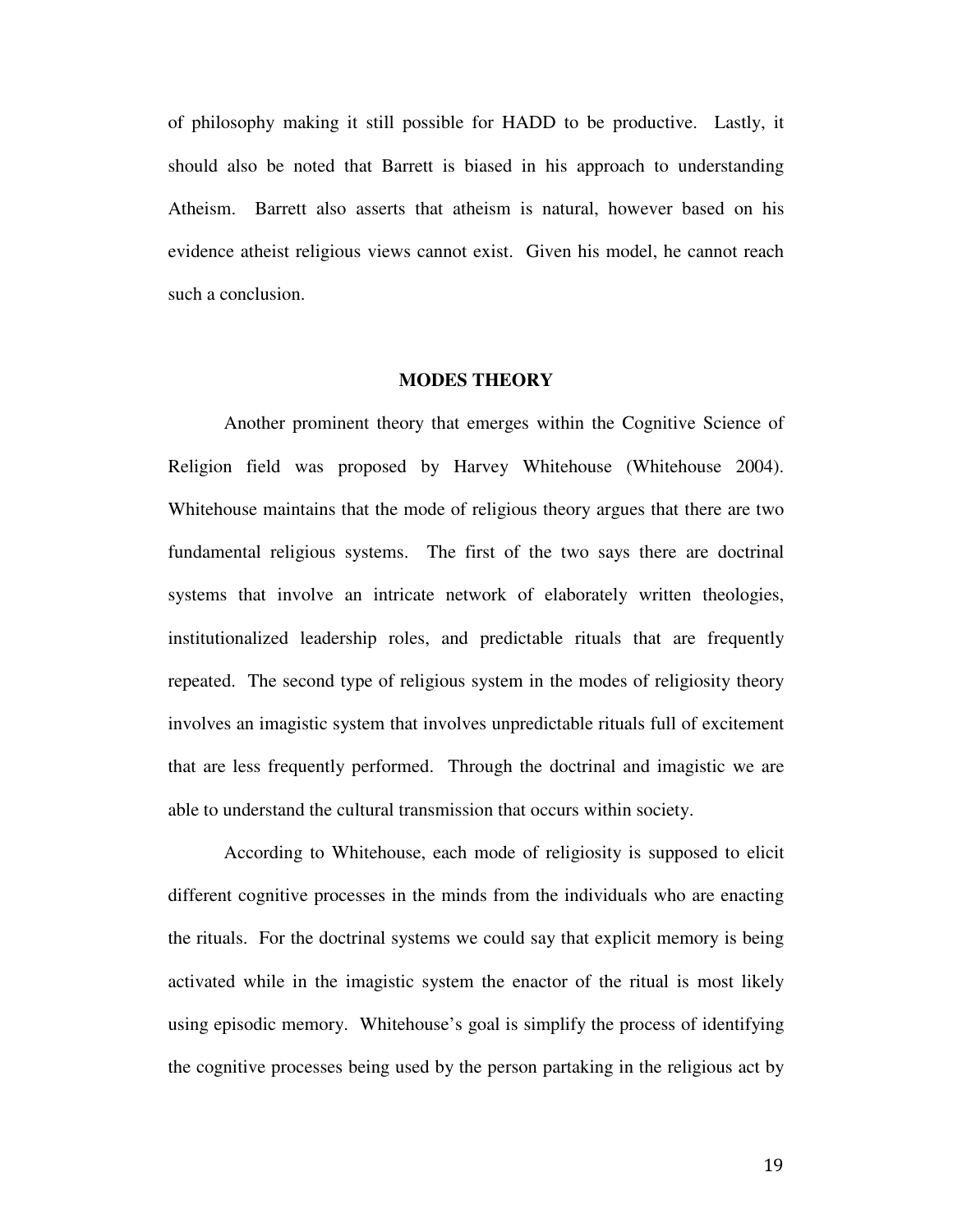identifying what mode the person is in. By identifying the mode of the person, we then theoretically have the ability to predict what kinds of cognitive processes are being utilized as well as what systems are maintaining those modes as well.

*Mind and Religion* (Whitehouse and McCauley 2005) further explores these different types of modes of theory. However, it seems a bit deceptive because the hope would be that in this book Whitehouse and McCauley would be able to provide some sort of empirical evidence to support their theory. Instead, the reader is left a little bit more confused on what the book is really furthering. Whitehouse and McCauley's book consists of three-parts, and is divided into sections that explain the theoretical context, testing the modes theory, and the wider applications of the theory. In the first section readers are presented with a broad theoretical construction of Whitehouse's work. It isn't until reading the following chapter written by Lawson that the problem of cultural transmission in relation to the modes theory is actually directly addressed. I agree with Lawson's assertion that not though some rituals are performed more frequently whilst others aren't, that different rituals do render different weights of the form of the ritual. Boyer also contributes a chapter in this section in which he applies evolutionary psychology to the modes of religiosity in order to differentiate between the cognitive adaptations that produce religiosity from aspects of religion that simply emerge as by-products from those adaptations. Boyer also makes a great critique by showing that the doctrinal mode is correlated with cognitive byproducts like literacy. One common critique among all the papers in the first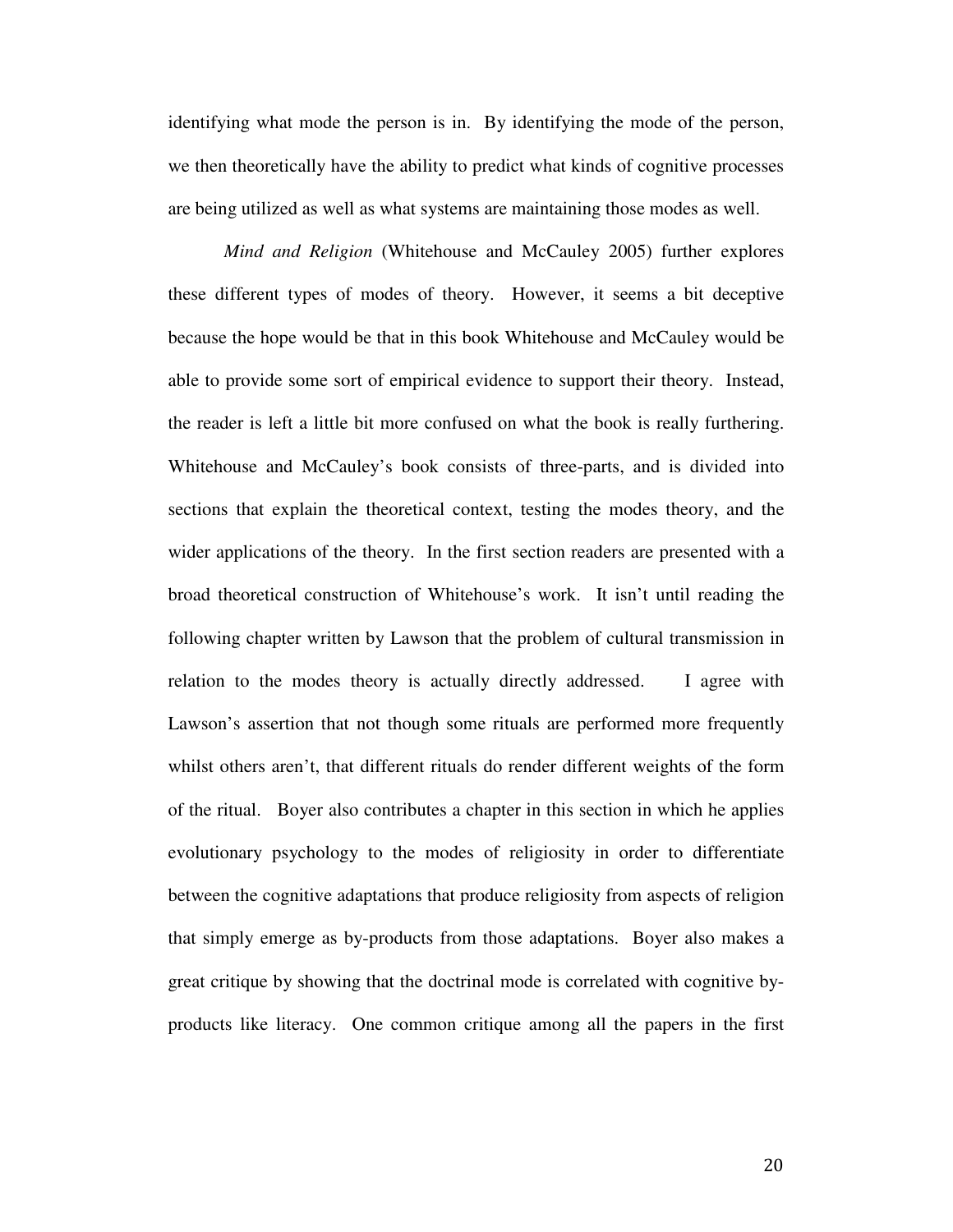section of the book seems to express a need for empirical evidence of the modes of religiosity.

 The second section of the book is supposed to be directed towards testing the modes theory. In a chapter by Barrett, this is far from done. However, Barrett does suggest several questions that need to be answered in order for the modes theory to be shown empirically valid. The fact that only one chapter in this section, which seemed to be dedicated to testing the modes theory, gave any empirical data. This goes to show how it is much easier to theorize and suggest rather than to actually demonstrate that which is being theorized about. Nonetheless, one experiment that does yields some empirical data is given in the book. This experiment tested students in ritual-like activities directed at trying to discover whether or not rituals that elicit strong emotional reactions would motivate more elaborate reflection about the ritual. The experiment ultimately supported the modes theory hypothesis showing that the subjects did in fact attribute greater meaning to those ritual acts that were greater in number. This is quite an interesting find and seems a bit controversial. This experiment will be talked about in further detail later in this work. For now, I will just mention that a study on religious ritual was done.

 The final section of the book is dedicated to wider applications of the theory. This section includes a piece about religious conversion, magical agency, and free will. The religious conversion is redefined into the imagistic and doctrinal modes. Pyysiainen seems convinced that the modes theory can help in the understanding of how conversion works cognitively. However, I'm not so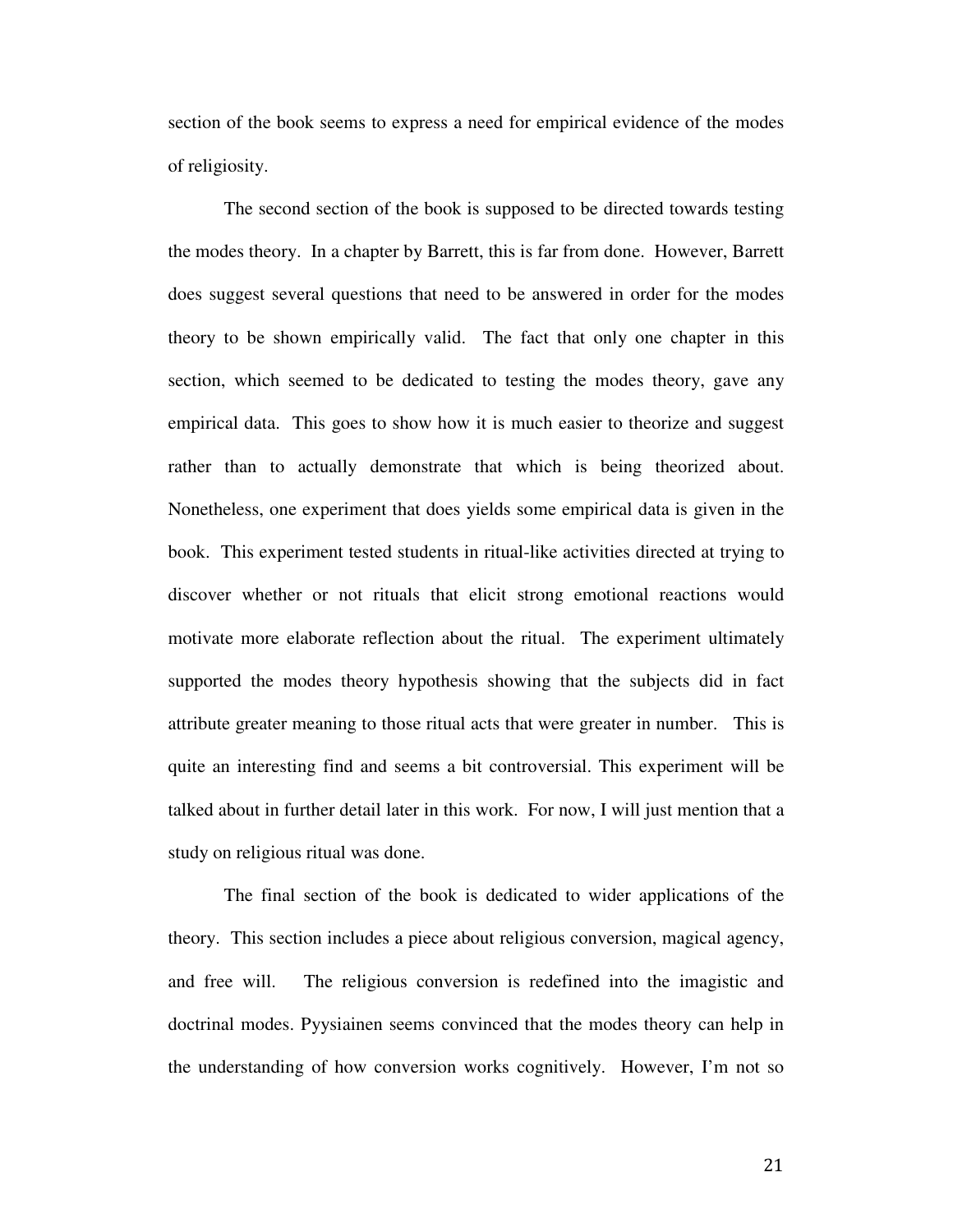convinced that conversion acts so simply. There seem to be other outside forces that influence the conversion. Like Pyysianinen states, "the modes theory is meant to be an empirical theory, it's worth can only be judged by the phenomena it helps explain." I think that some aspects of the modes theory can help to possibly categorize the types of experiences of conversion as Pyysianinen somewhat does, however I'm not sure if conversion can be demonstrated or grounded in empirical evidence.

 I hoped that the book would lend to the reader more evidence for the modes theory, but in many ways I find the modes theory to be problematic. It seems to be too minimalistic and reductive to truly be able to explain how the mind works in religion, or more specifically through ritual. However, the book was beneficial in that it covered a significant number of commentaries on the modes theory. Ultimately, the modes theory has been one of the more popular theories to really push CSR, into its own field. Without the groundwork that Whitehouse has contributed to the field, a lot of the foundation of CSR would still be in its formative stages.

#### **RITUAL FORM HYPOTHESIS**

Additionally, another mainstream theory in CSR is the ritual form hypothesis (RFH). E. Thomas Lawson and Robert N. McCauley proposed this theory (1990). The theory concerns itself with the different cognitive functions that are involved in religious practices. In the RFH, religious rituals are cognitively processed by an "action representation system" which represents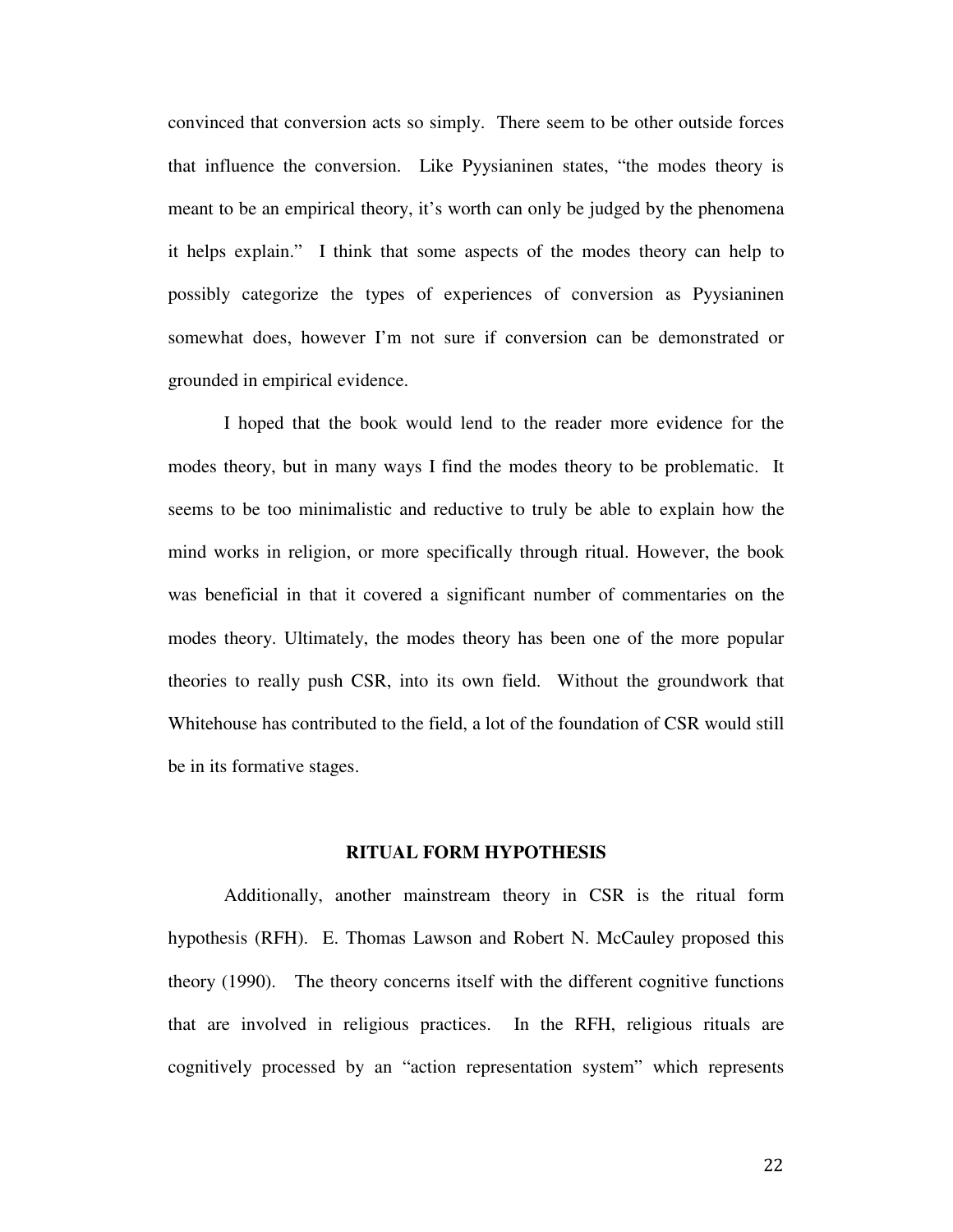different parts of the ritual. Some of these parts could include agents in the ritual, the action/s being performed, and the objects used during the ritual. Here there is an underlying assumption that there is a superhuman agency that is somehow either invoked or involved during it.

At first glance, it is easy to see how difficult it may be to try to understand the superhuman agent or observe him in the ritual, the actions performed by the enactor are judged by their intentions. Essentially what is being judged is a conglomerate of cognitive processes of which reflect both social and cultural information. Some religions, such as Catholicism, involve the use of specific adornment, costumes, or artifacts. These are pageantry that are used to arouse emotional systems and signify extra importance of the conductance of the ritual. For example, every Sunday mass a priest is dressed in special clothing, and before the Eucharist is given he may go through an elaborate process to transform the wine and wafer into the blood and body of Christ. The priest's robes are most ornately decorated dress to allude to the fact that to one must come to the altar of God: reverent, clean, and pure.

In this book Lawson and McCauley attempt to show and outline a model of how the cognitive representations that an individual holds are used in a religious ritual system. They also proceed to show how those representations also affect the systems structure as a whole. Their research begins by defending two positions. The first theses they defend it that explanation and interpretation interact and are necessary in order to understand religious rituals. The second thesis that is defended in this work is that the "competence approach" that is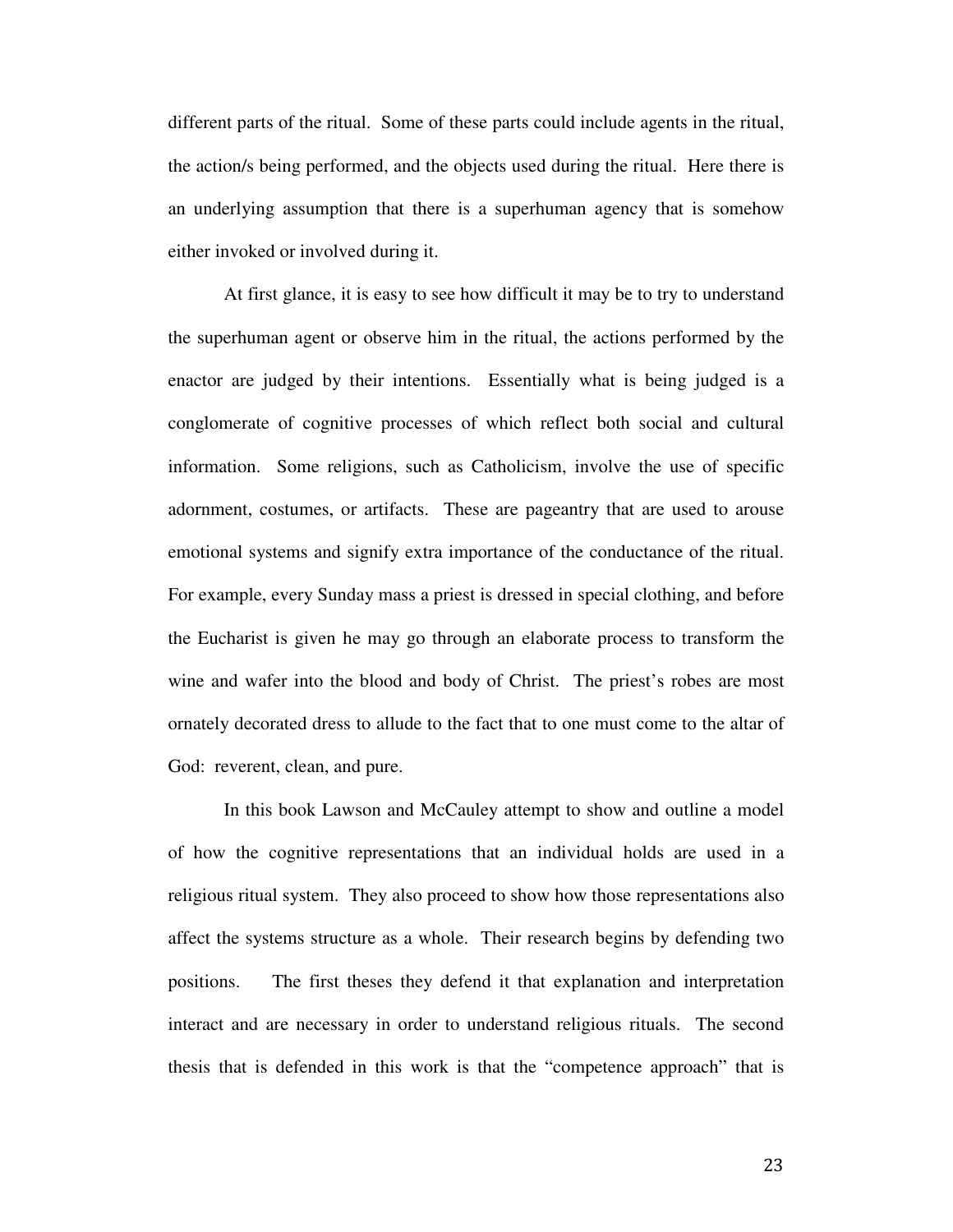presented in linguistics is necessary in order to gain understanding in the knowledge and intuitions of participants in a religious ritual system. Ultimately, McCauley and Lawson are attempting to demonstrate both the cultural and cognitive aspects of religious ritual.

The cultural dimension of religious ritual is demonstrated or rather argued for by indicating that a person's competence in a certain religious ritual is a presupposition of the knowledge and competence of natural language. Thus they conclude that religious ritual must be a cultural product and not a biological or psychological product. The second aspect of religious ritual maintained, that is the cognitive one, is then demonstrated by arguing that people learn religious rituals much in the same way people learn culturally natural language.

Lawson and McCauley also explore at the theoretical level the intellectualist, the symbolist, and the structuralist approaches to conversion. They depict how each approach benefits certain phenomena in religion specifically as well as how those models can be interpreted by using linguistics as an analogy. Ultimately though, they come to a conclusion that it is not beneficial to use an one of those approaches alone given their inability to explain everything.

The primary focus of their study was on religious systems. They argue that these religious systems are the "paradigm case" of all symbolic cultural systems. Furthermore, McCauley and Lawson say they study ritual because it is a stable system of religion. The authors examine the religious rituals that illicit "performative utterances" to further show how ritual is similar to natural language. They argue that these utterances serve as a way to give meaning to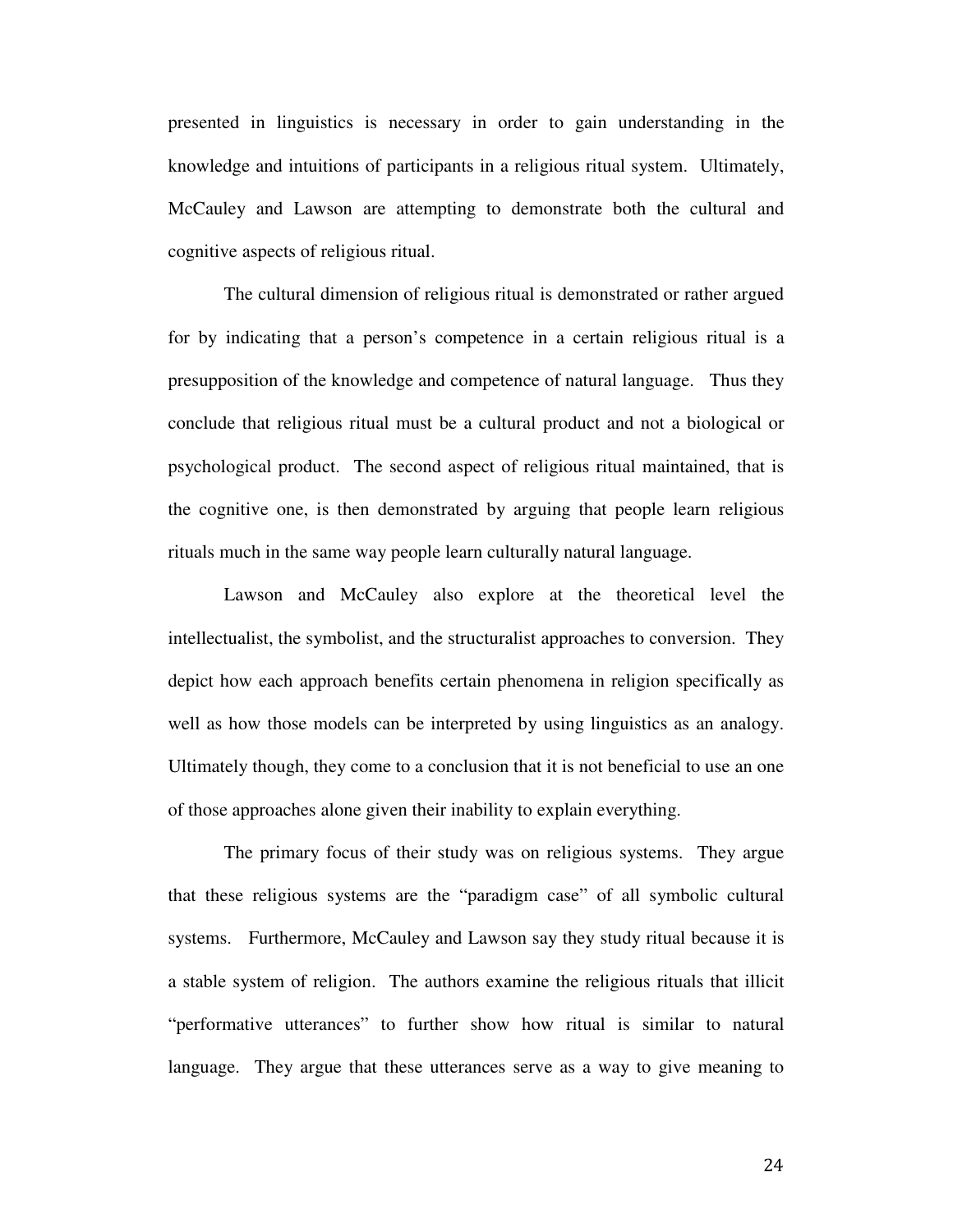religious ritual. The structure of rituals on the other hand, is determined through the syntax of the grammar used. McCauley and Lawson believe that like the structure of a sentence, the structure of the ritual can be diagramed through schemas.

Chapter 5 of their books lends itself to few schematics that describe the structure of cognitive representations of participants that are partaking in the religious ritual. The three religious rituals the authors choose to use are the Christian blessing of the water, the Agnyadhana and Vedic rituals in Hinduism, and the Zulu preparatory ritual. Like the priest preparing the Eucharist from earlier, each ritual in its own can be judged and interpreted in order to understand it. Chapter 6 of this book is all about the semantics of religious ritual. Both authors argue that through a reflexive analysis of semantic holism we can begin to decode religious ritual. For an outsider to observe a ritual being enacted, it can be quite difficult to interpret what exactly is going on. In order for us to understand religion as well as the ritual through the lens of the enactor, the semantic holism perspective allows for a deconstruction of the ritual by order as well as meaning. It allows for a holistic examination of how religious ritual works because of it's mapping of the symbolism of the ritual. It demonstrates how the symbols relate to one another by considering their positional meaning within the whole religious ritual system. The fact that the mapping allows for this relational and referential analysis is ingenious.

The vigor that Lawson and McCauley use to try to break down religious ritual is quite illustrative and perhaps very much needed. Unlike other theories,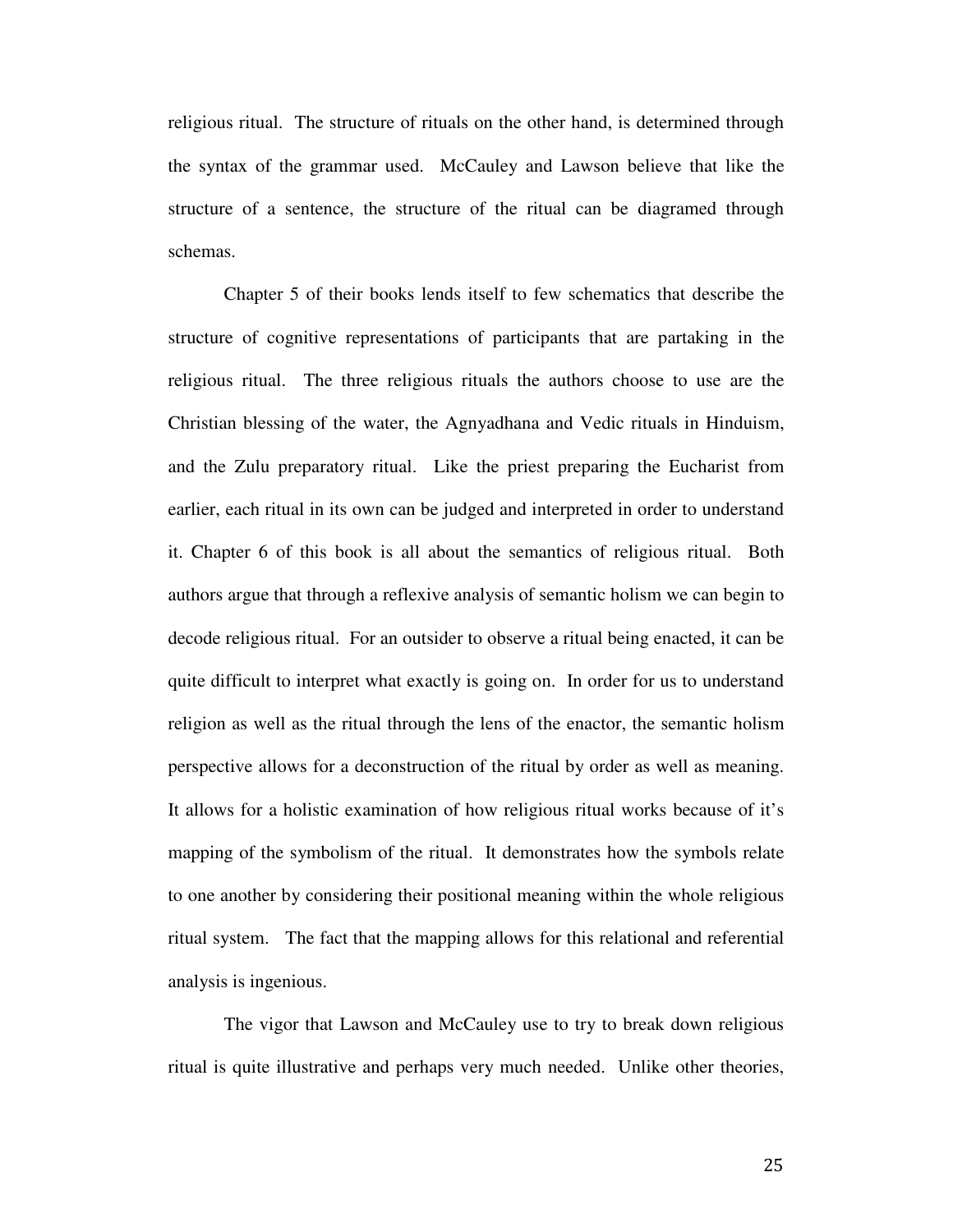their approach attempts to integrate the interpretive and explanatory into how the model functions. The integration of the cultural approach and cognitive approach seems to be a positive move towards trying to understand religion and aspects of religions in a more interdisciplinary way.

Despite these aspects, it also seems that Lawson and McCauley do not take into real consideration what the ritual actually means. To sit back and observe the ritual being observed is rather easy. There is no way to really know how the enactor of the ritual is really understanding the ritual given their own cultural framework as well as given their own ideological make-up. Their model is incredible in that it allows for a more critical interpretation on rituals, however, it is too reductive in that it allows the observer to judge rather than let the enactor describe the feeling as well.

In general it would seem that the Cognitive Science of Religion still has a lot of room to grow. Again, it should be noted that it is a fairly new field, but it can lend a helpful hand in trying to understand conversion. I will be extrapolating from the CSR theories available in order to examine narratives of conversion stories from women who were once Christians but decided to convert to Islam.

It should be noted that Whitehouse and McCauley (2005) have given a little attention to how modes theory could apply to a CSR approach to conversion. Although the didactic framework of the modes theory, as far as trying to categorize modes of religiosity into dogmatic or imagistic mode, is a bit flawed in some ways, it does allow for an interesting perspective on a baseline of how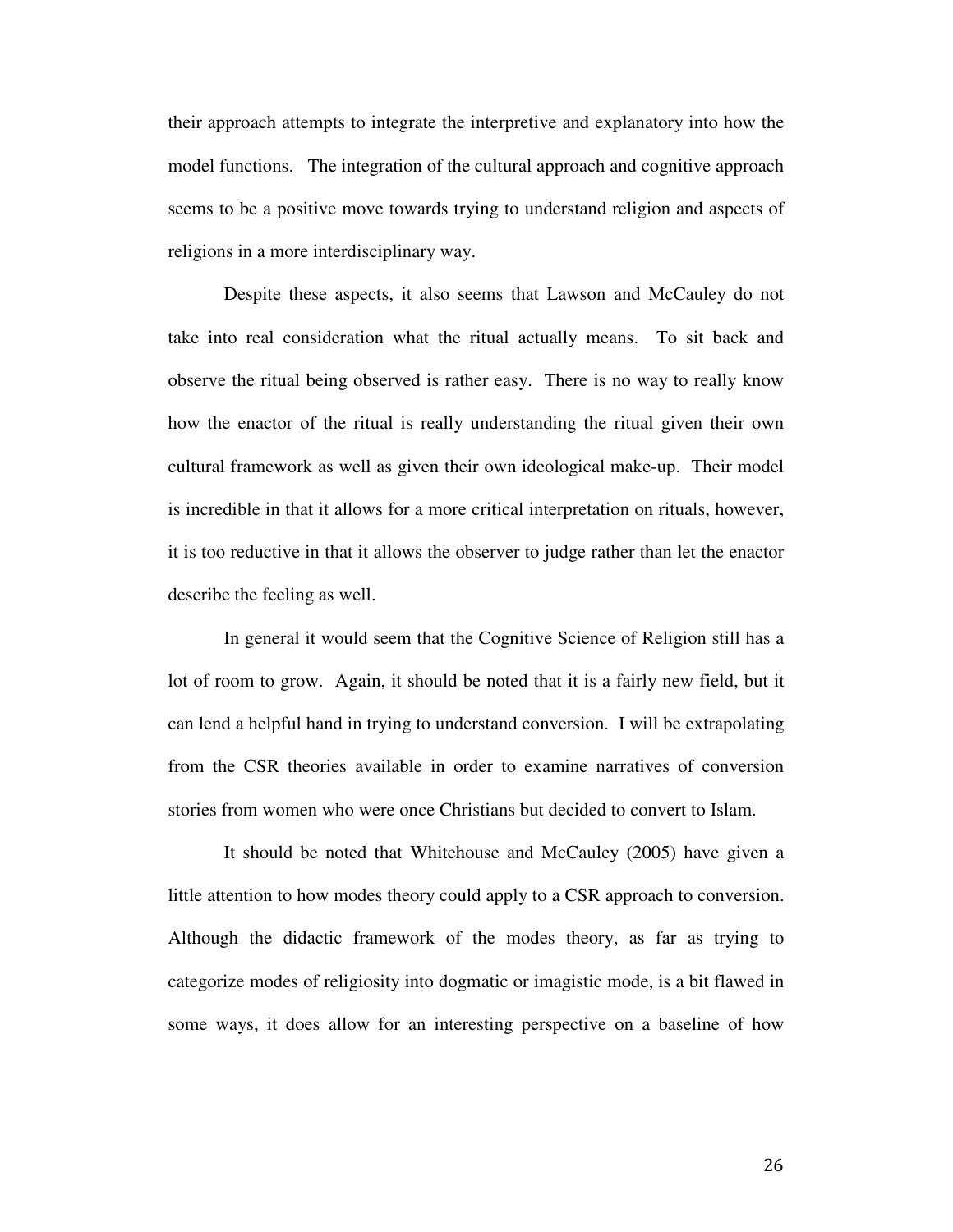conversion could be viewed as well as allow for a more holistic approach than afforded by anthropology, philosophy, or cognitive psychology alone.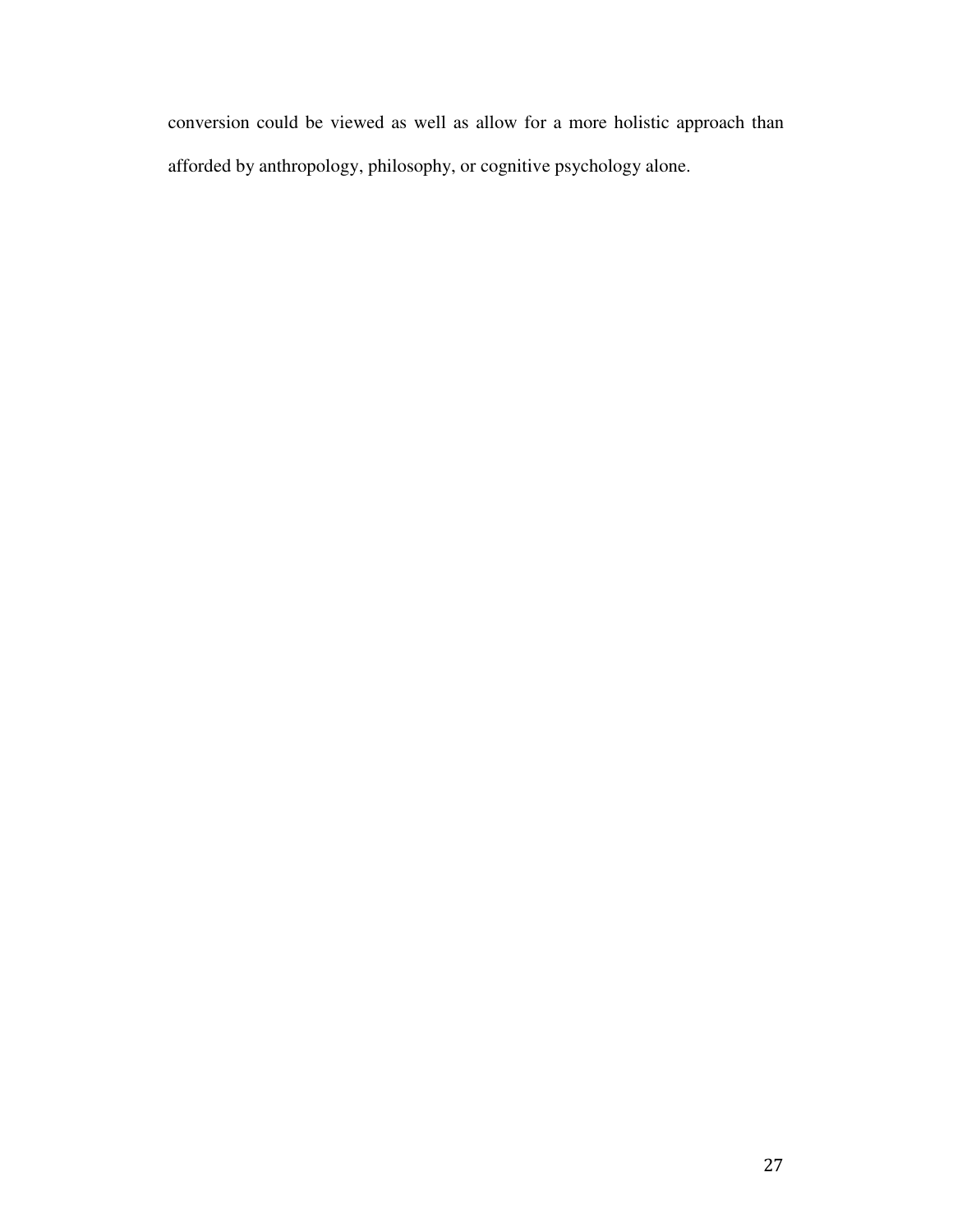## Chapter 2: The Problematic of Conversion

A religious conversion is usually viewed to be a sudden and fundamental shift in a person's worldview. A person who undergoes a conversion cannot continue to believe what he or she has previously believed because holding that belief to be true is much more cognitively costly than not holding that belief. This shift in worldview usually causes the person to change significantly. In 1906, William James described a religious conversion to be a representative symbol "by which a self hitherto divided, and consciously wrong, inferior and unhappy, becomes unified and consciously right, superior and happy (James & Marty 1982, p. 189)." The beliefs become costly to hold because they create great turmoil in the person, albeit moral or emotional. The religious conversion is a way to resolve the internal turmoil to unify the split self once again.

Furthermore, religious conversion is a process by which a person decides to act alternatively religious in order to transform the self's subjective view. A successful conversion, we would assume, would entail a person who has come into a new framework of thinking and can interpret both his or her new life in that framework as well as his or her old life. Conversion can trigger some intense questions about the self. It has the potential for family problems to arise, create chasm between all kinds of friendships, change the way other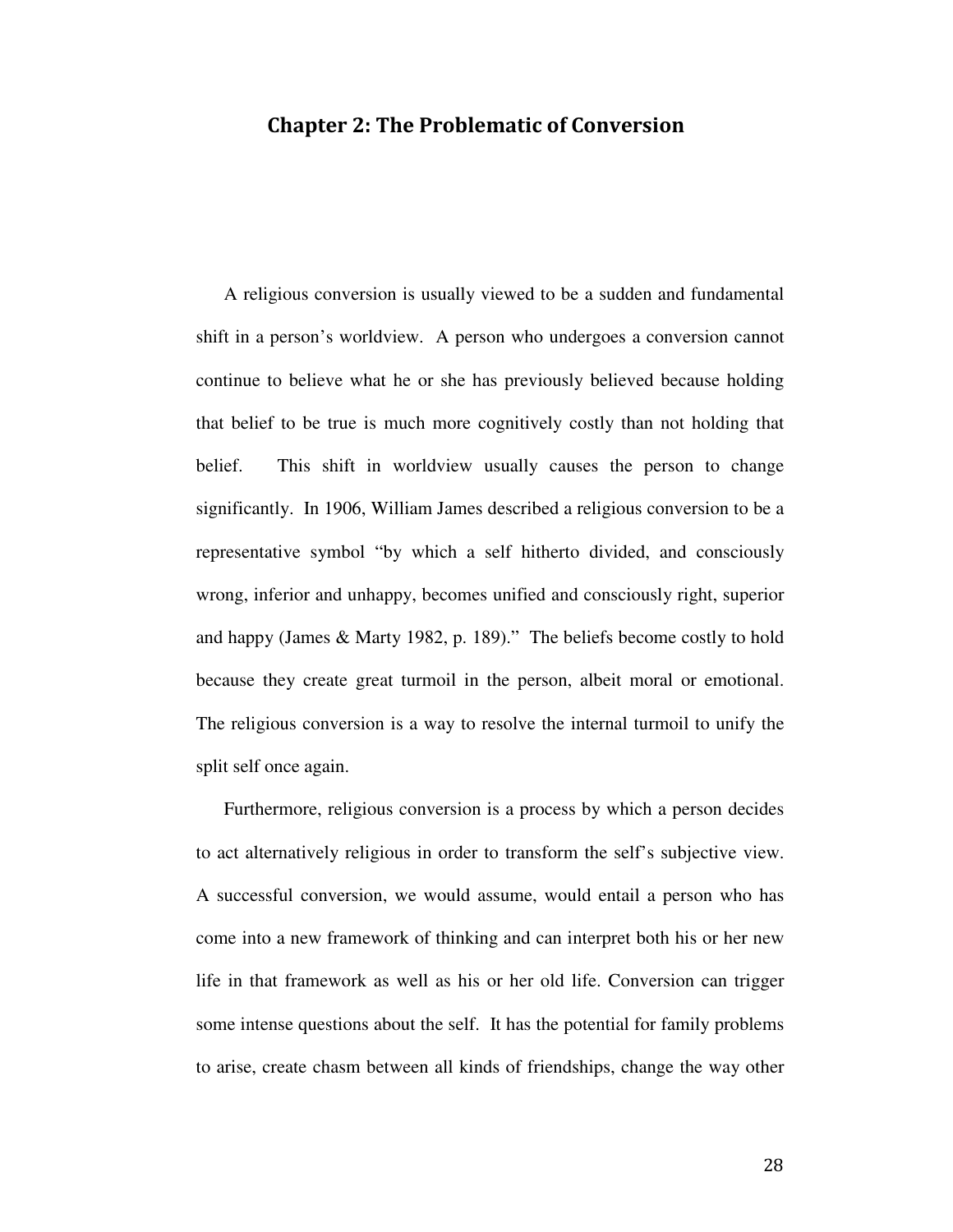people view the converter, as well as many other things. Most of the literature that has given us an understanding of what conversion is has been primarily anthropological and sociological in nature. However, with the help of Cognitive Science of Religion, we will hopefully begin to understand other aspects of conversion that are more cognitively centered. Analyzing conversion narratives of Muslim women who were once Christian but decided to submit themselves to Islam will exemplify a cohesive way to understand the cognitive shift that happens during a religious conversion.

Cognitive science of religion at large has yet to contribute much to understanding conversion. Most scholarly work in the field has been towards understanding religious rituals, another type of religious experience. We can extrapolate from those theories, however, in order to form a theoretical framework from which we can begin to understand religious conversion from the CSR perspective.

Identity formation is key in understanding the process of cognitive reconciliation that is ongoing during a conversion. When people adopt a new religious system it has to be adopted, internalized, and incorporated into the pre-existing cognitive framework that already exists. A person's whole belief system is not changed. Only those beliefs, which pertain to the old religious system, will be altered, reinterpreted to represent the new religious framework. This would mean that the person has to cognitively integrate the new worldview with other beliefs in the cognitive domain.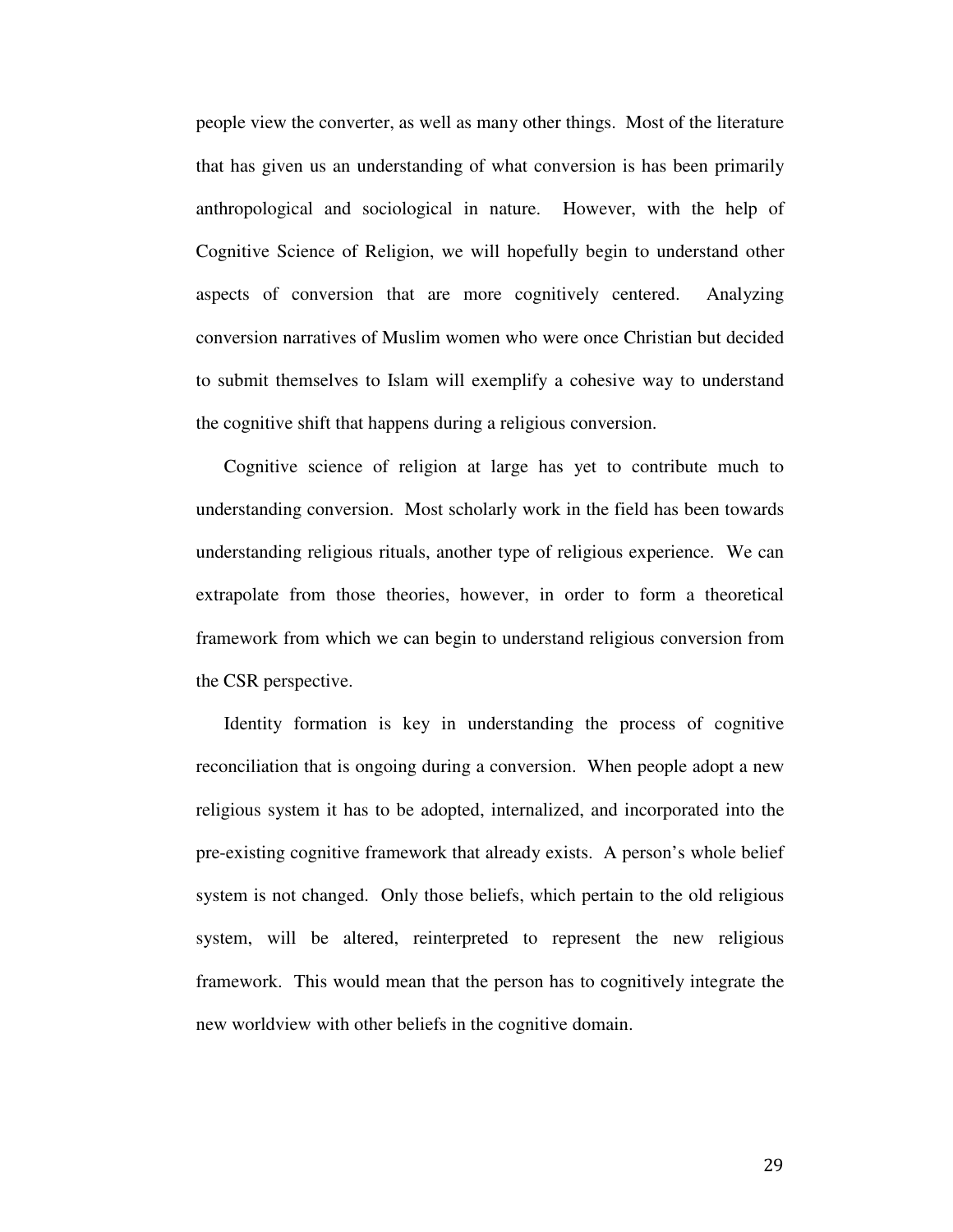There is much literature available on the conversion of pretty much any religion to that of Christianity. Perhaps, this is due to the fact that Christianity has been a dominant religion throughout history and therefore more predominantly documented because of its hierarchical political position above other religions. Perhaps the fact we have so much religion on the 'any religion to Christianity' viewpoint is because of how much the religion expresses its followers to go out and spread the gospel. Whatever the case, there is something interesting about knowing that what we know about conversion is so limited to the Christian context. In order for scholars to begin to understand conversion, there must a cross-cultural study about conversions done. In this way, we are able to see if in fact, from a naturalist perspective, religious experiences are similar across the human species.

#### **THE ANTHROPOLOGY OF RELIGIOUS EXPERIENCE**

Anthropology has widely aimed to be inclusive of conversion experience narratives or ethnographies of other religions. One such example of a work like this is presented by Buckser and Glazier (2003) in *The Anthropology of Religious Conversion.* This book is a collection anthropological papers partitioned into three sections on conversion and social processes, conceptualizing conversion, and the experiences of conversion. The work is a collaborative effort by anthropologists with varying approaches and perspectives that allows an interesting outlook of conversion in many senses. Some of these approaches are more concerned with the cultural flow of conversion as exemplified by Hinduism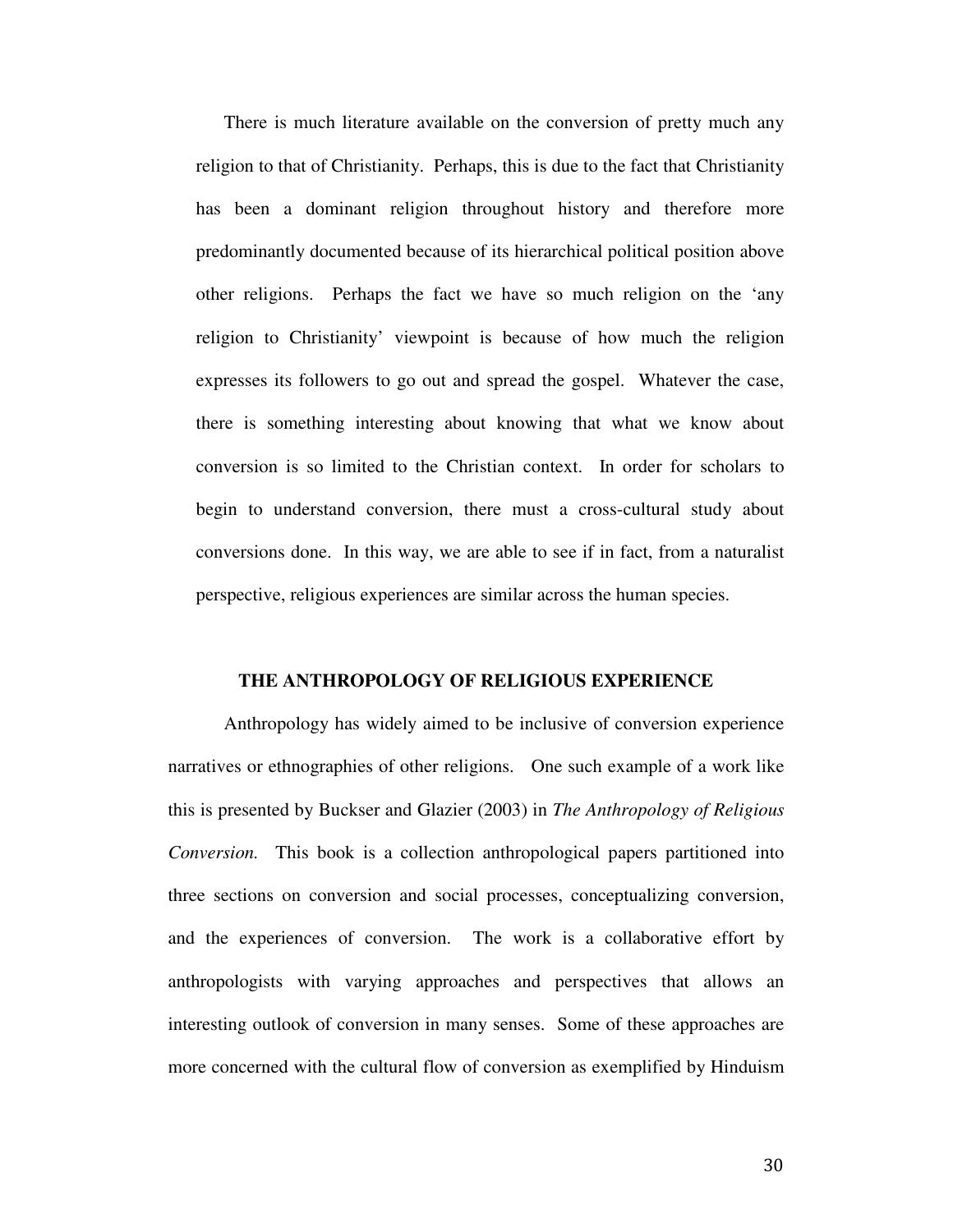while others are interested on the legitimacy of conversion and whether it should be allowed by religions such as that of Judaism. The range of perspectives allowed in this work is what really makes it interesting in allowing the reader see a multi-faceted approach to understanding how conversion functions, what it means, and what effects it has on the person as well as the community being converted into.

This collaborative perspective seems to defy the premise that conversion is simple, a view that anthropology and even religious studies tend to illustrate. Many think conversion can be a simple moment of "ecstasy" or even insight. I would agree with this book that conversion is not just that moment of insight, but rather can be more complex and that conversion or the process of conversion is not as simple as many make it out to be. This work tries to show how there is an individual change in the converter's sense of consciousness as well as a change where it concerns social status or belonging. Conversion also seems to entail the mental changes and experiences the converter goes through, but also the physical rituals the person must experience. Conversion is hyper dependent on the culture in which the conversion occurs as well as the individual's own experience and mental attitude.

The first part of the book is an exploration of the social processes involved in conversion. Every culture presented in this section seemed to have a different take on how conversion was understood. What many wrote about was how the Charismatic Pentecostalism movement really affects other cultures around the globe. For those in India, not only did it cause major cracking and disruption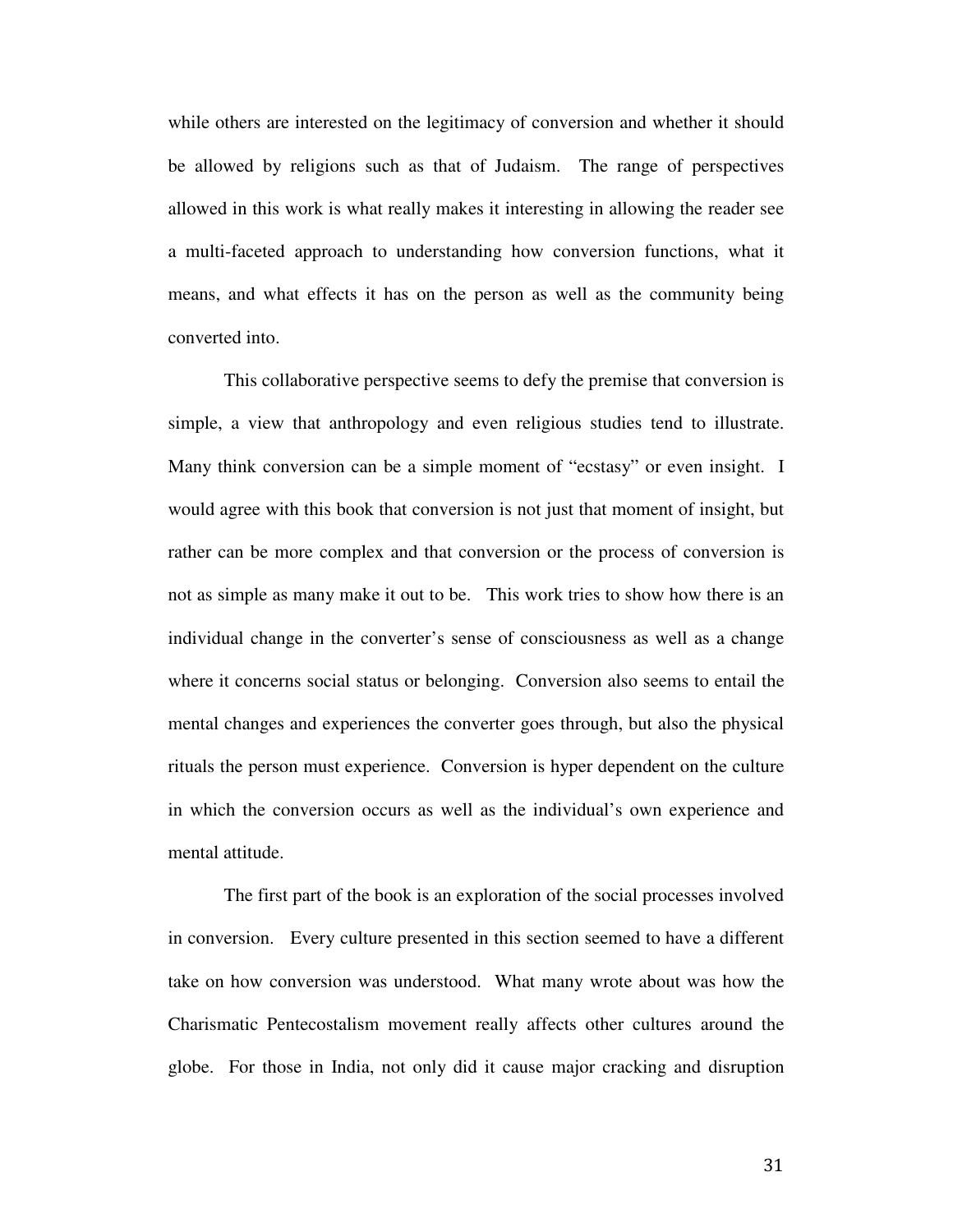among the people, but it elicited an anti-India attitude. Those who did not accept Hinduism, rejected what it meant to be an Indian. Therefore, conversion to Christianity or any other religion, in that culture meant also turning from one's own country. It is quite sad that people would perceive this conversion in such way, but perhaps this judgment is biased from my own cultural perspective.

When taking conversion into consideration from a Jewish perspective converting into the religion could seem quite controversial. For example, those whose families may have converted to Christianity during Christian conquest or because of threats to those that want to convert back to Judaism are referred to as Felashurma, or he that converted. For the Ethiopians, conversion back to Judaism means the right to become a citizen in Israel. This is controversial because those who are Jewish do not want those whose families who converted to revert back to Judaism simply for the ability to have citizen status in Israel. Another controversial aspect comes with intermarriages. According to Jewish Law, if a man intermarries, his children will not be Jewish. With increasing numbers of intermarried couples, this is problematic. Some wish their children to be consider Jewish so they ask their wives to convert to Judaism. This again is controversial because Rabbis may question the legitimacy of the conversion.

Overall, this book seems to be calling for a more comprehensive understanding of conversion through collaboration with other fields. Though the book seems to be critiquing psychology for trying to only study the individual perspective during conversion, it seems to also want to ask psychology to further develop it's techniques in order to also aid in adding to the pool of knowledge of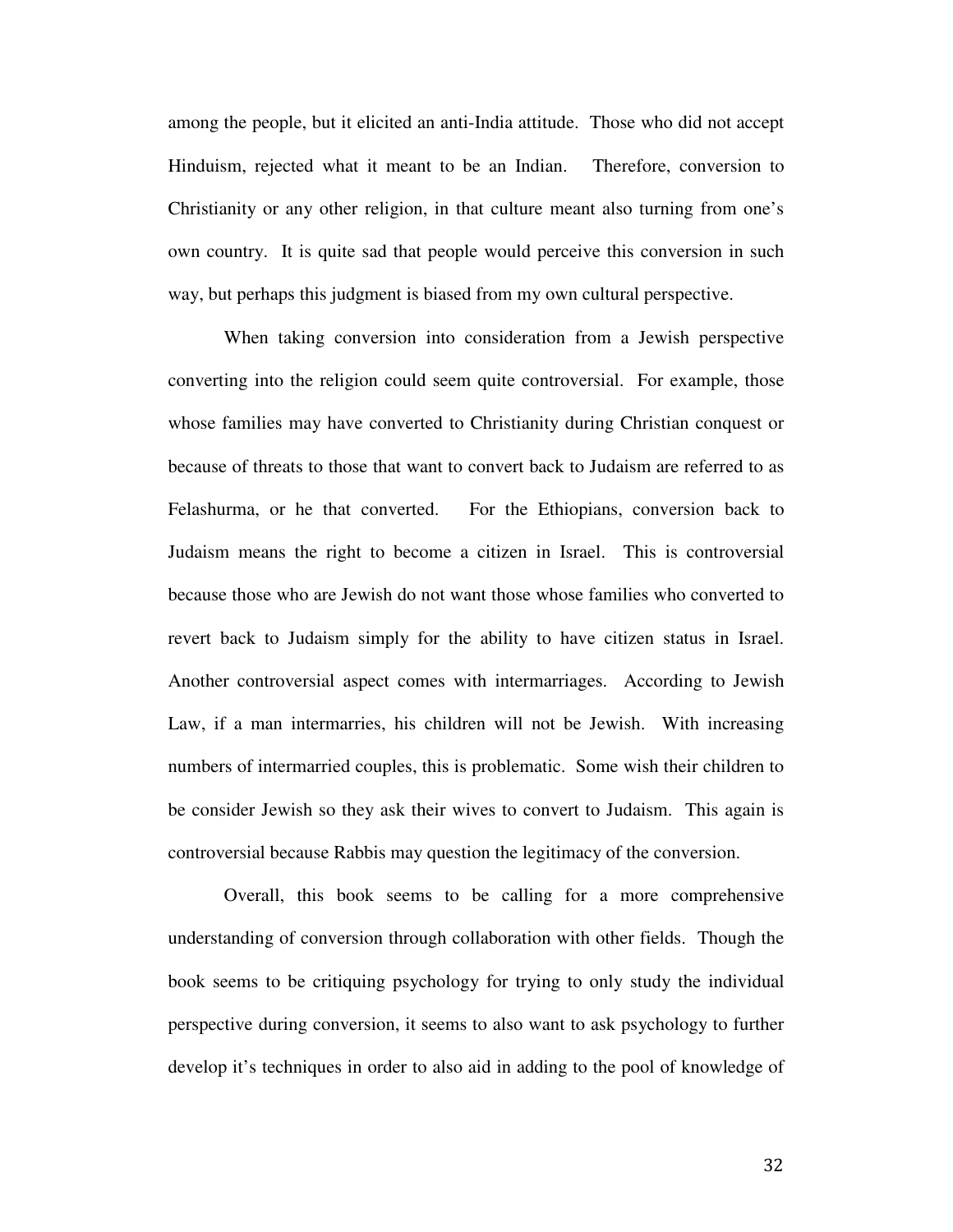how conversion works and how it affects the self, the community, as well as a religion as a whole.

Rambo in the final paper expresses his concern for stagnation in the field due to scholar's lack of willingness to collaborate with each other. The collaborative approach he proposes seems like it makes sense since little is known about how conversion acts cross-culturally and cross-generationally.

Because conversion is so dependent on the converter's culture, social placement and status, upbringing as well as many other factors, I would agree that the subject of conversion is in dire need of an interdisciplinary approach. In my opinion, it would seem that collaboration using experimental psychology, anthropology, as well a techniques from religious studies could inform the creation of a better model for how conversion works.

In the final piece by a psychologist of religion Rambo (2003) makes an explicit attempt in his afterword to encourage scholars to do more work needs to be done one the conversion experience particularly with Islam because of the growing number of Muslims around the world as well as to lessen tensions after September  $11^{\text{th}}$ .

 I will be using two books as my primary sources for understanding conversion between Christianity and Islam. I will be focusing on the narratives of women, mainly because gender roles in Islam change the conversion process for males and females. The first of the two narratives I will look at is *Daughters of Another Path: Experiences of American Women Choosing Islam* (Anway 1996). The second of the books is *Becoming Muslim: Western Women's Conversions to*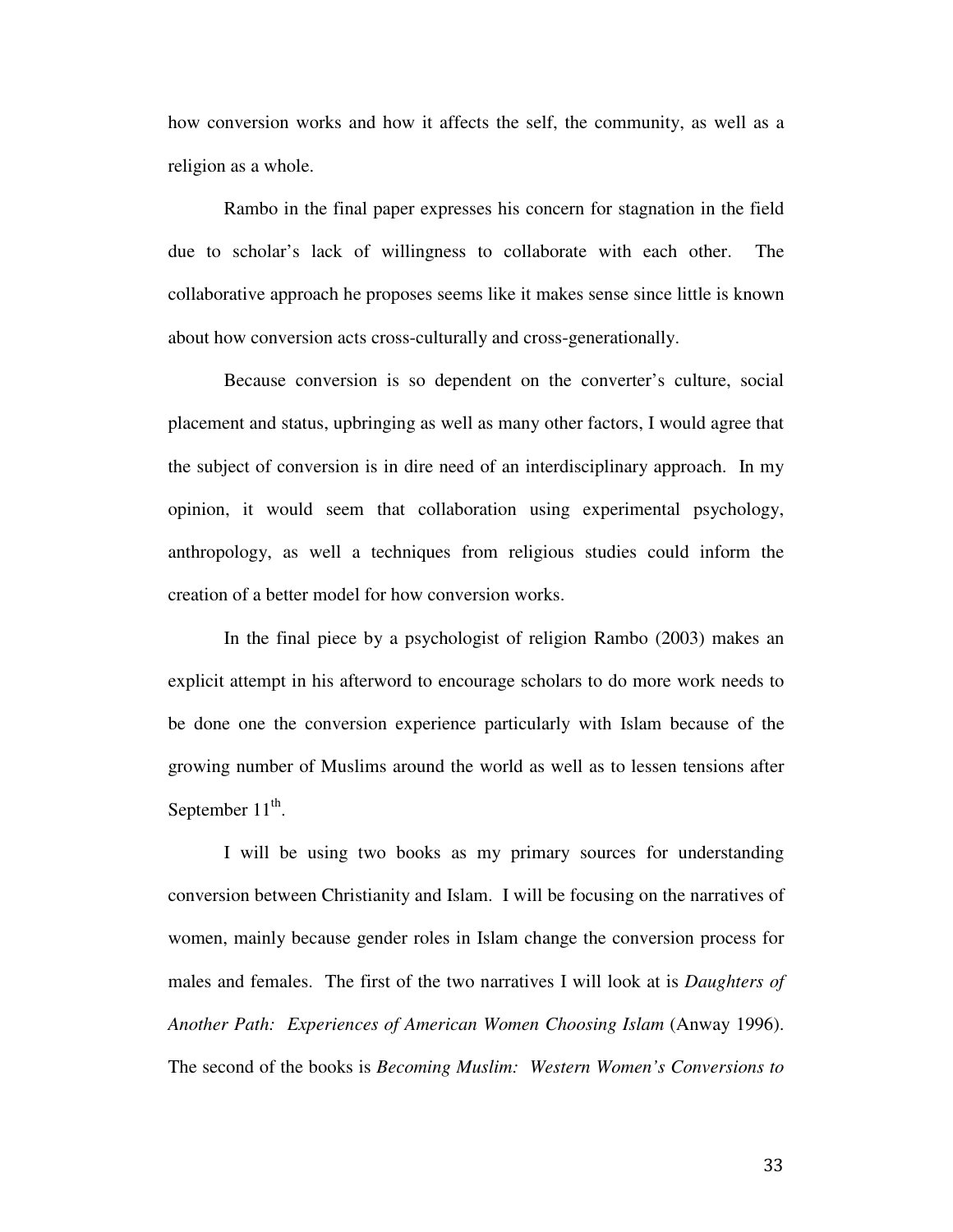*Islam* by Anna Mansson. Both of these books are studies done by two women who were interested in Western women's conversions to Islam. Besides just having this type of research goal in common, the works also share the fact that they are both case studies that were conducted in an attempt to try to understand why women would convert to Islam when it is viewed by mainstream western thought as oppressive towards women.

#### **DAUGHTER'S OF ANOTHER PATH**

Anway experiences discrimination via the experience of her own daughter converting. Though Anway's book is story of her daughter Jodi's conversion, it is also ethnographic in nature. After having to emotionally sort through the conversion of her daughter, Anway decided to conduct a study to try to understand Islam. In this study she collected conversion stories from Americanborn women who converted to Islam. Anway created a questionnaire (see Appendix A ) and sent it out all over the country in order to make a collection of conversion stories of American women who made the choice to convert to Islam (See Appendix B for a completed survey). Since September 11, 2001 American views on Islam have tended to be negative because of the demonization of Islamic practices after the tragic attacks on the Pentagon and Twin Towers. Because of the negative perceptions that are popular about Muslims, Anway hoped to paint a more realistic picture of American Muslims that portrayed them as real human beings in a positive light.

 Anway's questionnaire received a good range of demographic diversity. She was able to collect completed surveys from 53 participants from Oklahoma,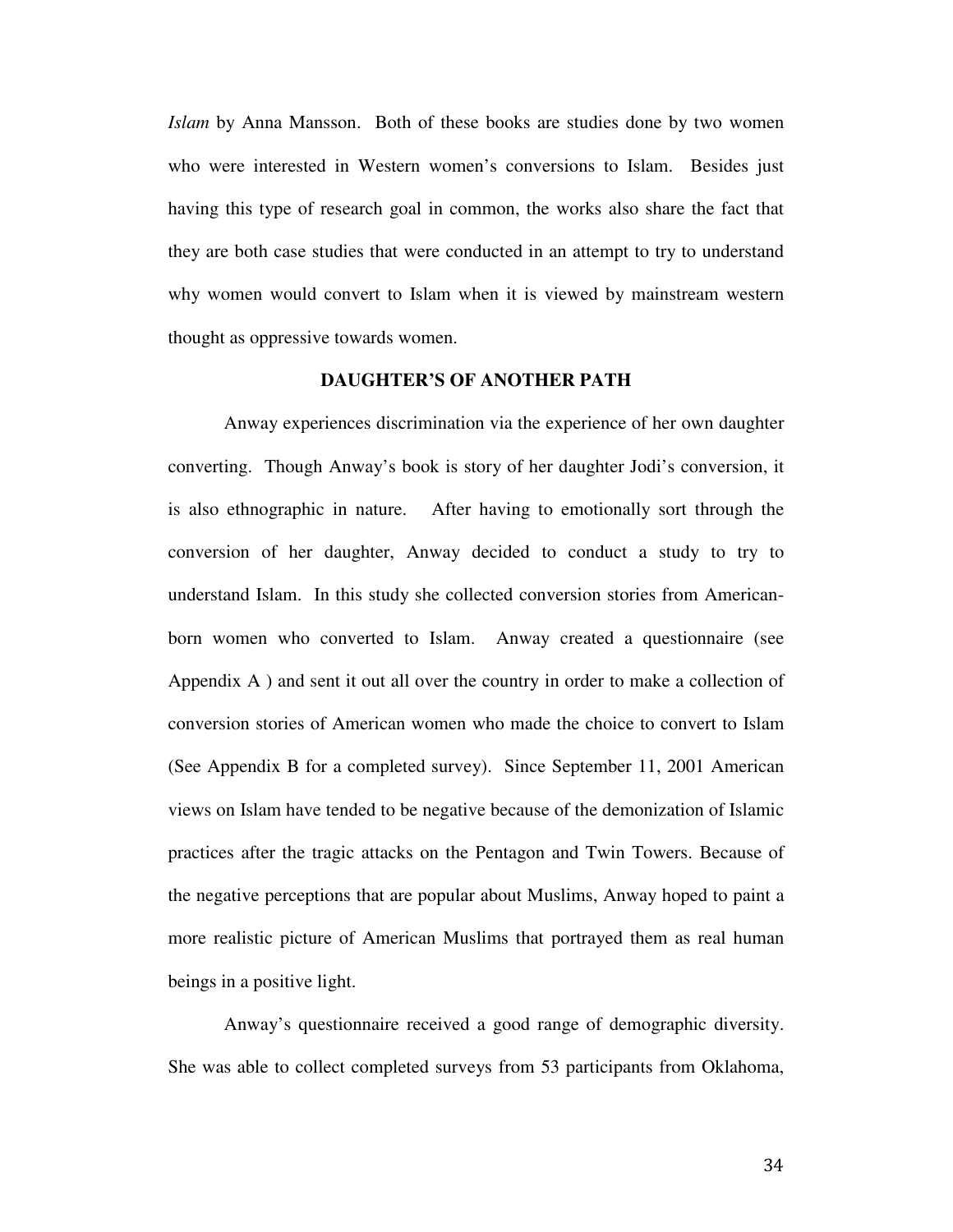Kansas, Missouri, Virginia, New Jersey, Indiana, Oregon, Alabama, Texas, California, Louisiana, Washington, Illinois, Pennsylvania, Arkansas, Vermont, and Ontario. The ages of the women who responded ranged from 21 to 47 years old. Also, the number of years that the participants had been Muslim's ranged from 6 months to 22 years. Anway also noted that all the women are actively involved with doing daily prayers, fasting at Ramadan, and participating in constantly studying the Qur'an. Overall, Anway notes that her participants "have found fulfillment and happiness in their decision to live a specific lifestyle –Islam.  $(1996, p. 8)$ "

 Anway begins her inquiry into the conversion process by touching on the religious backgrounds of her participants. She says that all her participants have Christian backgrounds that range from fundamentalist to liberal. The conversion process begins when someone begins searching for meaning in her life (Anway 1996, p. 11). These women expressed the fear they had held within Christianity. One woman said, "When I was seventeen I stopped going to church and had horrible nightmares about the devil coming to get me for about six months (p. 12)." This quote that Anway highlights depicts just how strongly religion can play in someone's life. This woman in particular lived a live that was strictly religious. This means that the woman was expected to diligently attend church on Sunday and during the week.

 Some of the women that participated had parents with weak or changing convictions on religion. The women categorized as growing up like this had parents who may have had strong religious beliefs however church attendance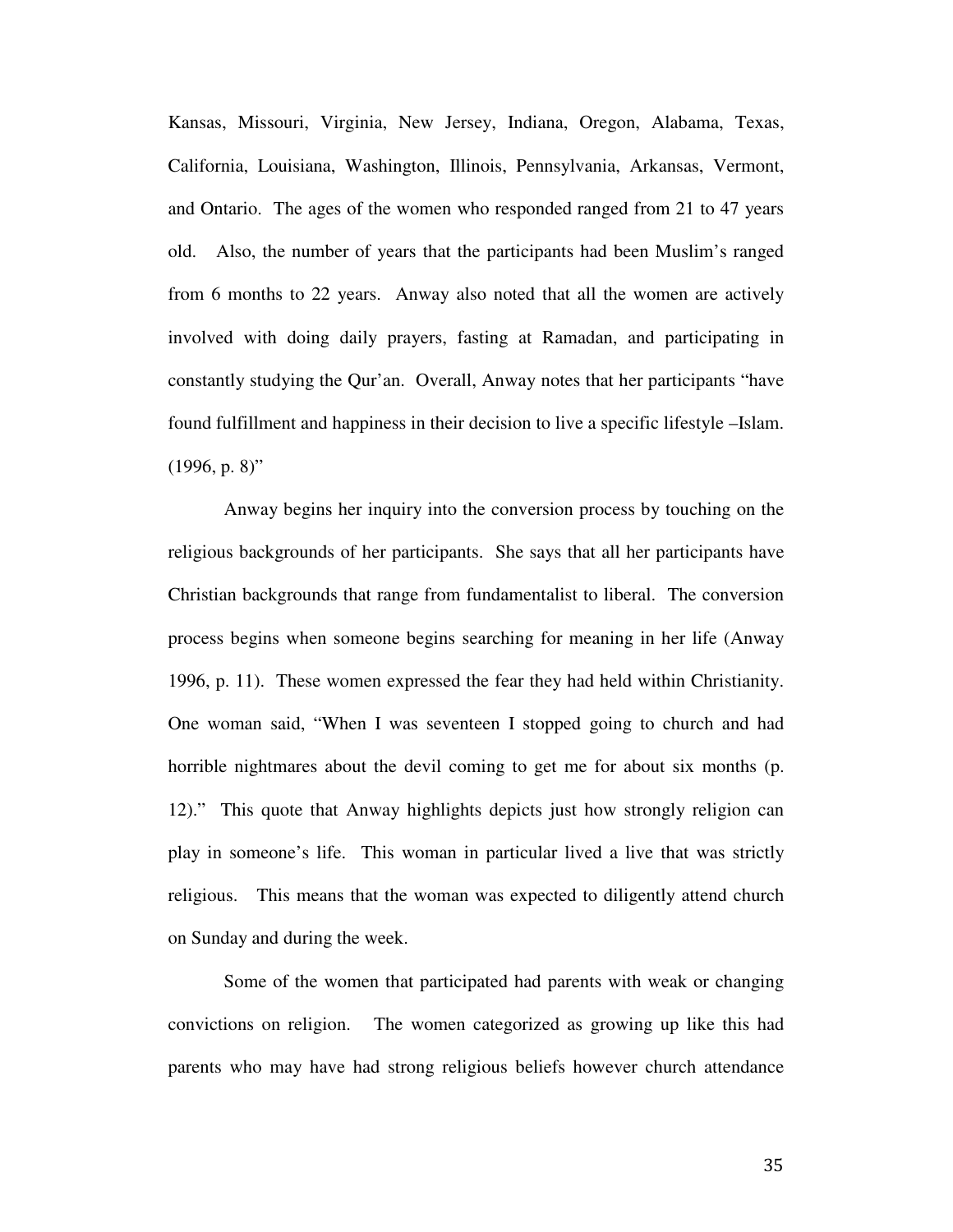was not stressed or Christian denominations split the family. One such woman who was categorized as having grown up in a weak or changing religious household recalls her childhood by expressing the statement below.

"My religious commitment was deeply imbedded. My parents did not attend church but sent me with family and friends from the time I was two years old. My parents had and, to some extent, still have moral standards that were taught to me in my youth regardless of their church attendance record. My mother's father is a Pentecostal preacher and my mother had always expressed her ill feelings toward her father for making her go to church three times a week (p. 14)."

Here it is clear that though the woman went to church, her parents did not. Nonetheless, she was raised with Christian morals because her parents still held on to those from when they grew up. A common theme expressed amongst the women who had weak convictions was that they were "always seeking some religious fulfillment." These women all express the importance that religion played in their lives.

 In general, all the women, whether they came from strong Christian households, weak ones, or almost non-existent Christian households all felt a sense of disillusionment, confusion, and were filled with unanswered questions. For many, the feeling of confusion and the need to connect to something eventually led to a moment where there was some interaction with God. It seems that this need to find love or understand what is out there was the initial point in the causal chain that led to conversion.

 Jodi, Anway's daughter, expresses similar feelings as the women from above. Jodi has a conversation with her mother asking her who she believes Jesus is (p. 19). The mother replies with a quaint answer reminding Jodi that at one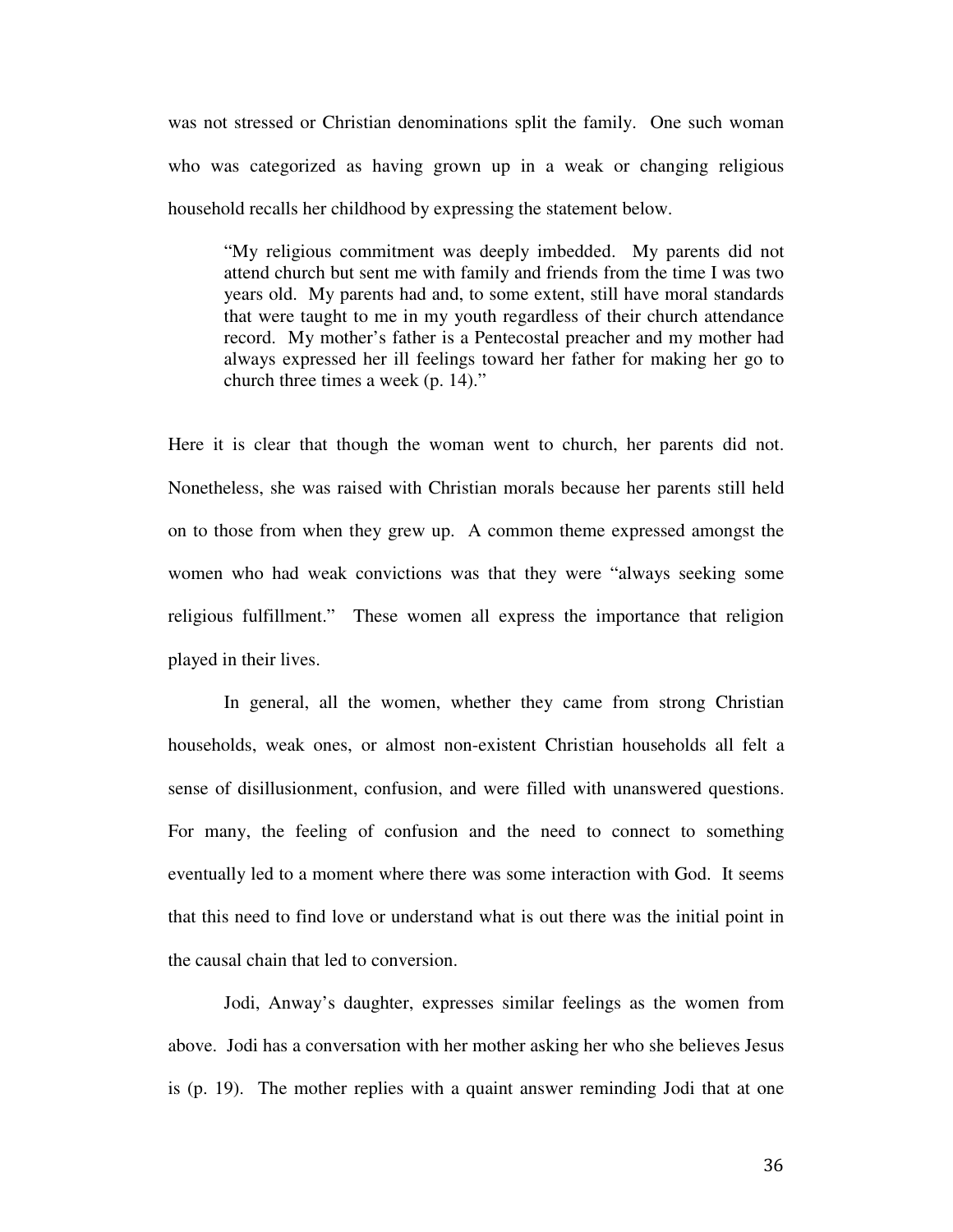point she was a Christian and she knew the answer to the question. Nonetheless, Jodi prods her mother respond, "But, Mom, I want to hear you tell me now (p.19)." This prodding leads to Jodi's mother answering with a generic answer about the birth of Jesus, his ministry, and his role as the Son of God. Her mom summarizes by saying that Jesus is part of the trinity. Here Jodi seems to be prodding her mother, seeking for an adequate answer to possibly still believe in Jesus. However, this doesn't happen because Jodi converted to Islam.

 The women that returned questionnaires to Anway reported that they were first introduced to conversion as a result of the witness of a significant other, learning about the Islamic tradition while in an Islamic country, the witness of Muslim neighbors or acquaintances, through a college setting or course, sensing the authority of the Qur'an, finding answers in Islam, or identifying something similar in Islam. I will include an example from each category for interpretation later. Because none of the women are identified by name I will give them pseudo-names such as woman A, Woman B, Woman C, etc…

 Anway provides three examples for women who first learned about Islam through the witness of their significant other. It was quite clear that sometimes, the husband's ties to his culture would make the wife interested about her husband's background. Naturally, trying to understand their husbands better, they would educate themselves about Islam. One lady's remarks who we shall refer to as Woman A follow.

" My husband was supportive in helping me put my life together. I was recovering once again from emotional problems. He really had very little to do with my conversion. He introduced me to Islam but never asked me to convert. Islam does not require me to, but he returned fully to his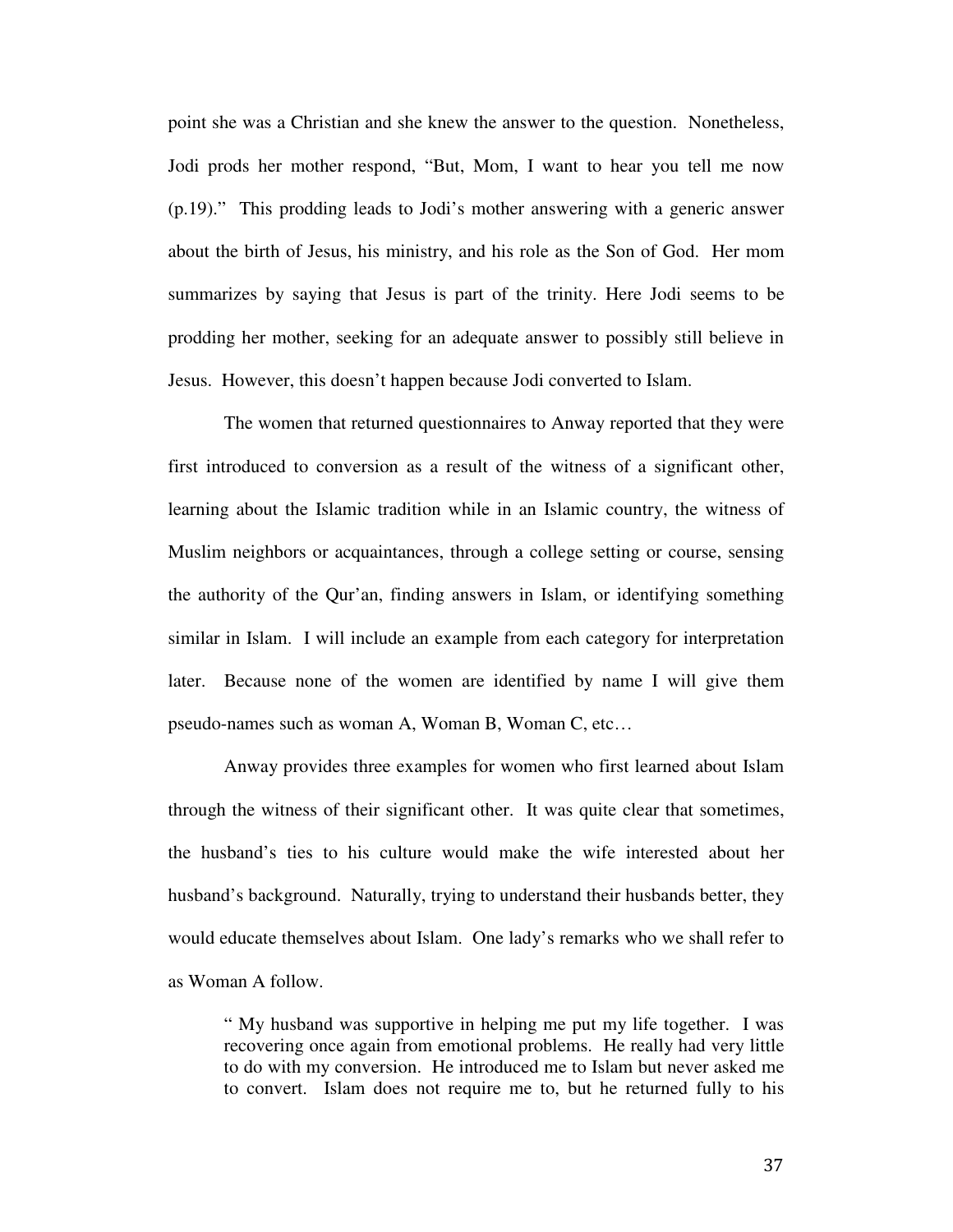religion. As I saw him gradually acquire an inner peace, I became envious. Inner peace was what I sought. So I asked for literature. The more I read, the more I wanted to learn. Islam means "submission to the will of God" or "inner peace." I felt God himself was leading me  $(p. 23)$ ."

Here Woman A notes that she was jealous of her husband's inner peace, and that she herself wished to feel that. Not only does she envy what her husband seems to feel, but as soon as she begins to learn about Islam, she also feels as if *God* is leading her. Here we can see that Woman A seems to have a missing thing in her life, but that as soon as she converts to Islam she is beginning to feel God or feel a sense of unity beginning to form with God.

Woman B in Anway's book learned about Islam while she was in an

Islamic country. Woman B expresses a deep connection that she feels with Allah.

"I studied Islam as part of my college major in African and middle Eastern Studies….I did not believe anyone could truly practice Islam in the present age. I traveled to West Africa as a volunteer and stayed 3 month. In that time, I met true Muslims. When they heard the call to prayer, they ran to the mosque. If someone had extra money beyond his basic needs, he gave it to someone less fortunate. The name of Allah was always on their tongues. The more I was with them; the more I wanted to embrace Islam. I became very sick and had to e evacuated to a hospital in the capital. I had no one to comfort me – all my friends were far away. All I could do was pray. I prayed almost constantly for three days. I remembered the conversion story of Yusuf Islam (Cat Stevens); he was drowning and promised God he would devote his life to God if God spared his life. I did the same. Within two days, I was back in the village with my Muslim friends, but I still resisted converting. I was miserable when I returned to the U.S. I could no longer function in a society so far removed from what I wanted. I met many American and Arab Muslims who encouraged me ever so gently to let go and submit to Allah. I became so exhausted from trying to resist the pull of Islam that finally on January 21, 1989, I converted (p. 26)."

Woman B expresses the deep turmoil that she experienced trying to resist the pull

to become Muslim. She was enamored by the Muslims rush to go pray and also

by the generosity that she saw Muslims give each other financially. Not only was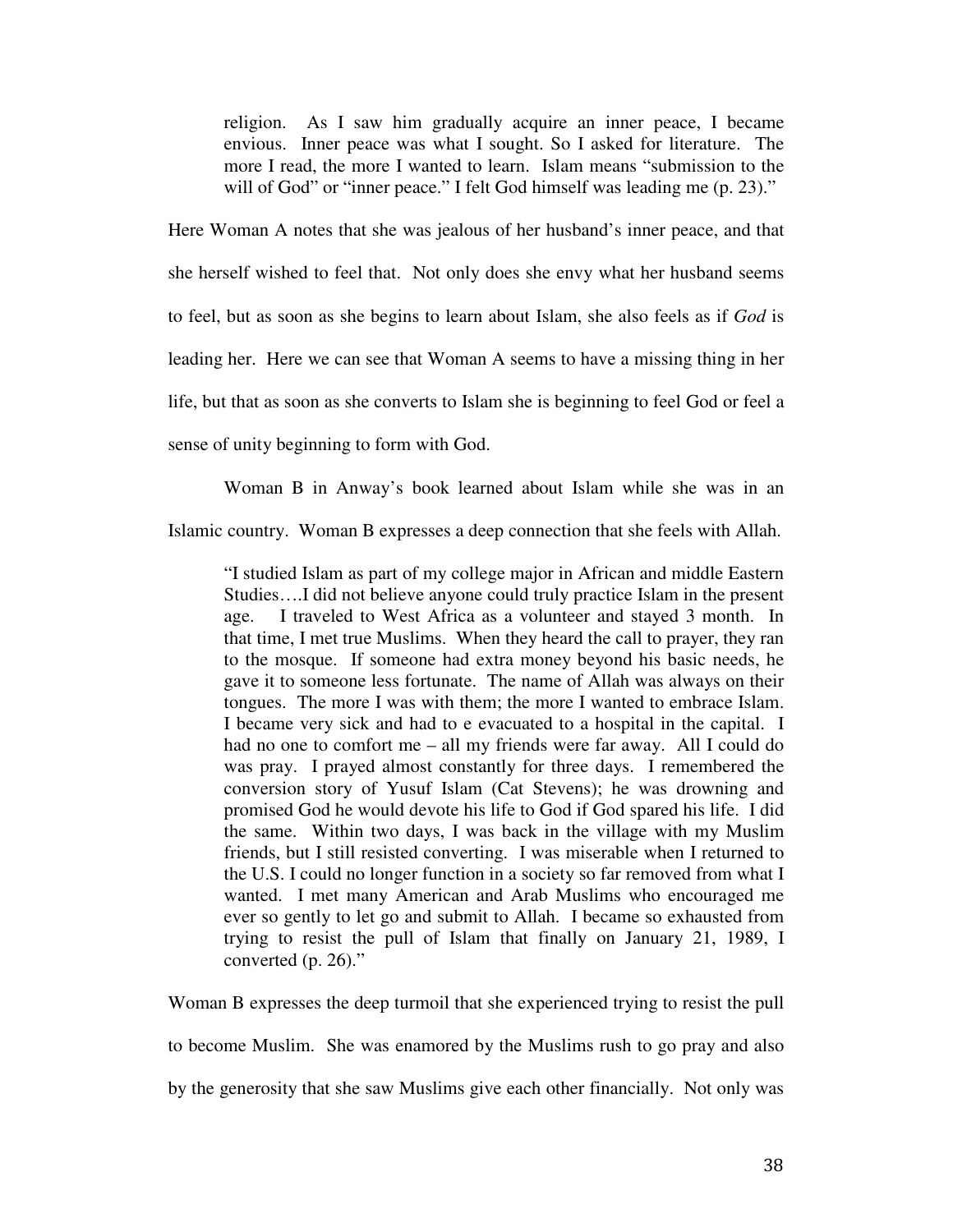she impressed at their docile nature, but also she herself experienced the healing

of Allah through prayer when she was in the hospital.

 Muslim neighbors and acquaintances were another mode that some women were introduced to Islam by. These women tended to sense a Muslims personal strength. Woman C writes:

"My husband wasn't practicing his religion at the time I met him so he had no objections when I decided to go back to church and take the kids. The only thing he requested was that we eat no pork. Visitors from Egypt to my fathers' business let me see for the first time Islam in full practice. It was then that my husband began to think about putting it in his life more seriously. Then my aunt married a Muslim, and I spent much time there asking questions about Islam. In 1990 I gave birth to my fourth child, and I was caught unaware in my belief. What I mean is I really didn't know I believed in Islam. But one night Allah made the truth to hit me. It felt like a rock, and I cried like my three-week-old daughter that night as I sat staring at my plaque of the Lord's Prayer. I kept my belief a secret even from my husband for another two weeks. I told him on the phone one day when he called me from work. He immediately started asking me why. He told me it was very serious, that I shouldn't "hop on to it." One must be convinced and not compelled. He cut me short saying 'We'll talk about it when I get home.' He later told me after he hung up the phone, he cried and thanked God. He promised to try to begin a new life and practice Islam to the full extent. He told me that night, he whispered the call to prayer in our newborn's right ear and the readiness call in her left – something he had not done with our other children (p. 27-28)."

Woman C seemed to have had an extremely religious moment with God before making the decision to convert. She experiences an intense unity with God, one that leaves her crying thinking about leaving her Christian roots and adopting Islamic ones.

 Another way that Anway categorizes women learning about the Islamic tradition is in a college setting. Of these women, she says that some women encounter the tradition solely because of interactions they have with other students, classes, and professors. Woman D expresses her conversion as follows: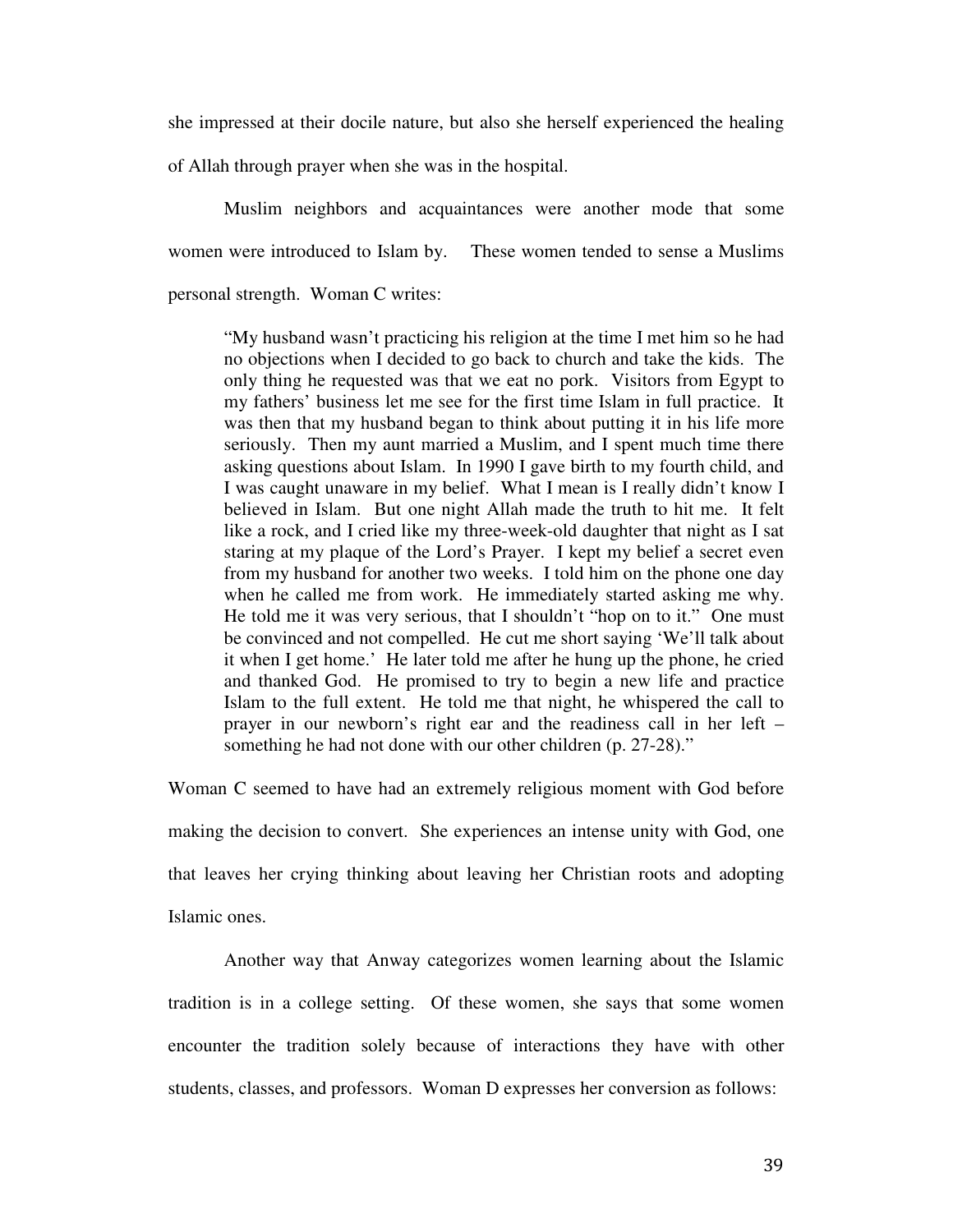" I was Roman Catholic. I studied African- America studies as part of my work toward a degree in social sciences. After reading *The Autobiography of Malcolm X,* I felt compelled to understand the power behind Brother Malcolm's transformation after making hajj, when he returned to the U.S. and said that racism is not a part of Islam. As I began to study, I felt certain that lightning would strike me down for studying another religion. I studied causally for three months, intensely for the next three months, then made shahada to Allah before I first stepped into a masjid for the first time on May 29 1993, I made shahada in front of witnesses in the masjid. The change was not a choice for me; it was going home. It gave me answers to questions I'd had and questions I didn't have. I love Islam. I love the concept of ummah. Alhamdulillah, that Allah has seen me fit to test (p. 31)."

Even though Woman D feared for her life because she became interested in Islam, she pushed herself to study what seemed to attract her heart. For Woman D, becoming Muslim was not just researching a new worldview, it was a reconciliation of the lifestyle she lived as a Catholic.

One last mode in which women were introduced to Islam was through a calling from the Qur'an sensing its authority. Woman E began studying the Qur'an because a Muslim challenged her to. The reason for the debate was that she and this other person could debate on the position of women in Islam. Like many people, Woman E believed that Muslim women were oppressed compared to their female Christian counterparts. Woman E grew up Catholic and converted to Christianity. When she began to read the Qur'an she could not put it down. She said that the "Qur'an and ..hadith of the Prophet captured …[her] (p. 34)." She says she "went through a very odd experience whereby for the whole week it took…[her] the whole week to read the Qur'an…[She] couldn't sleep and seemed to toss and turn all night with feverish sweat (p. 34)." Woman E had dreams about religious topics because of the readings she had been doing , so much so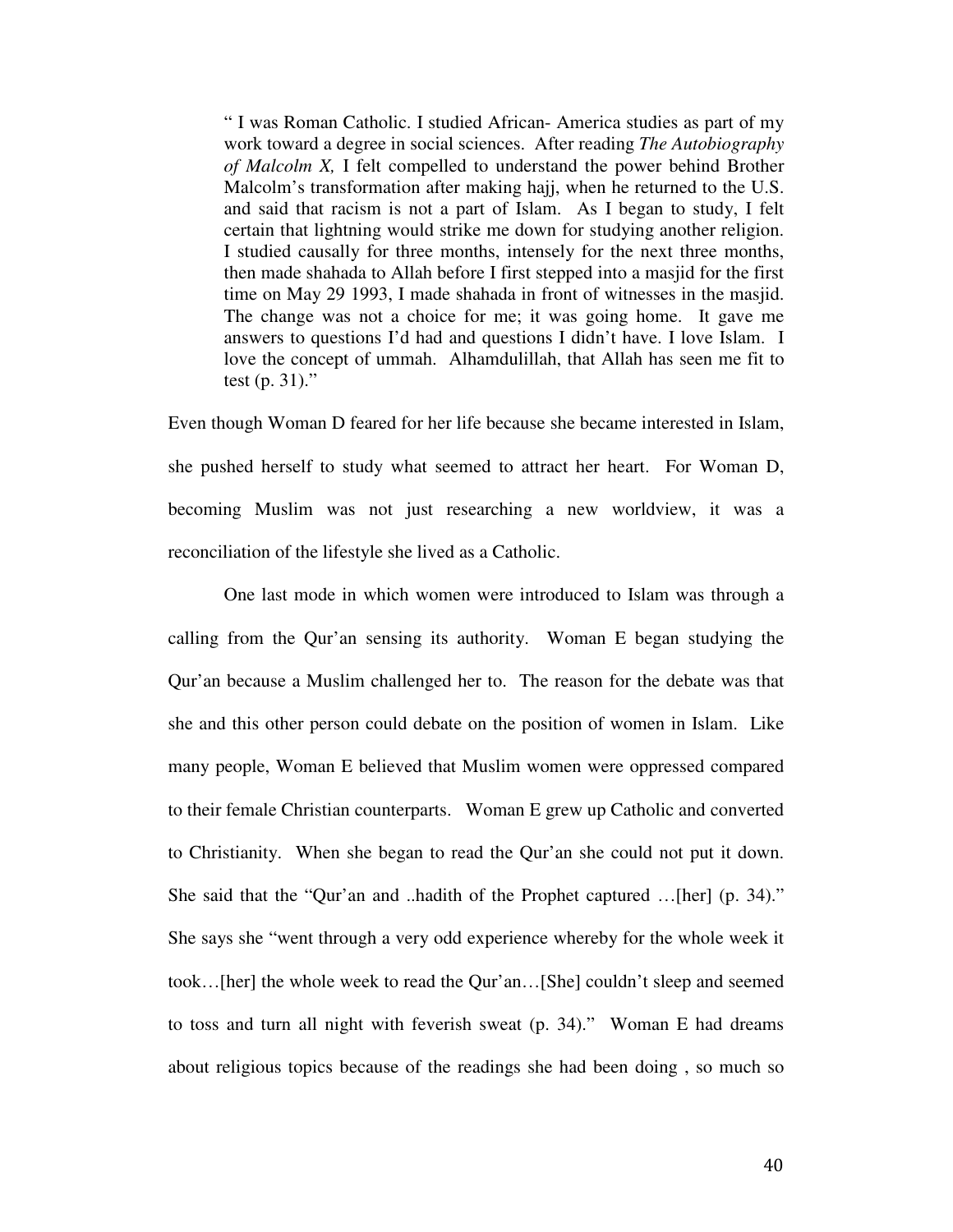that she didn't study for her finals for school. It is apparent from Woman E's testimony that something in the Qur'an enraptured her attention and that it caused her to re-examine what she thought about Muslim women.

Anway describes how these women each begin their journey of conversion and faith in blurbs that have been spliced together. She does this to maximally cover the experience of the conversion in order to contextualize and strengthen the experiences that they each undergo. From the moment after these conversions, Anways describes how the flow of each woman's life is destined to change in both aesthetic flow as well as religiously.

### **BECOMING MUSLIM**

The second narrative that I will look at is *Becoming Muslim: Western Women's Conversions to Islam* (Mansson 2006). This book is unique in that the author recognizes the need for an understanding of conversion theory through a psychological perspective. This book especially focuses on the religious experiences that women have that were "charged with emotional and existential meaning, such as having a dream, a separation, or going on trips to foreign places, and having experiences that triggered a need for spiritual connection … (p. 4)." The book consists of 9 women's conversions to Islam: Ayse, Zarah, Marianne, Lisa, Cecilia, Layla, Mariam, Fatimah, and Hannah.

 McGinty conducted interviews with six women from Sweden and three from the United States between 1998 and 2001, and she analyzes the interviews within the theoretical framework of psychological anthropology. All of the women but one had well-organized life stories and speak in terms of personal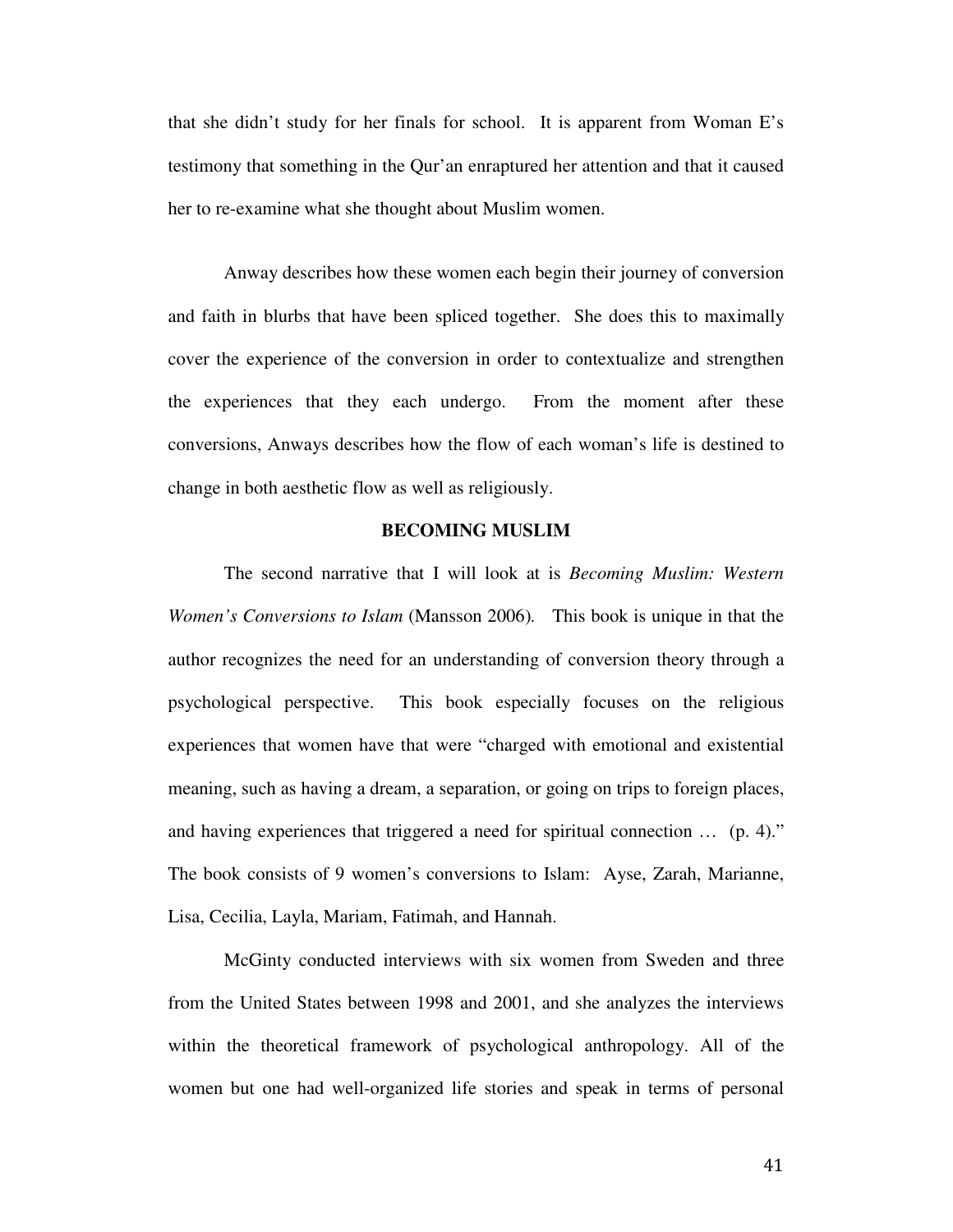agency or the hand of destiny in bringing about their conversions. McGinty relies on "personal models" as her basis for analyzing the women's narratives. Her framework looks at how the person "create[s] self-coherence and continuity by negotiating meaning between past and present (p. 33)." This approach allows for each individual to analyze their own biography from a before and after approach.

 Personal models are subjective phenomena: personal ideas, emotions, and memories that are tied to the subjects' own "biographical idiosyncrasies" (p. 10). This type of approach to conversion, however, differs in the more popular cultural approach that most anthropologists use to examine the narratives. McGinty's main goal is to be able to demonstrate her participants cognitive processes by using self-report method for examination. Examining these self-report narratives allows for insights into each persons pre-existing mental model and also allows for the investigation of the reconciliation of new ideas or beliefs that are integrated after conversion.

 McGinty concludes that because of the participants coherent senses of what the conversion means to them, the women experience a disconnect between their own self-image as a now Muslim woman. Given that these women converted out of spiritual needs, strong family values, as well as an affinity for social justice issues. The Muslim women, though often viewed negatively by Non-muslim women are stereotyped. Thus these women, for others become reclassified, but the Muslim women themselves also reclassify themselves as they undergo the changes of conversions. The Muslim women, although not positively included into the community around them, include themselves in that community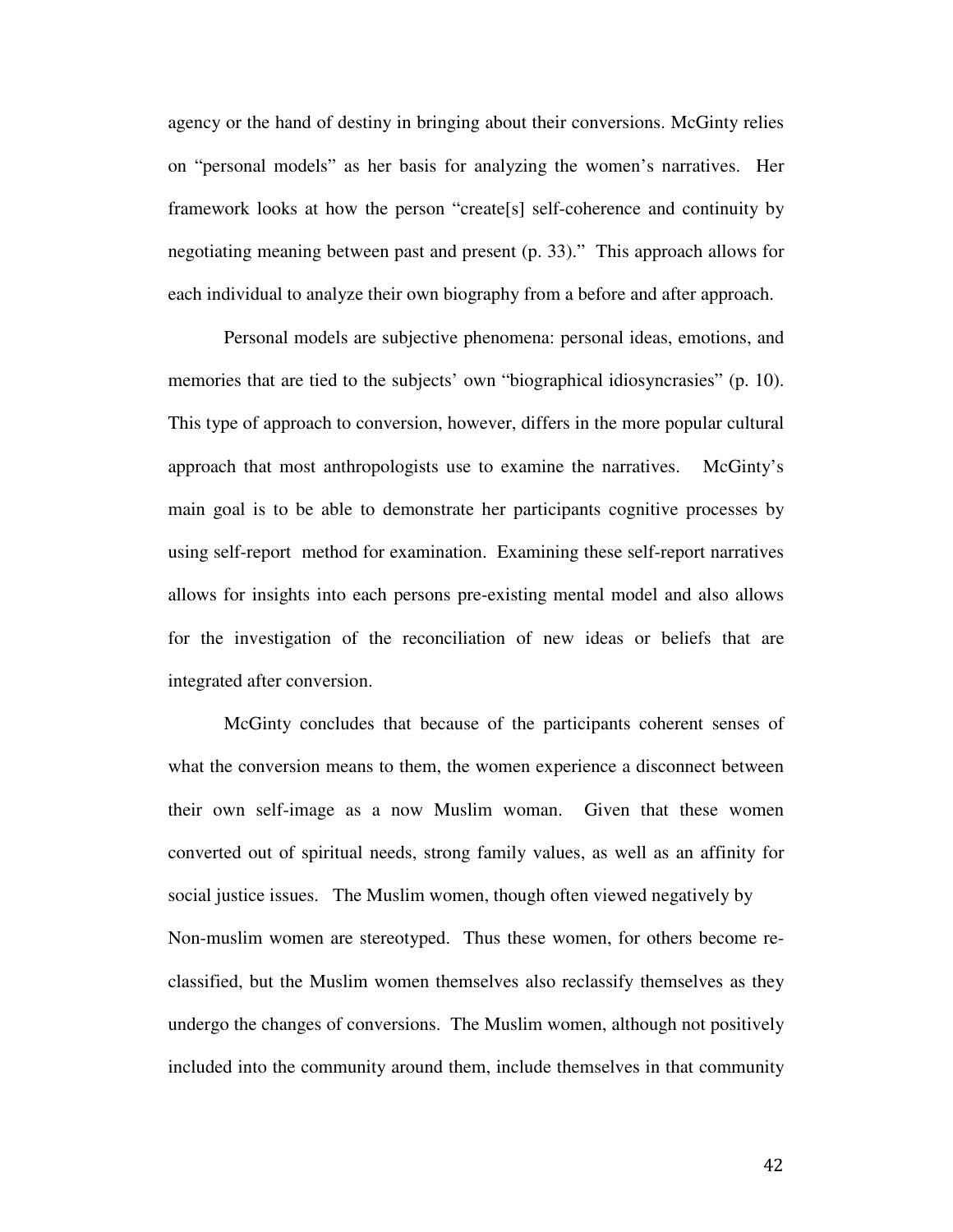because of how their perspective is skewed because they feel like they are also part of that community. For example, the Swedish women that McGinty interviews still view themselves as Swedes even tough non-Muslims probably would not regard them as such.

 McGinty provides a framework which examines each woman's world. However, this is a bit problematic in that it only approaches the problem of conversion at an individual level. It is a psychological approach that could possibly fare better from CSR. Because of how McGinty frames her study, her data is not generalizable to other converts, however, we can draw from her interviews in order to better understand what is the converter is experiencing during conversion.

 One of the young ladies that McGinty interviews is Mariam. Mariam found herself converting as she did her own fieldwork in Arica. "She had an experience she could not question or dismiss , a feeling of something real (p. 57)." Included here is an excerpt of the conversation Anna McGinty has with Mariam.

"Mariam: When you go back and look on your own life, when anybody talks about their own life, it is like everybody had a point and a purpose and there was a direction. I do not really believe this. I mean, I do and I don't. I think you are guided yes, there is something that is written for you but I'm not sure it has exactly the meaning that we put to it. The way I think of becoming a Muslim, for me it was a solution….I imagine that is how people feel, that it is a solution to a problem that they have been living with, either of not understanding the religion that they have been living with, either of not understanding the religion that they had or combining a certain understanding that they haven't been able to combine.

Anna: You said that when you did the prayer it felt right.

Mariam: Yeah, for me, because it wasn't an intellectual experience. I couldn't deny it and there was no way that I could do my normal 'oh,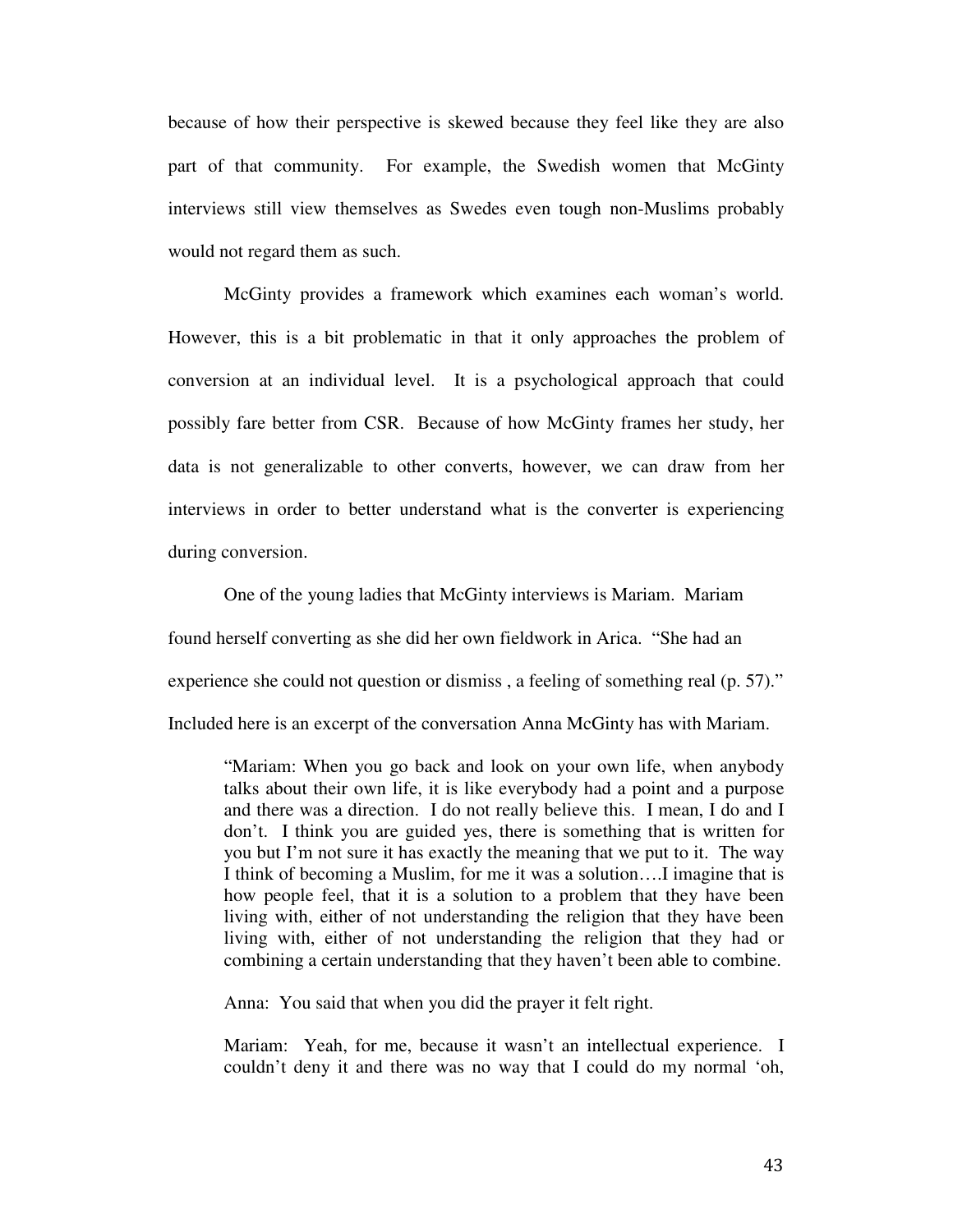maybe it was this.' No, I really felt it was very real. I'm happy for that. (p 57)."

Mariam comments on how real she now feels and how there was definitely this feeling she experienced that made her feel cognizant of God or at one with God. She sees Islam as the solution to her troubles and expresses how "happy" that makes her feel. Mariam's conversion experience was a solution to her previously held worldview. She grew up in New York city in a very spiritual household, one that was split Christian and Catholic. While in Africa, she practiced fasting and prayer with the people that surrounded her. Before, Mariam's Catholicism was meaningless to her. She felt coerced and forced into praying, but with Islam she felt like she found what she needed.

 Mariam's conversion rather than being intellectual was one of high emotion. Instead of learning about the tradition she adopted from the scriptures in the Qur'an, she instead learned from the people she observed and prayed with.

She says:

" I became Muslim differently than most American Muslims. In some ways I feel that I became Muslim as a child. Because I took it on with learning the other new things. And it just fit and I kept it. And because the people that I was living with lived like the Prophet. They live in the same environment. Their personhood is the same. A lot of the things that I thought were customs particular for them were in fact just *Sunna*, the practices of the Prophet, that they had taken on that were natural to them. So I got a very good education about Islam without ever getting told about anything.  $(p. 59)$ "

Through this commentary, we can tell that although Mariam did not gain knowledge of Islam through the traditional sense: reading the Qur'an, discussing ritual or prayer progression, reading, or attending lectures. Even so, Mariam was able to adopt the cultural and social lifestyle of Islam by simply integrating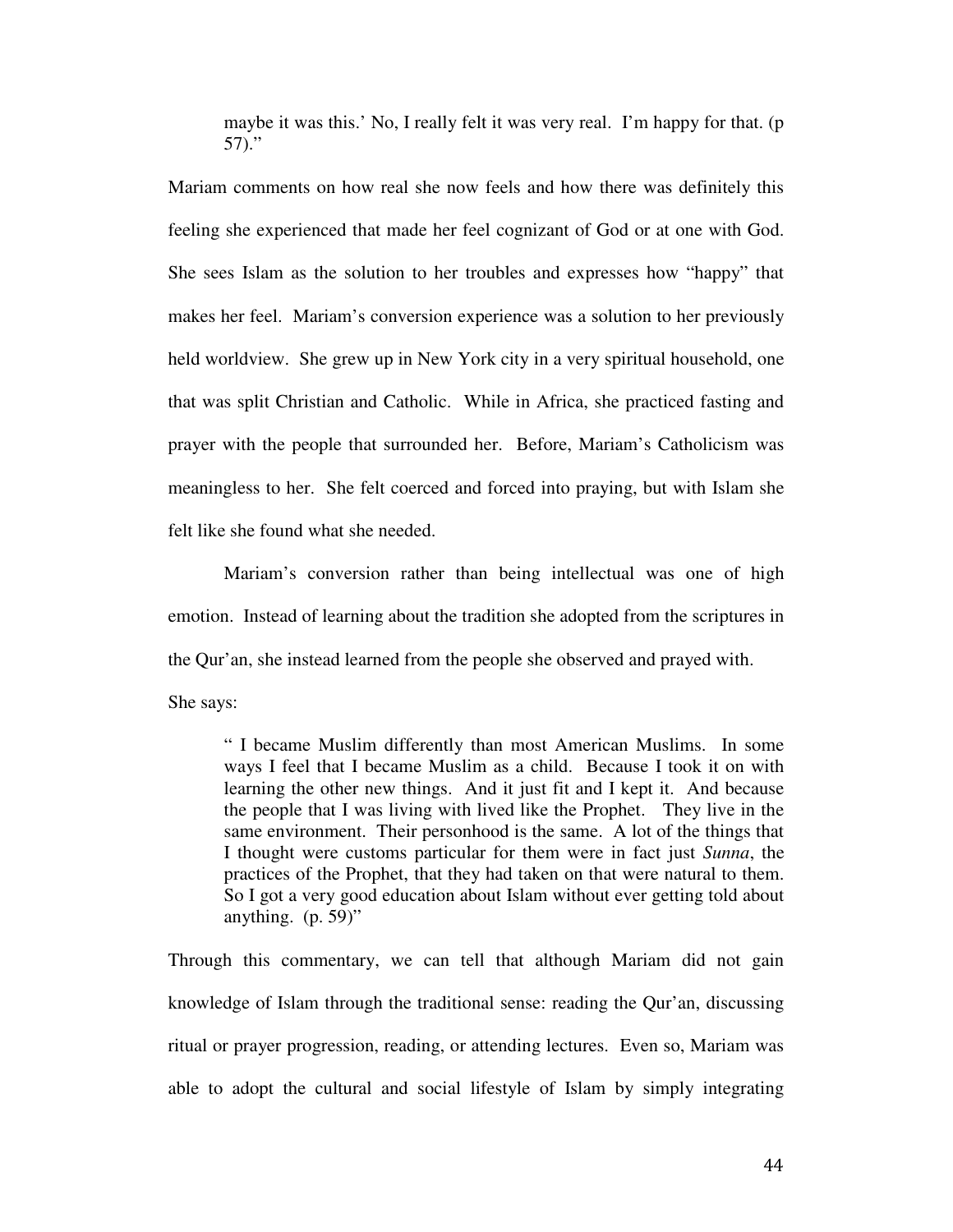herself into the community and understanding gave her a spiritual connection with both God and her community. When she did her prayers throughout the day, she felt connected with Allah and was constantly reminded of her position and relation to him, this feeling she says is what she wanted and ultimately the reason she converted.

 Ultimately, the aim of McGinty's book is to satisfy he psychological aspects of religious conversion and understanding the self and more particularly on what it means to be a convert to Islam in Europe and the United States. Both narratives, that of Anway and McGinty, had women strongly expressing that the choice to convert to Islam was there own and that their husband did not force them or brainwash them into becoming Muslims. It should also be noted that the women also felt discriminated against in public. Many people think of these women as stupid and uneducated, when usually the contrary is true. Most of the women held degrees and were very educated, usually as educated as their husbands. I mention this only to express something that all the women felt important to note about popular views about Muslims in particular women.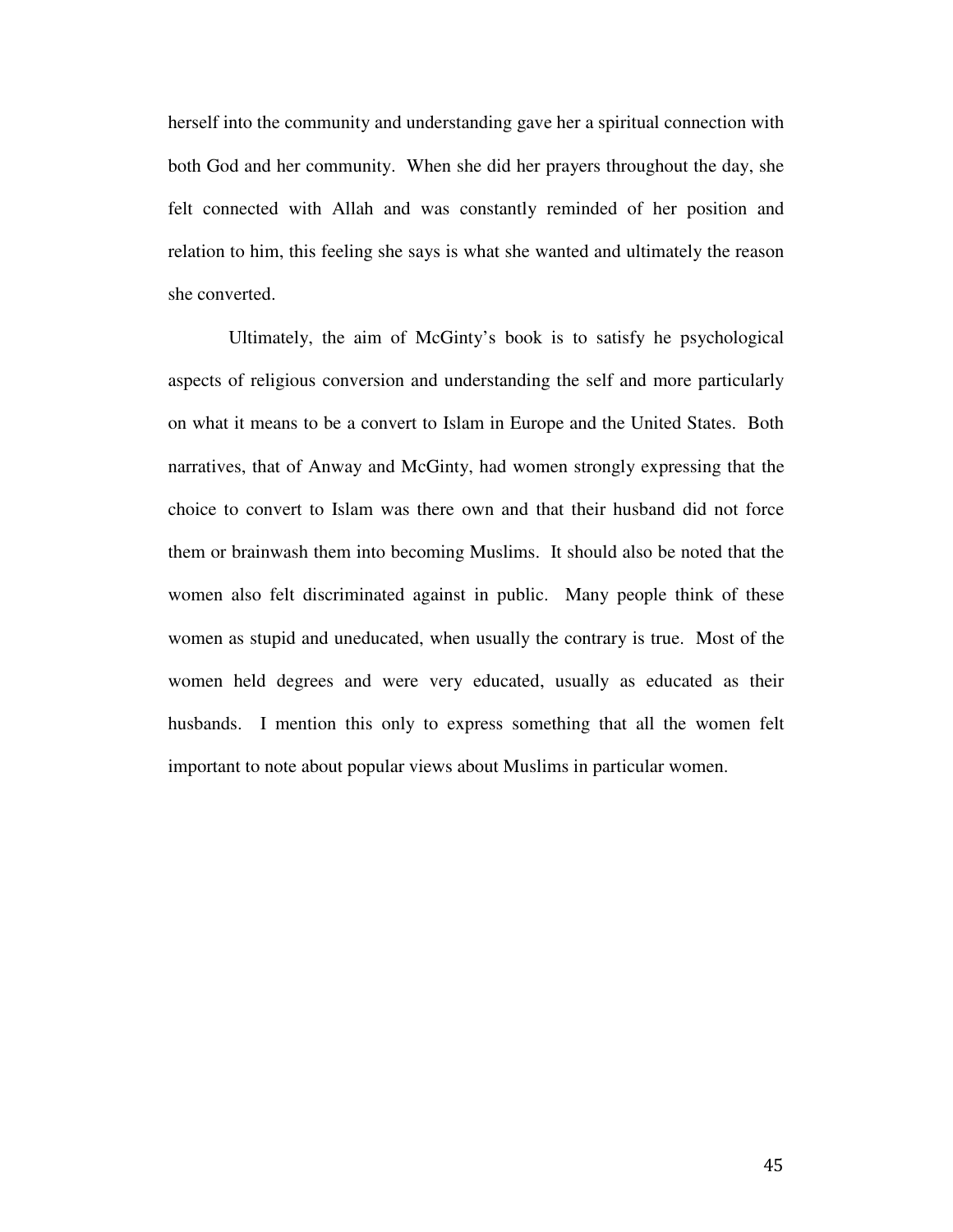#### **CHAPTER 3: APPLIED QUALITATIVE ANALYSIS**

Having given the background for CSR as well as touching upon the narratives from Muslim women about their conversions from Christianity to Islam it is time to try to understand these two together. The Cognitive Science of religion tries to understand religious experience. Some scholars, especially those of the sciences would probably disagree that religious experiences should be counted as evidence for belief in God; nonetheless, we still see millions of people converting to a variety of different religions.

 In *Mind and Religion* Whitehouse and Mcauley provide a further framework in which the modes theory can be used to understand conversions. What is particularly hard about this application is that rituals or experiences are neither imagistic or doctrinal. They are a mixture of the two. This can be problematic however, with a little bit of tweaking we could possibly come to a place where modes theory can be used to understand the narratives that both Anway and McGinty's books were able to uncover.

 The religious conversions that the Muslim women experience involve a sudden change in their religious convictions, behaviors, and affiliations. For the most part, these women now switch from understanding the bible and believing that Jesus is the Son of God to now reading and learning the Qur'an as well as studying the hadith. Their religious convictions change becoming much more conservative and the women fall into the roles that women should partake in as a traditional Muslim. Their behaviors change. The women, all but one from Anways's study wear hijab, they begin to pray 5 times a day, they attend mosque,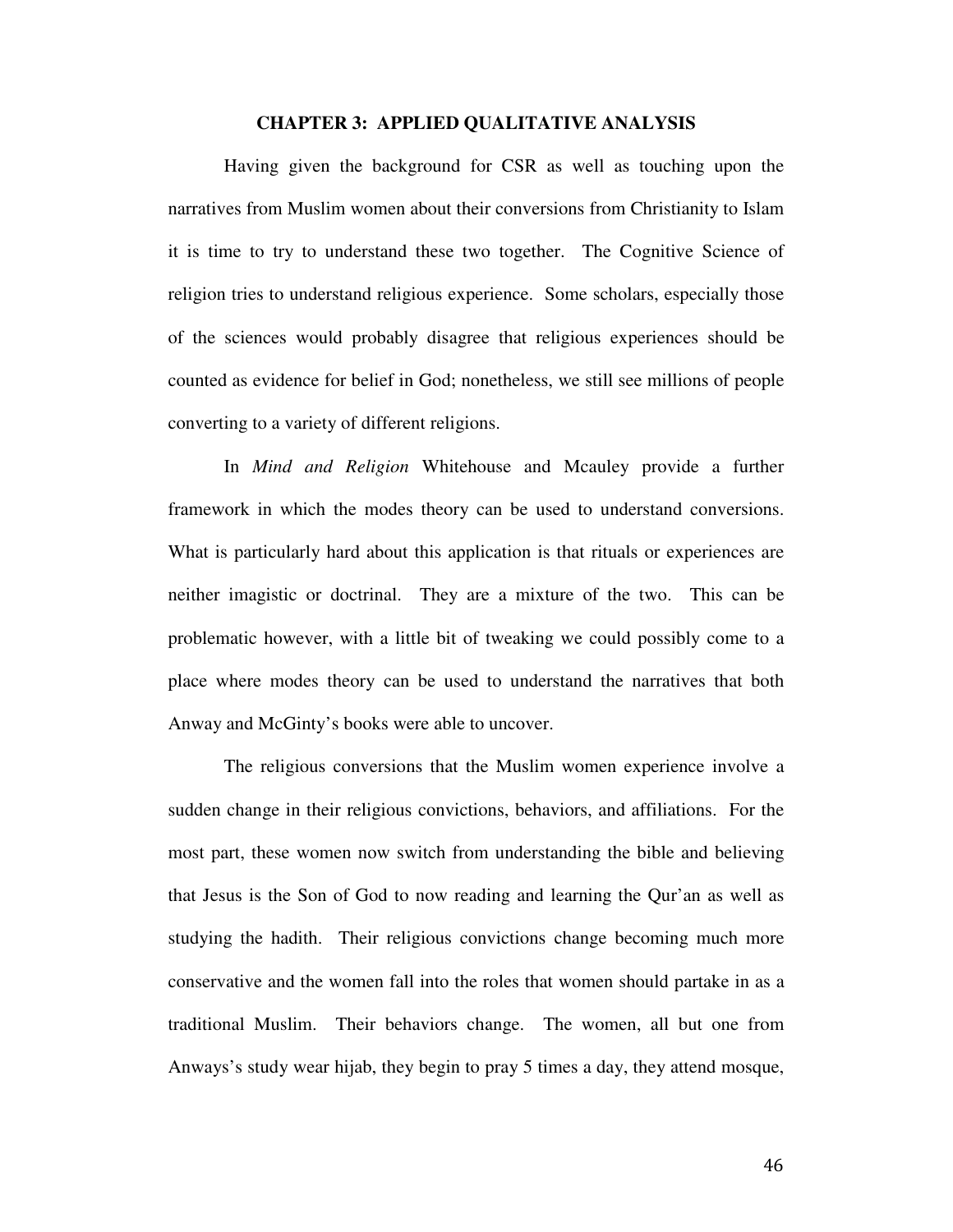and they address other people differently. The women change who they affiliate themselves. One woman in Anway's work talks about how she no longer associated herself with old friends that drank and she used to know because it was best to surround oneself with good Muslim people to avoid temptation. Also, it seems that the women also, at least at first, seem to have rocky relationships with their parents or extended family. This in itself changes the family dynamic.

 All of these women can pinpoint what exactly caused them to convert as well as can identify the exact time they converted. Conversion is usually a momentous moment for these women because they have to take shahada. Essentially, declare that Allah is the only God and that He is the only God they will worship. Preceding to this conversion, most women expressed a sense of restlessness and a feeling of incompleteness. On page 14 in Anway's book someone expresses that she had been "always seeking some religious fulfillment." This feeling was a common expression amongst almost all the women.

### **TWELVE MODES OF CONVERSION**

 For the most part the neurocognitive mechanisms of conversion have been ignored and not studied (Brown and Caetano 1992). Whitehouse (1995) gives 12 modal variables to try to evaluate the relevance for explaining conversion phenomena. The 12 modes are frequency of transmission, level of arousal, memory, ritual meaning, revelation techniques, social cohesion, leadership, inclusivity/exclusivity, spread, scale, degree of uniformity, and structure.

 The frequency of transmission has to do with the imagistic ideal but also can involve the doctrinal position. In perspective of conversion we could say that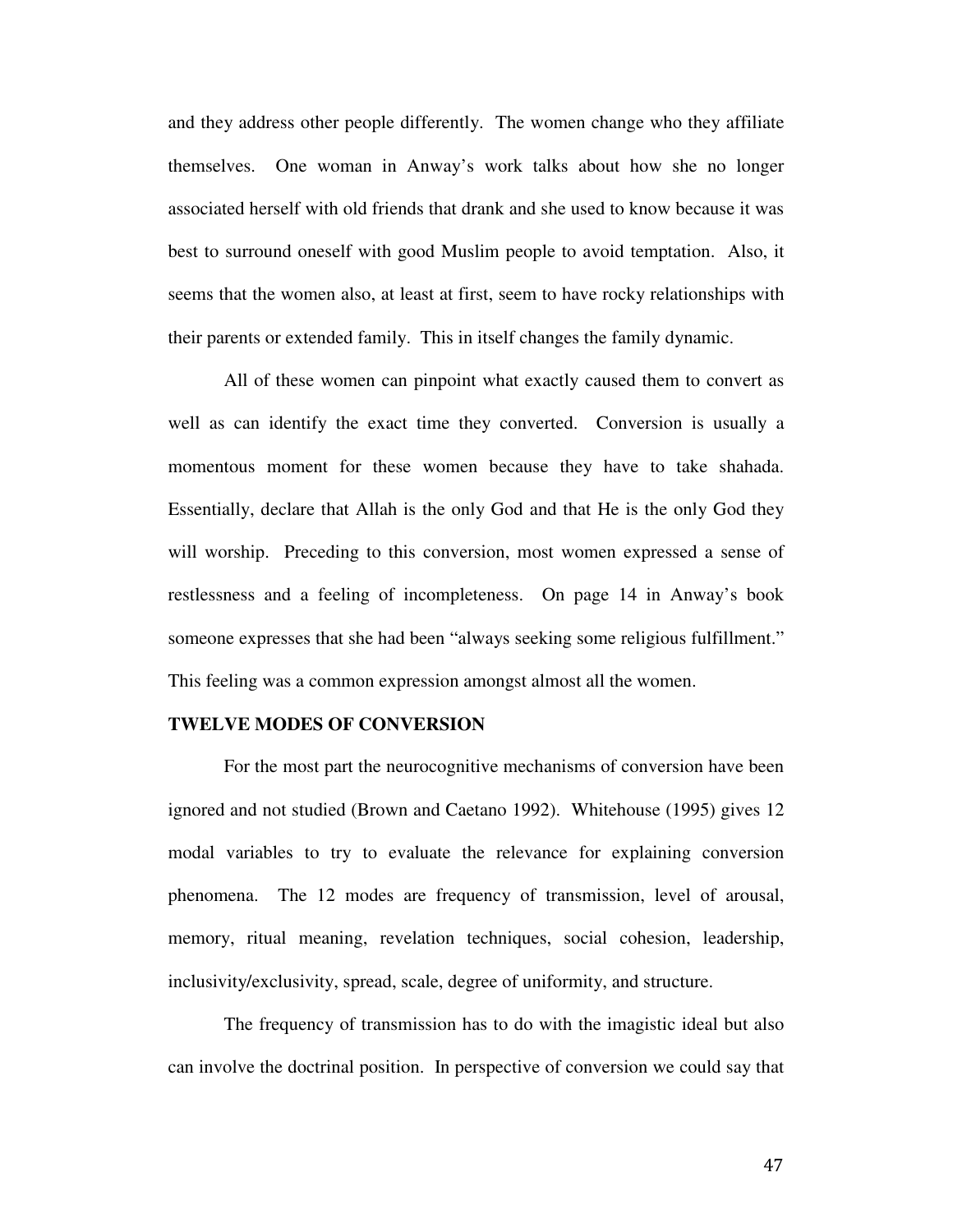conversion could be either triggered by a single event or it can happen only after participation on a regular basis. For example, Mariam's conversion happens after a years worth of practicing the ritual to pray and being involved in the Islamic traditions. Opposite of this long term conversion, Woman C's conversion happened all of a sudden as she sat starring at a plaque of the Lord's Prayer. She literally felt like she was "hit by a rock" by God. Both these examples demonstrate how conversion to Islam can be both of the imagistic type (like that of Woman C's) or doctrinal (like that of Mariam's).

 The level of arousal that is elicited when converting is also important. Here Whitehouse expresses a different interpretation of emotional measurements. For example, Whitehouse suggests that taking saliva samples could help biologically tell the emotional differences of people who may be converting. Many of the stories that the women explore all involve some form of emotional arousal. It would be interesting for someone to take biological samples to test and see what is happening during conversion. However, because a person cannot essentially know exactly when they will be converting this can be controversial.

 Memory is a key component of conversion experiences. As we recall, the imagistic type of experience is episodic while the doctrinal branch of ritual would involve semantic memory for understanding memories role. Almost all, if not all, conversion experiences are very personal and most likely involve the use of episodic memory. Because of the importance of episodic memory as well as the reliance on semantic memory for cultural contexts and such, it is important to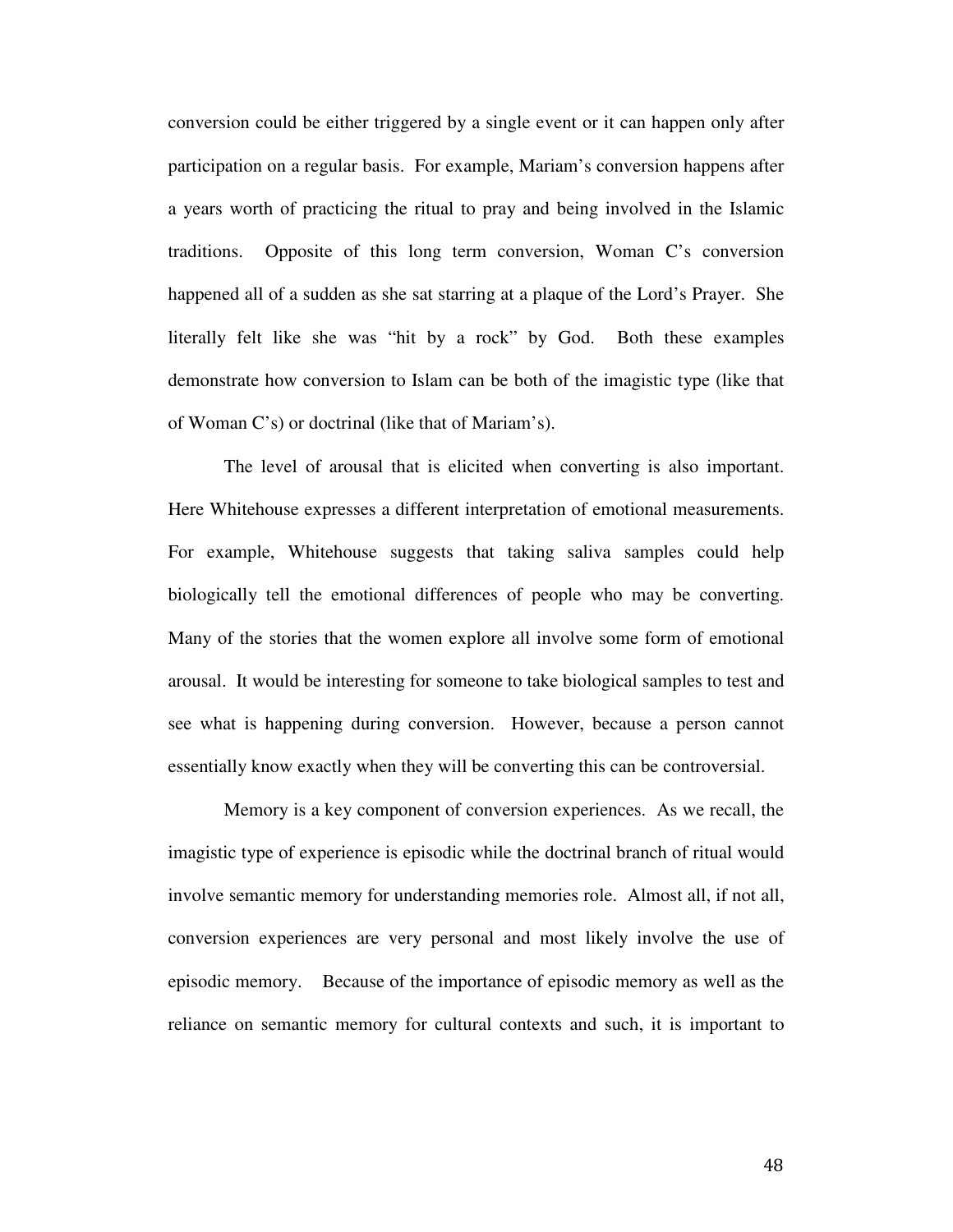analyze the episodic memories in conjunction with the narratives that one finds a plausible way to approach conversion.

Scale will be used slightly in judging the religious experience on a scale to try to classify the process at the large-scale movements. Scale is important because it allows for the growth already begun.

Degree of uniformity is usually important when one changes one life. For example, McGinty showed how Mariam, was nontraditional. In many ways conversion is important to later being able to establish a degree of uniformity.

Structure is typically a characteristic of imagistic religious experiences or modes. In order for conversion to work or remain, is for the structure to be noncentralized. A focus to move towards non-centralized groups will lead us to a catalyst for religions.

### **CONVERSION AND MODES THEORY**

 Modes theory gives us 4 genuine options for how conversion functions. One possibility could be that conversion happens within imagistic religiosity. Another possibility is that the conversion happens as a result of a religious value formation from imagistic religiosity to doctrinal religiosity. The other two options include that conversion happens within doctrinal religiosity and that conversion may come from doctrinal imagistic religiosity.

 What do these options actually mean? Well, it would seem that the first option is highly improbable of happening. To illustrate this, Whitehouse gives the example that " it is very difficult to "convert" from a local cult to another such cult (p. 159). The second option that Whitehouse throws out there is that the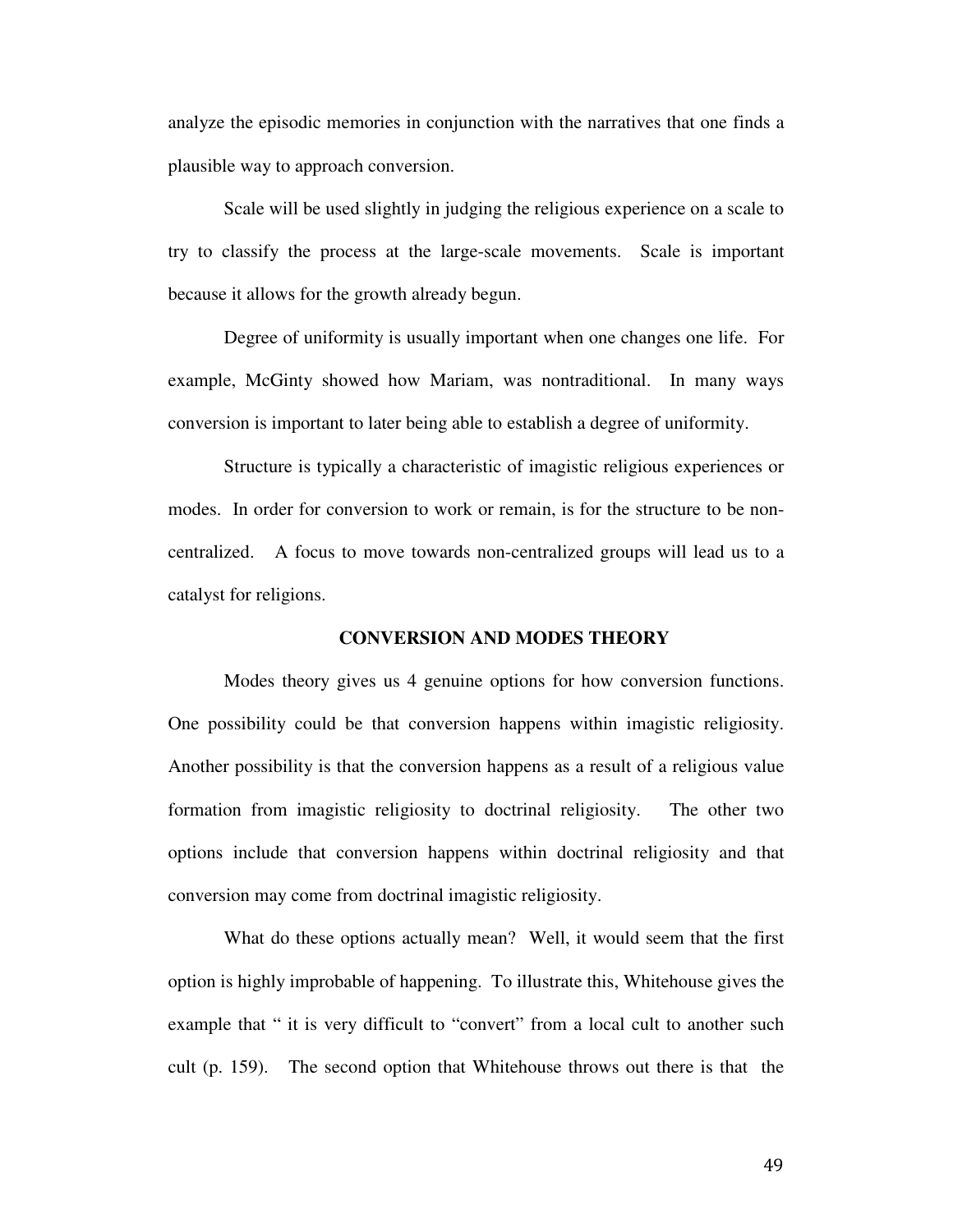second option would be similar to when people convert because of religious duties. The third option of describing religion is usually the most popular form of it happening in. For this option Whitehouse illustrates why this type of conversion is really probable. This is a conversion of the doctrinal ideal type. A person may hold or function within a Muslim belief system while being ignorant of Muslim doctrine. Again, Mariam provides a perfect example of this. Mariam does not learn the doctrine the traditional way praying, attending lectures, and reading the Qur'an, instead she realizes she's already adopted her style of worship of Islam simply by going through the motions. Other women in Anway's study also noted that converting to Islam wasn't at all different to her new life. The final type of conversion is when someone converts to Islam and then converts to some other imagistic cult. This type is highly unlikely given how many fundamental ideas must be changed in order for the converter to accommodate new rules.

 Of the 4 options it seems that it is more likely that beliefs will be head in a more imagistic way. Nonetheless, Whitehouse's model makes it still difficult to really get at what is lacking from trying to understand religious conversion. Here it should be noted that because the modes theory, in many ways was meant to be empirical, there are some discrepancies in how conversion can be understood.

 It seems much better to try to understand the commonalities between religions. For example, all the women had something they were yearning for. They wanted to feel at peace and comforted in knowing that God or their god was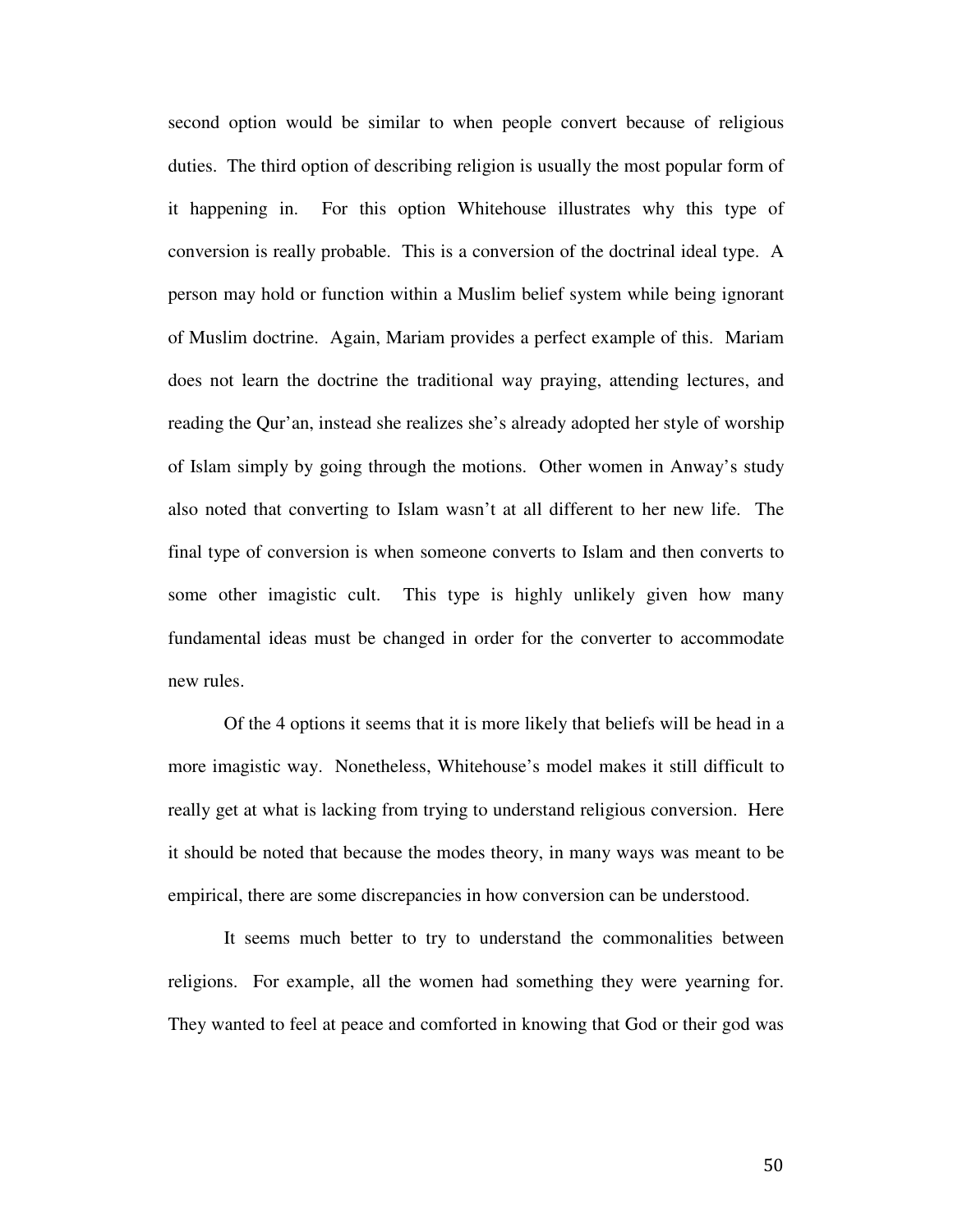benevolently looking out for them or at least that the converter themselves finally recognized their creator.

 This initial need to fill an emptiness or void is therefore necessary in order to begin the conversion process. Without this emotional element, conversion cannot happen. Remember, conversion, according to James (1906) says that a religious conversion is a cognitive representation "by which a self hitherto divided, and consciously wrong, inferior and unhappy, becomes unified and consciously right, superior and happy (James & Marty 1982, p. 189)."

 Women A –E and Mariam share the divided self. They also all note that once they convert they become complete and happy with their place in their households, within Islam, as well as within themselves. The women also hold another aspect in common with their conversion. They come to the conclusion that God is ineffable. Yandell (1993) describes ineffability to be the experience of God not being capable of being expressed or described in words. In his work Yandell also outlines an argument about how God is infinite. I believe that the experience that these women have before converting or that drives them to commit is caused by the affect of realizing the infinite nature of God. The argument that Yandell outlines is below (1993).

- (a) God is infinite
- (b) The infinite surpasses our comprehension.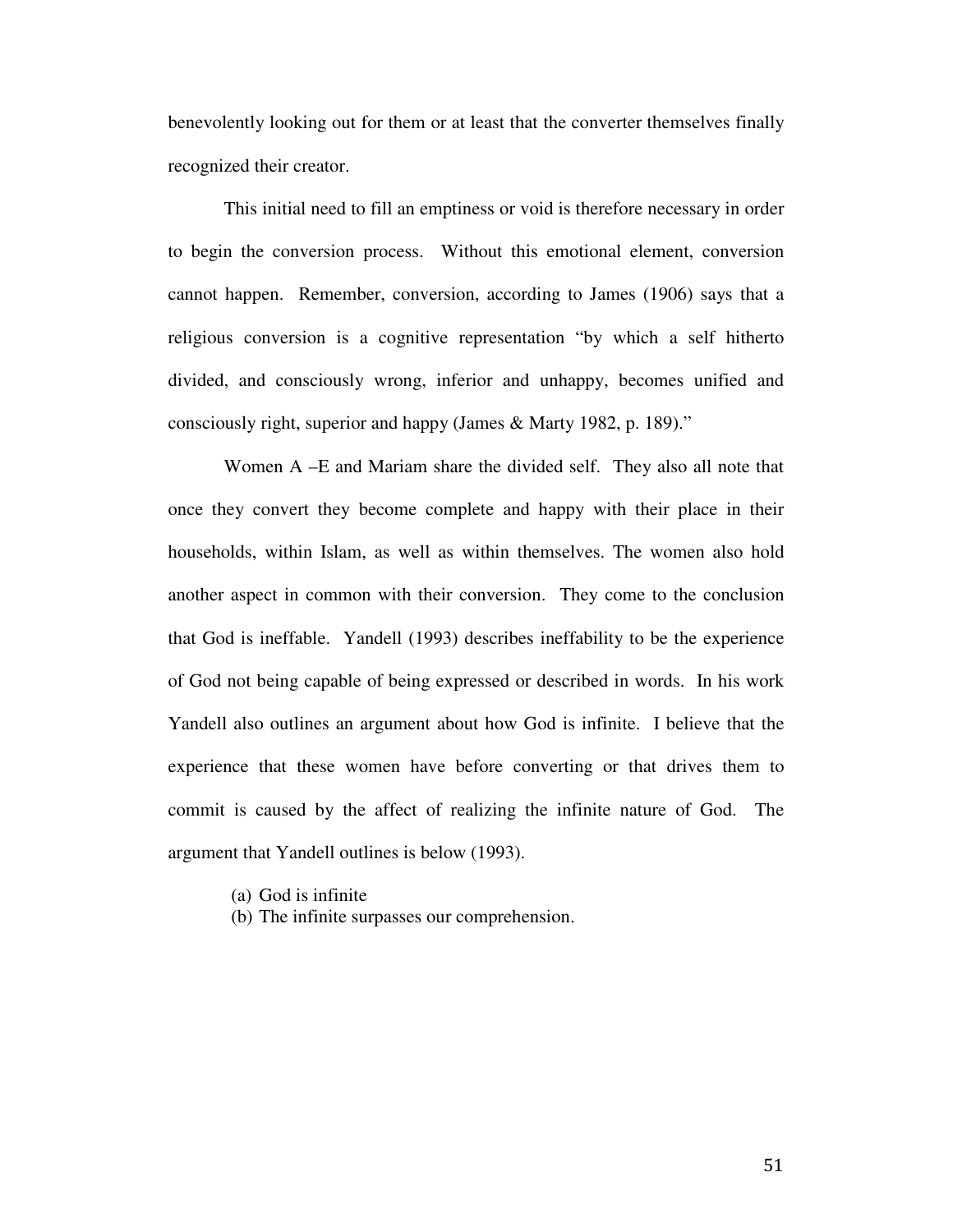The argument that the claim the concept of God cannot be derived in any way available to us does not entail actually having concept of God. For if:

- (1) Any concept that counts as a concept of God must meet condition A
- (2) No concept that we have can meet condition A
- (3) One's understanding is incompatible with either 1 or 2
- (4) Therefore, we cannot know or believe that 1 or 2 is true
- (5) If 2 is true, than any concept that counts as a concept of God must meet condition A

The argument above describes or rather outlines something that we can't actually describe in words which counter intuitively shows that in fact God is not innefable . It allows for the experience as well as a meta-language of things that are ineffable: such as God.

It is through this experience of God that pushes the converter over the threshold of holding onto previous beliefs and incorporating the new religious framework into still held beliefs that have not changed. This process does not stop there, especially for the Muslim woman. When someone converts to Islam they are not expected to know all the beliefs and practices right away. They are complicated, extensive, and require a lot of help to learn and incorporate into daily life. It should be said that conversion begins at shahada for the Muslim women; however, the process of learning to actually be Muslim is also a part of that process.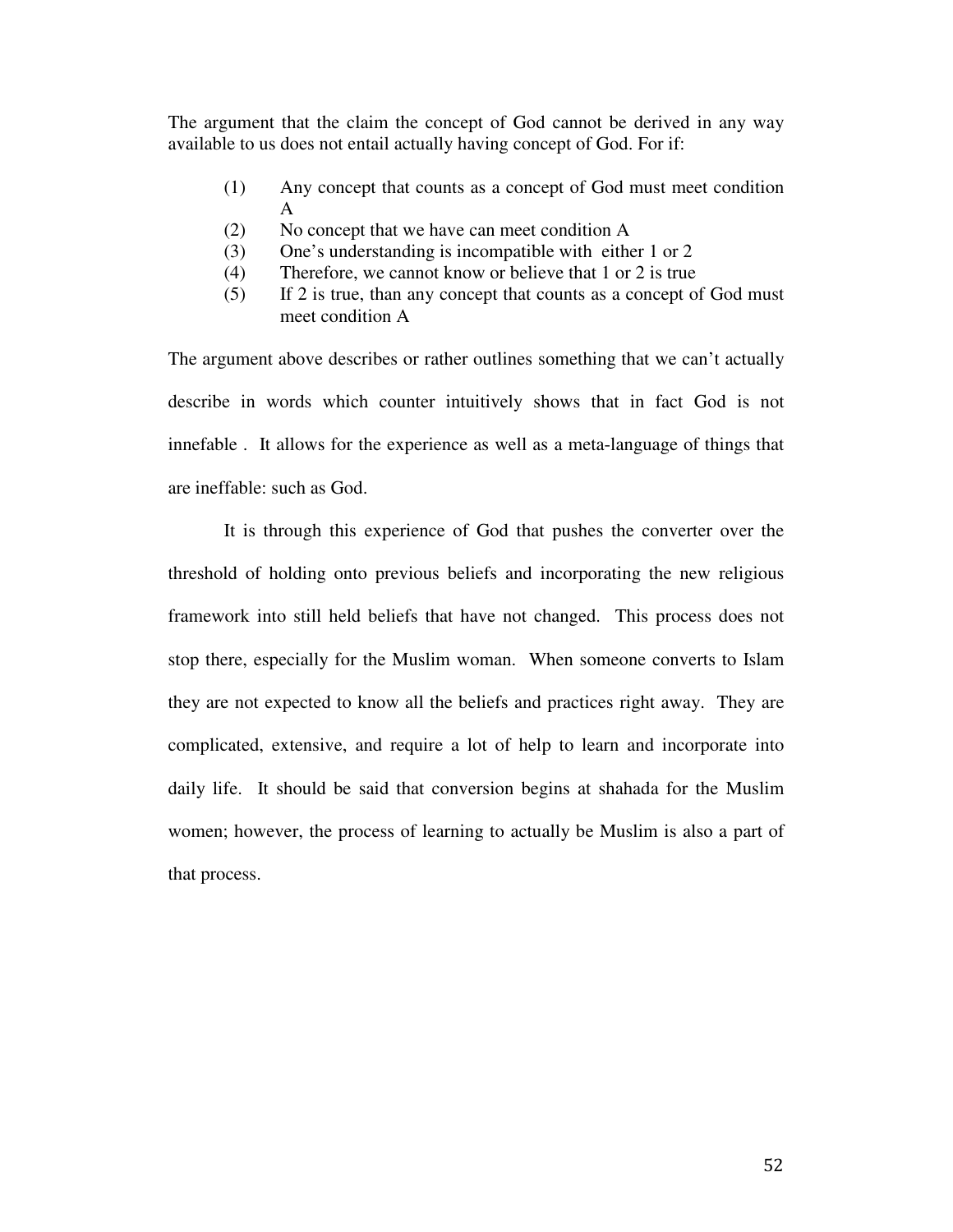#### **CONCLUSION**

The conversion process is multifaceted and should be understood from the perspective of multiple disciplines including cognitive psychology, anthropology, theology, and philosophy. In these narratives themes of why women convert from Christianity to Islam. Ultimately what should be understood is that these women who have converted did so out of a need to feel unity with God. The unity and peace they sought in their childhood religions was not afforded to them. However, these women were able to find that peace and sense of well-being and rightness in Islam.

 Honestly, before a more committed study of conversion theory based on CSR can be done, a lot of grounds work needs to be accomplished in the CSR field. Writers in the field tend to write their personal biases in their work. This skews audience objectivity. CSR has made a few claims, especially on that of the HADD, that are not true. The HADD is the hyperactive agency detection device. In order for CSR to continue to be successful, it must begin to empirically back its theories. CSR has enough contribution from multiple fields and what it seems to lack can only be fixed with time.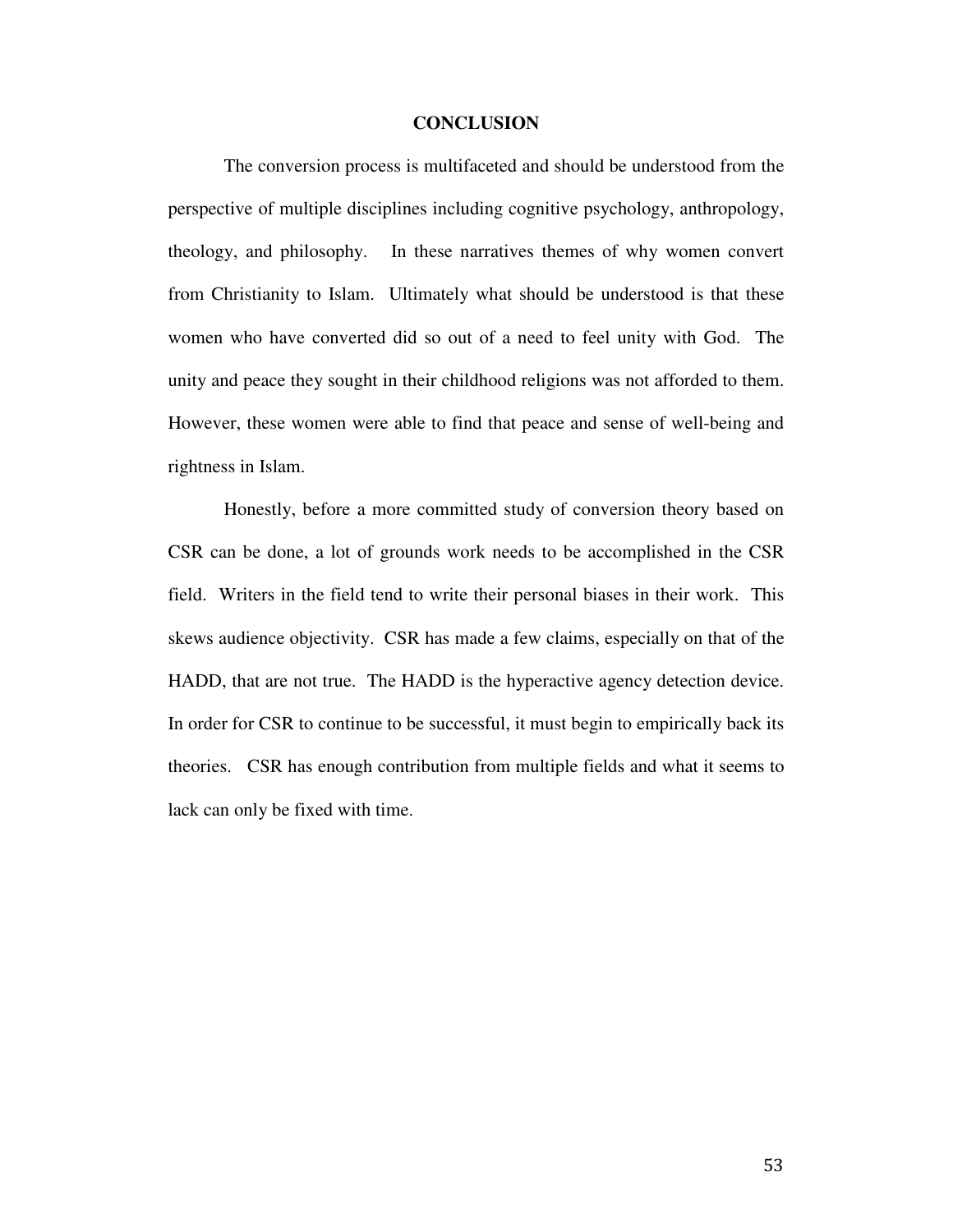#### **BIBLIOGRAPHY**

- Ahmed, A. S. (1999). *Islam Today: A short Introduction to the Muslim World*. London: I.B. Tauris Publishers.
- Anway, C. A. (1996). *Daughters of Another Path: Experiences of American Women Choosing Islam*. Lee's Summit, MO: Yawna Publications.
- Barrett, J. L. (2004). *Why Would Anyone Believe in God?*. Walnut Creek, CA: AltaMira Press.
- Barrett, J. L. (2007). Cognitive science of religion: What is it and why is it? *Religion Compass,* 1, 768-786.
- Boyer, P. (2001). *Religion Explained: The evolutionary Origins of Religious Thought.* New York: Basic Books.
- Brown, S.C., & Caetano, C. (1992). Conversion, cognition, and neuropsychology. In *Handbook of Memory, ed.* m/>
- Buckser, A., & Glazier, S. D. (2003). *The Anthropology of Religious Conversion*. Lanham, Md: Rowman & Littlefield Publishers.
- Bulkeley, K. (2003). Religion explained: the evolutionary origins of religious thought. *Journal of The American Academy of Religion, 71,* 671 – 674.
- Esposito, J. L. (1998). *Islam: The Straight Path*. New York: Oxford University Press.
- Griffiths, P.J. (2002). And man creates God: religion explained. *First Things, 119,* 53-57.
- Guthrie, S. (1980). A cognitive theory of religion. *Current Anthropology, 21,*  181-203.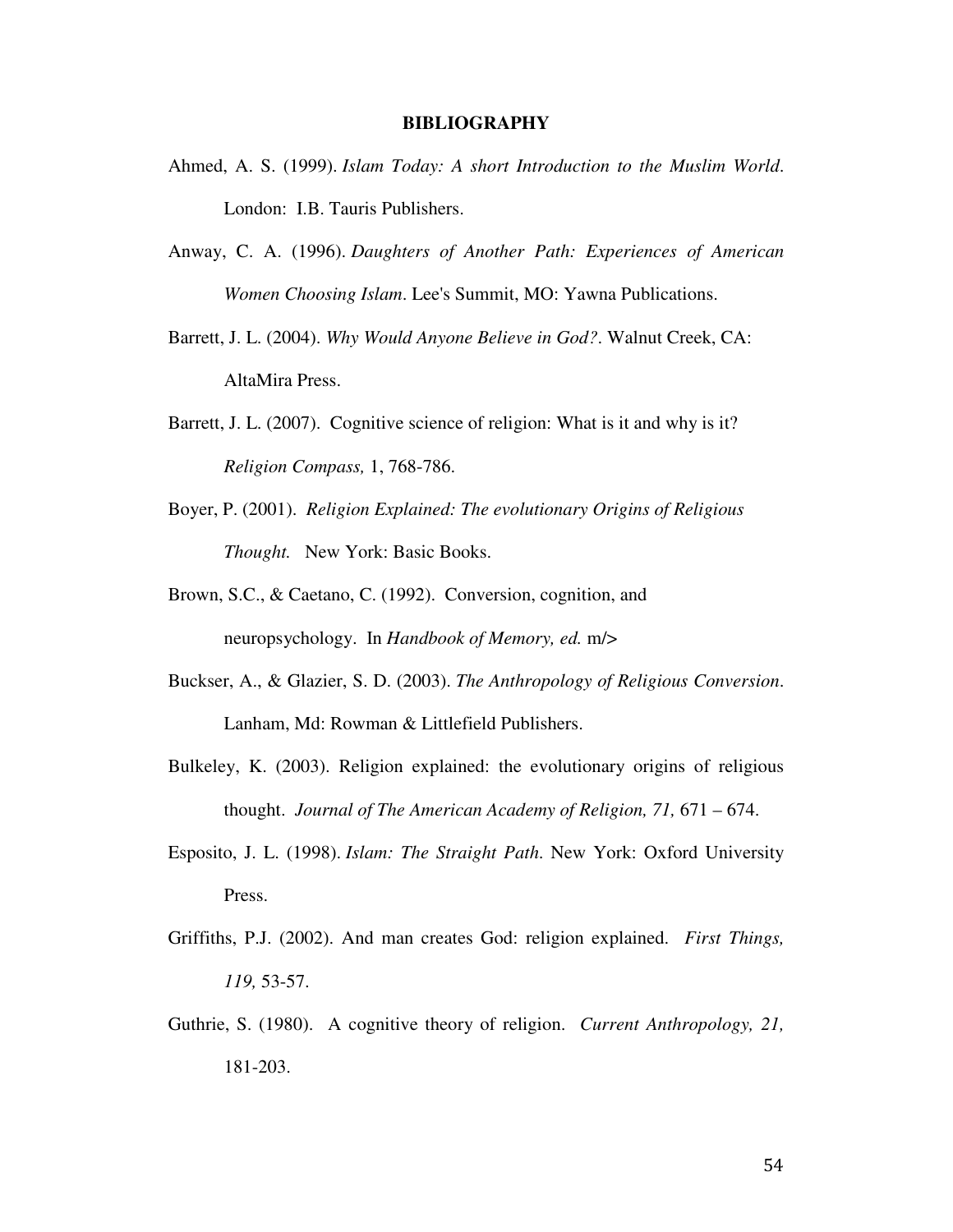- Haneef, S. (1996). *What everyone should know about Islam and Muslims*. Chicago, IL: Library of Islam.
- Haught, J. (2002). The Darwinian Universe: Isn't there room for God? *Commonweal, 129.*
- James, W., & Marty, M. E. (1982). *The varieties of religious experience: A study in human nature*. Harmondsworth, Middlesex, England: Penguin Books.
- Lang, J. (1995). *Struggling to surrender: Some impressions of an American convert to Islam*. Beltsville, Md: Amana Publications.
- Lawson, E. T. & McCauley, R. N. (1990). *Rethinking Religion: Connecting Cognition and Culture.* New York, NY: Cambridge University Press.
- Mansson, M. G. A. (2007). *Becoming Muslim: Western women's conversions to Islam*. New York: Palgrave Macmillan.
- Miller, G. A. (2003). The cognitive revolution: A historical perspective. *TRENDS in Cognitive Sciences, 7,* 141-144.
- Neisser, U. (1972). Review: A paradigm shift in psychology. *Science, 176,* 628 – 630.
- Nieuwkerk, K. (2006). *Women embracing Islam: Gender and conversion in the West*. Austin: University of Texas Press.
- Taves, A. (2009). *Religious experience reconsidered: A building block approach to the study of religion and other special things*. Princeton, N.J: Princeton University Press.
- Van Slyke, J. A. (2011). *The Cognitive Science of Religion*. Burlington, VT: Ashgate Pub.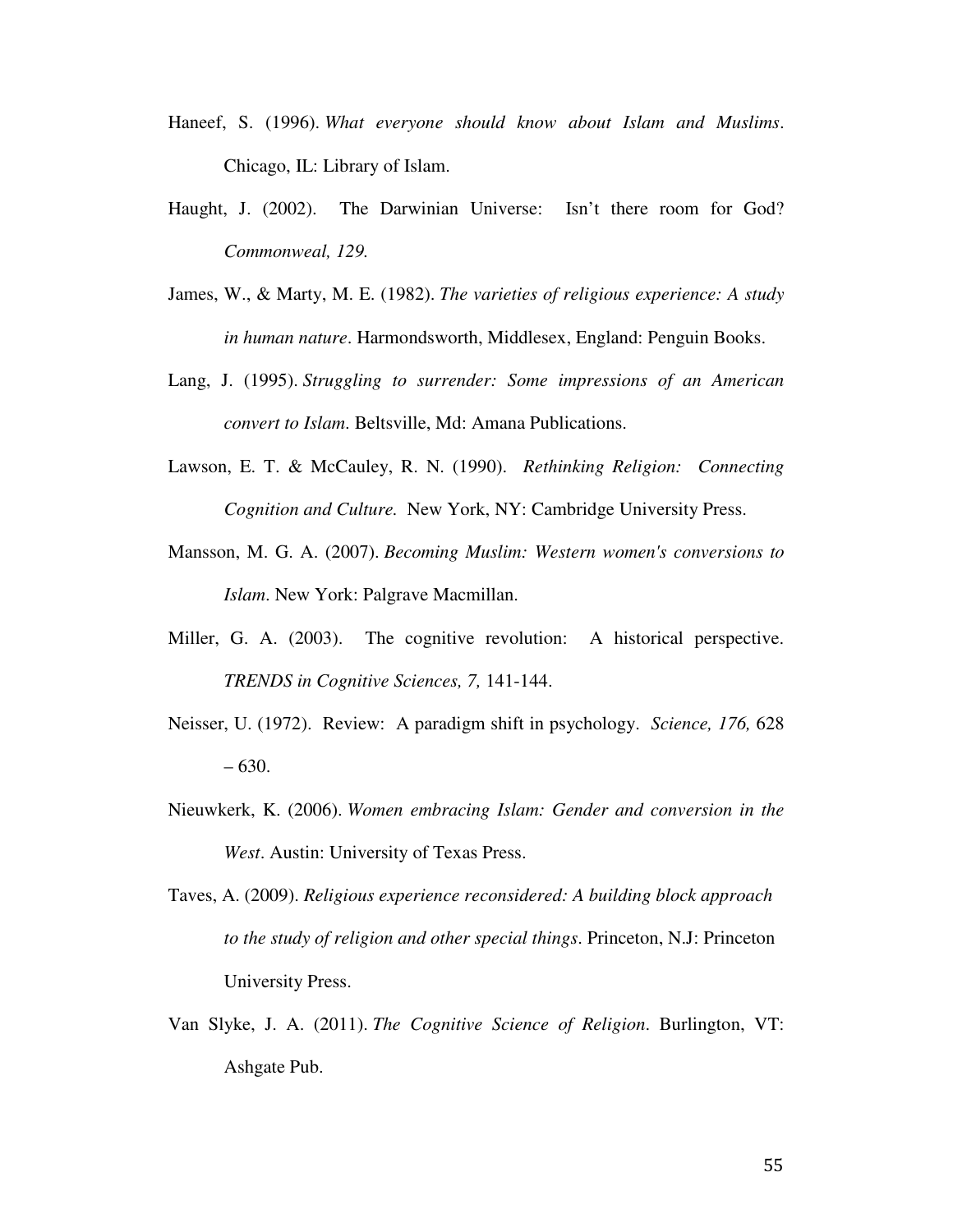- Whitehouse, H. (2004). *Modes of Religiousity*. Walnut Creek, CA: AltaMira Press.
- Whitehouse, H., & McCauley, R. N. (2005). *Mind and Religion: Psychological and Cognitive Foundations of Religiousity*. Walnut Creek, CA: AltaMira Press.
- Yandell, K. E. (1993). *The Epistemology of Religious Experience*. Cambridge, England: Cambridge University.
- Zebiri, K. (2008). *British Muslim converts: Choosing alternative lives*. Oxford: Oneworld.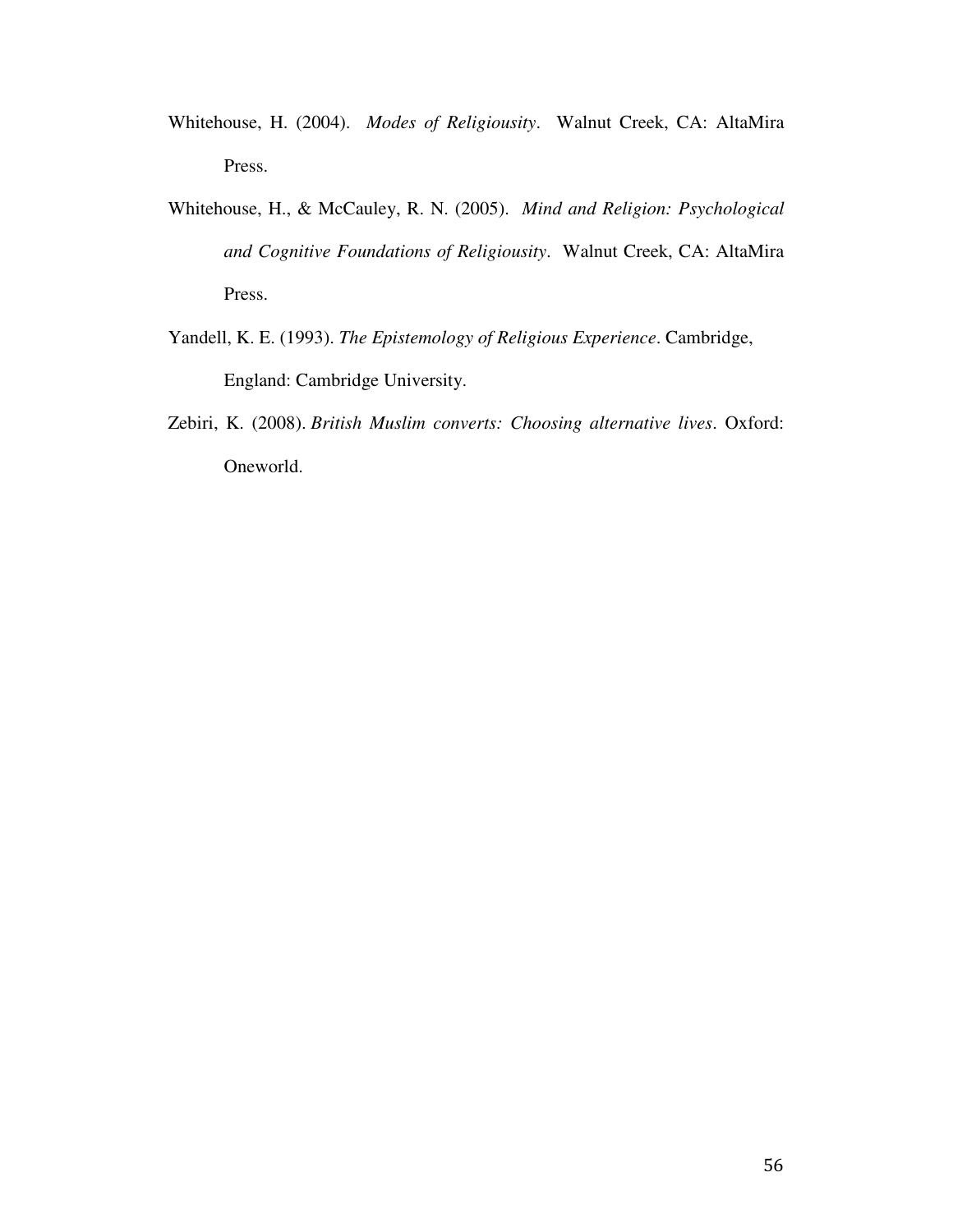### **APPENDIX A**

### American-Born Women Converted to Islam Questionnaire Carol Anderson Anway & Jodi Tahireh Mohammadzadeh

Directions: Thank you for your willingness to respond to this questionnaire. There are two parts to it. The first and last pages are easy --- Just collecting information. The rest of the pages present questions for you to respond by writing down your own experiences.

After filling out page one, respond about your own personal experiences using the questions in small print to guide your responses where appropriate. You may write in the spaces on the questionnaire or on separate sheets of paper.

Please feel free to make copies of this questionnaire and introductory letter to give to other American-born women who have converted to Islam. Encourage them to fill it out and return it within 6 weeks after receiving the questionnaire.

## **I. STATISTICAL DATA**

| $Age$ <sub>__________</sub>                                                                                                                                                                                     | Vocation Internation Vocation Vocation Vocation Vocation Vocation Vocation Vocation Vocation Vocation Vocation Vocation Vocation Vocation Vocation Vocation Vocation Vocation Vocation Vocation Vocation Vocation Vocation Voc                                                                                                                                                                                |  |
|-----------------------------------------------------------------------------------------------------------------------------------------------------------------------------------------------------------------|---------------------------------------------------------------------------------------------------------------------------------------------------------------------------------------------------------------------------------------------------------------------------------------------------------------------------------------------------------------------------------------------------------------|--|
|                                                                                                                                                                                                                 | Education (Circle highest achieved) Grade School High School<br>AA BA/BS MA/MS Doctorate Other                                                                                                                                                                                                                                                                                                                |  |
|                                                                                                                                                                                                                 | Marital Status ______ Never Married _____ Married _____ Divorced ______ Widowed                                                                                                                                                                                                                                                                                                                               |  |
| Number of children _____ Ages ___________                                                                                                                                                                       |                                                                                                                                                                                                                                                                                                                                                                                                               |  |
|                                                                                                                                                                                                                 |                                                                                                                                                                                                                                                                                                                                                                                                               |  |
| Check the areas of Islam which you practice:<br>____ wear cover (hijab)<br>_____ daily prayers<br>_____ fasting during Ramadan<br>eat only approved meats<br>____ ongoing study of Qur'an and Islamic teachings |                                                                                                                                                                                                                                                                                                                                                                                                               |  |
|                                                                                                                                                                                                                 | Phone $\frac{1}{\sqrt{1-\frac{1}{2}}\sqrt{1-\frac{1}{2}}\sqrt{1-\frac{1}{2}}\sqrt{1-\frac{1}{2}}\sqrt{1-\frac{1}{2}}\sqrt{1-\frac{1}{2}}\sqrt{1-\frac{1}{2}}\sqrt{1-\frac{1}{2}}\sqrt{1-\frac{1}{2}}\sqrt{1-\frac{1}{2}}\sqrt{1-\frac{1}{2}}\sqrt{1-\frac{1}{2}}\sqrt{1-\frac{1}{2}}\sqrt{1-\frac{1}{2}}\sqrt{1-\frac{1}{2}}\sqrt{1-\frac{1}{2}}\sqrt{1-\frac{1}{2}}\sqrt{1-\frac{1}{2}}\sqrt{1-\frac{1}{2}}$ |  |
|                                                                                                                                                                                                                 |                                                                                                                                                                                                                                                                                                                                                                                                               |  |

Address \_\_\_\_\_\_\_\_\_\_\_\_\_\_\_\_\_\_\_\_\_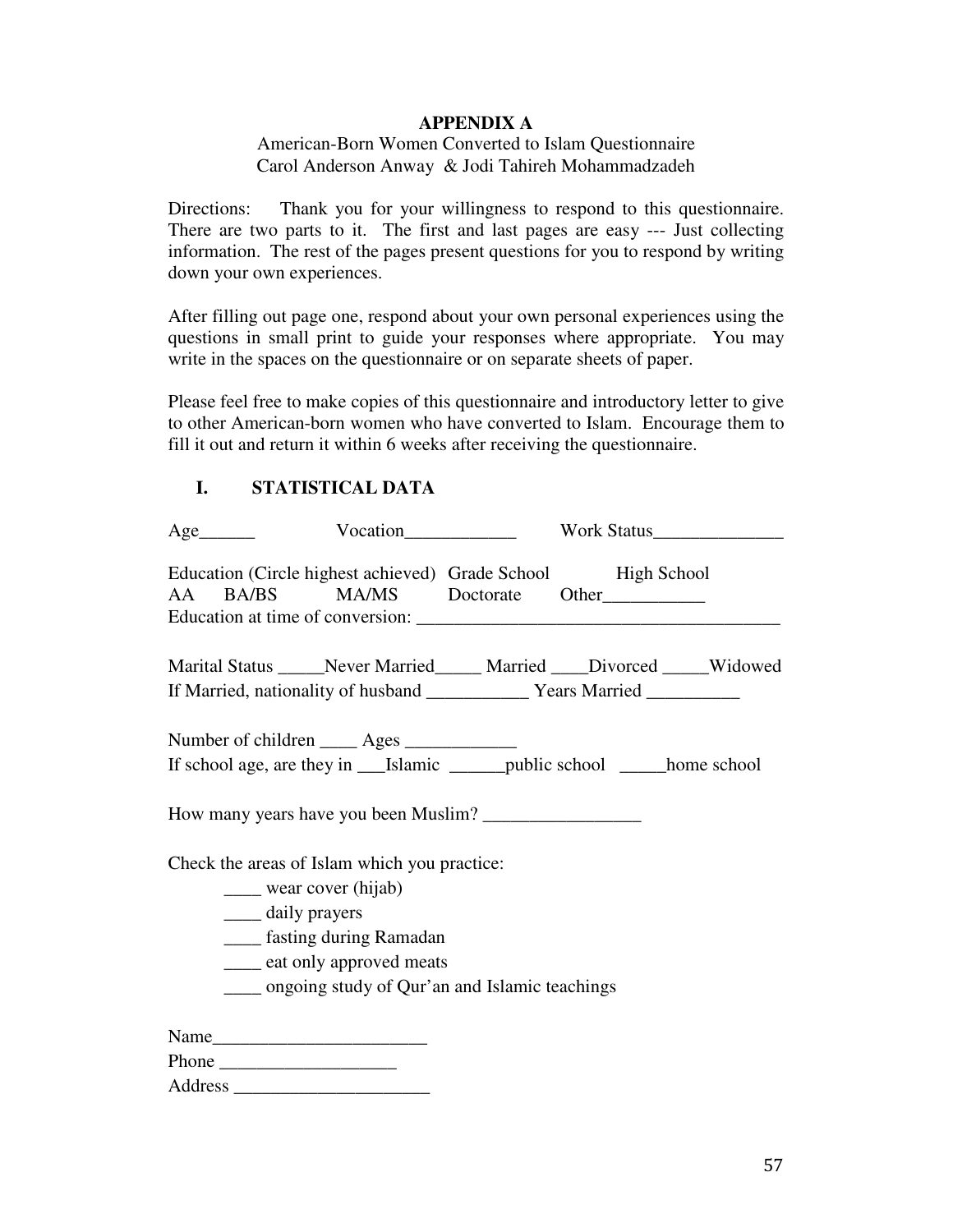## **II. YOUR CONVERSION TO ISLAM**

Describe the process of your conversion to Islam.

What was your religious commitment prior to converting to Islam and the extent of that commitment?

Describe the changes that you needed to make in your life as a result of your conversion and practice of Islam. Were there areas left behind that caused you grief and loss? How has this change helped you be what you wanted to be? What has been (or is) the most meaningful part of Islam for you?

## **III. LEARNING TO LIVE AND PRACTICE AS A MUSLIM**

How did you learn to live as a Muslim?

Who was most helpful to you?

What was most helpful to you?

To what extent has it been easy or difficult for you to take on the religious practices?

## **IV. YOUR FAMILY OF ORIGIN**

What effect has your choice to be Muslim had on your relationshipwith your parents and other family members?

What do you hope for in regard to your relationship with parents or family? What were or are the main points or events of stress (if any) with your family of origin?

How do you manage the celebration of traditional holday times?

How do you include your family or origin in your Islamic celebrations?

What are the difficulties or pleasures for you when you visit your family or leave your children with them?

## **V. YOUR HUSBAND**

How did you meet your husband?

What were the characteristics that attracted you to him?

What needs did you have in your life that this man seemed to fill for you?

What part did he have your conversion?

How did your family of origin as your husband?

- 1. before marriage as your friend
- 2. as your fiancée
- 3. as your husband

Tell about your marriage ceremony.

What elements of Islam were in the ceremony?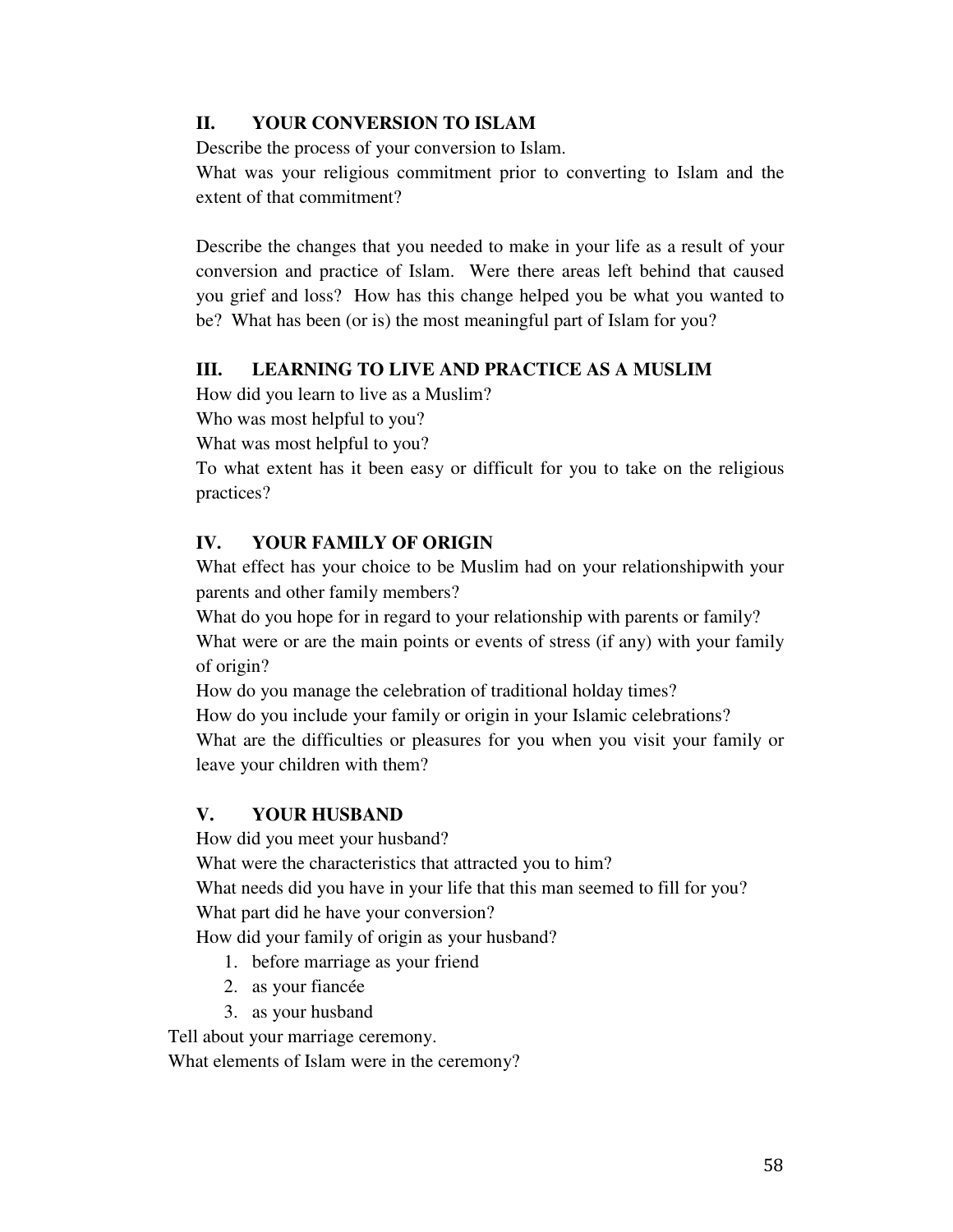### **VI. THE HOMELAND OF ORIGIN OF YOUR HUSBAND**

To what extent does your daily lilfe include the traditions and culture of your husband's country?

What are your goals in regard to living in your husband's contry or U.S./Canada?

What citizenship does your husband now hold?

## **VII. YOUR HUSBAND'S FAMILY**

Have you met your husband's immediate family? If so, tell about the experience?

How have you been accepted by his family?

If you move to the area where his family is, how do you expect to fit in?

What benefits or problems do you anticipate in relating to your husband's family?

## **VIII. YOUR POSITION AS A WOMAN**

What are the rights you are experiencing as a Muslim woman?

What are some areas you are grateful for or are apprehensive about in your position as a woman in your marriage?

What are some areas you feel are not open to you in your position as a Muslim woman?

# **IX. CHILD REARING (If you have children)**

How are your child-rearing techniques influenced by being Muslim? To what extent is your husband involved in childcare? What are your rights and obligations with the children?

What are their rights and obligations to you?

# **X. YOUR CHANCE TO EXPRESS OTHER VIEWS AND THOUGHTS**

What would you like the American public to know about you that has not yet been asked?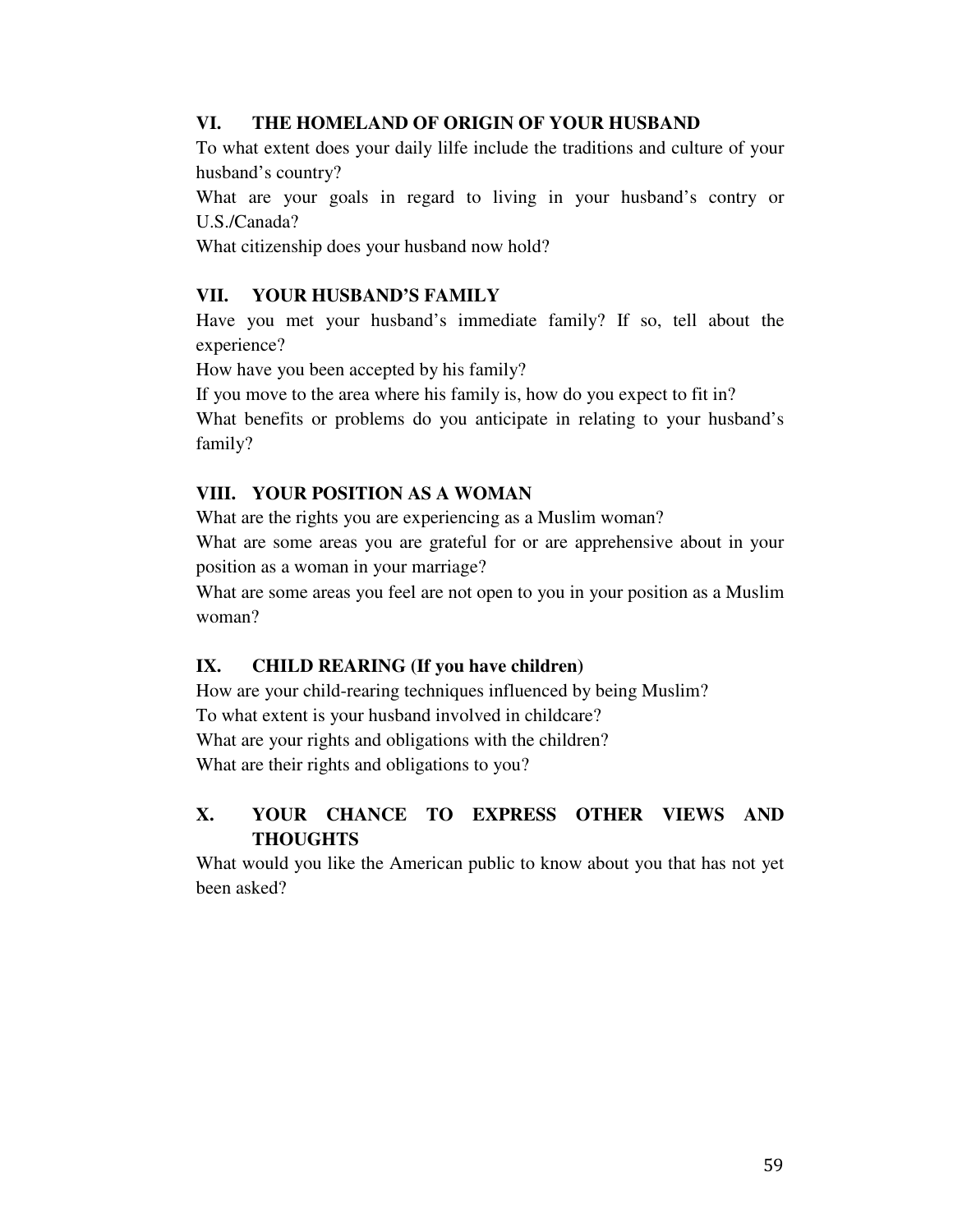### **APPENDIX B**  One Woman's Story In Response to the Questionnaire

The woman is 35 years old, has three children, works part-time, has a bachelor's degree, and has been Muslim 14 years.

### **Tell of Your Conversion to Islam**

 My conversion to Islam was a very long and gradual process. I was raised in a culturally Christian household, a place where the major holidays were celebrated but the deeper meaning left unexplored. This was intentional on the part of my parents who felt that much hatred had been done to the world in the name of organized religion. At the insistence of both sets of grandparents, we children were baptized and given some rudimentary Sunday school training. My parents told us that when we were grown we could pick our own religions, if indeed we wanted a religion.

 My religious training left me with a belief in God ( how else could one explain all the wondrous interconnections and intricacies of earth and universe?) but no belief in any system of religion. I considered myself a Christian, but no belief in any system of religion. I considered myself a Christian, but in a broad sense: belief in God, belief in Jesus as a prophet, belief in the moral and ethical teachings. However, my upbringing engendered a high degree of skepticism and cynicism, and I questioned every aspect of church dogma. In the end, I decided that I didn't believe in organized religion as it was illogical, internally inconsistent, and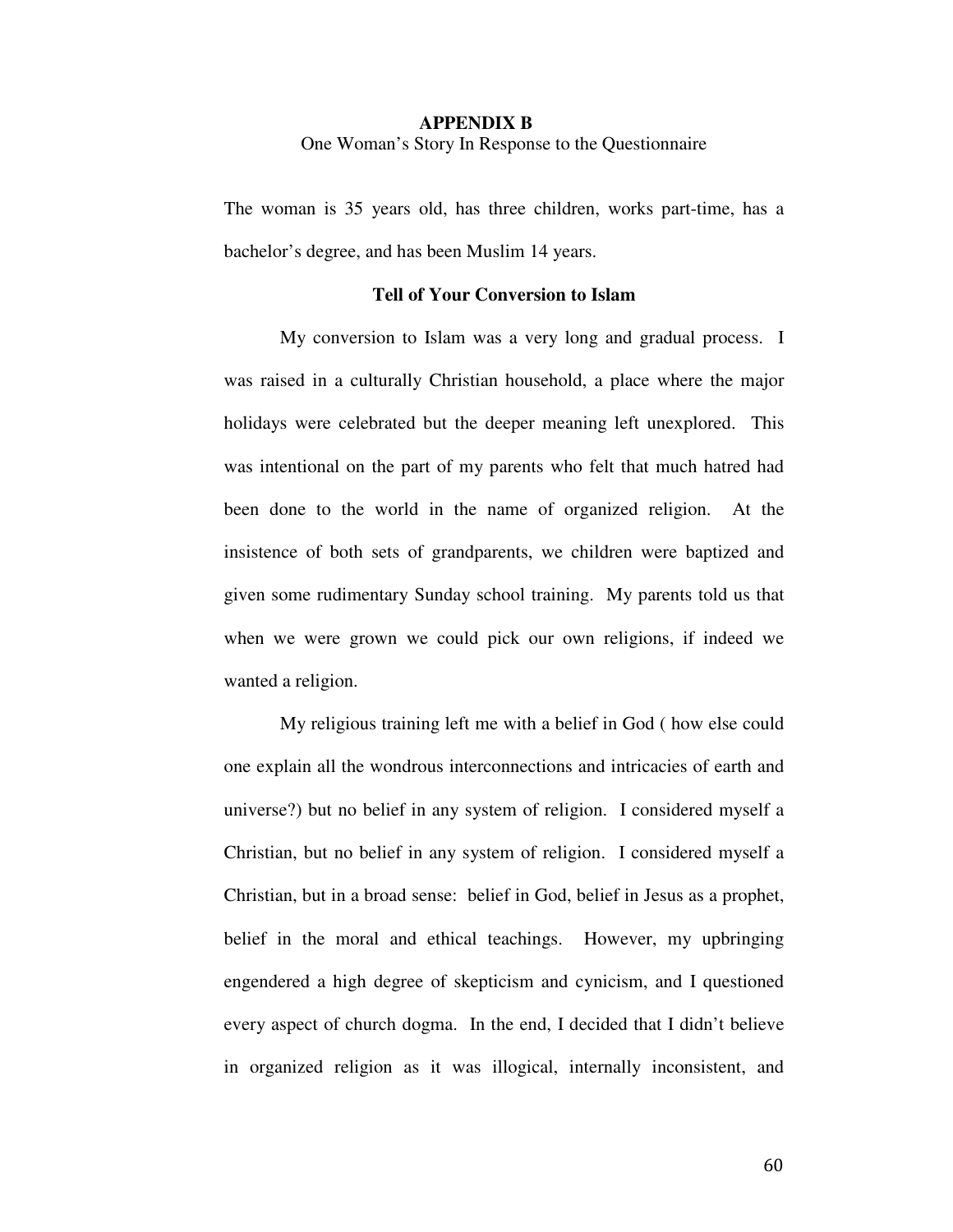hypocritical (having sanctioned many unethical and immoral acts in the name of God).

 However, I had a vague, almost unrecognized idea that without religion something essential was missing from life. A life lived without some sense of higher purpose was just an empty, random chase after perpetually changing desires. So I began a rather half-hearted, disorganized search for my "spiritual" self.

 I saw glimpses of the spiritualism that I was looking for in various religions but they all seemed to be missing some essential ingredient. This one had a beautiful sense of peace and tolerance, but had lost its moral and ethical sense in the meantime. That one had a strong element of personal responsibility to others and a high code of personal conduct, but was repressive and suppressed logical inquiry. Another had a strong sense of religious collectiveness and historical context but promoted exclusivism. Still another understood they mystery, beauty, and peace that surrounds God, but was impractical about everyday matters and forgetful of our responsibilities to our fellow human beings. At about this time, I met the man who later became my husband and in trying to understand him and his culture, I came across Islam. Islam's ideas and teachings appealed to me immediately. They were coherent, they were logical, they were moderate, and they promoted a balance of personal responsibility and collective action. They were inclusive and yet outreaching; God was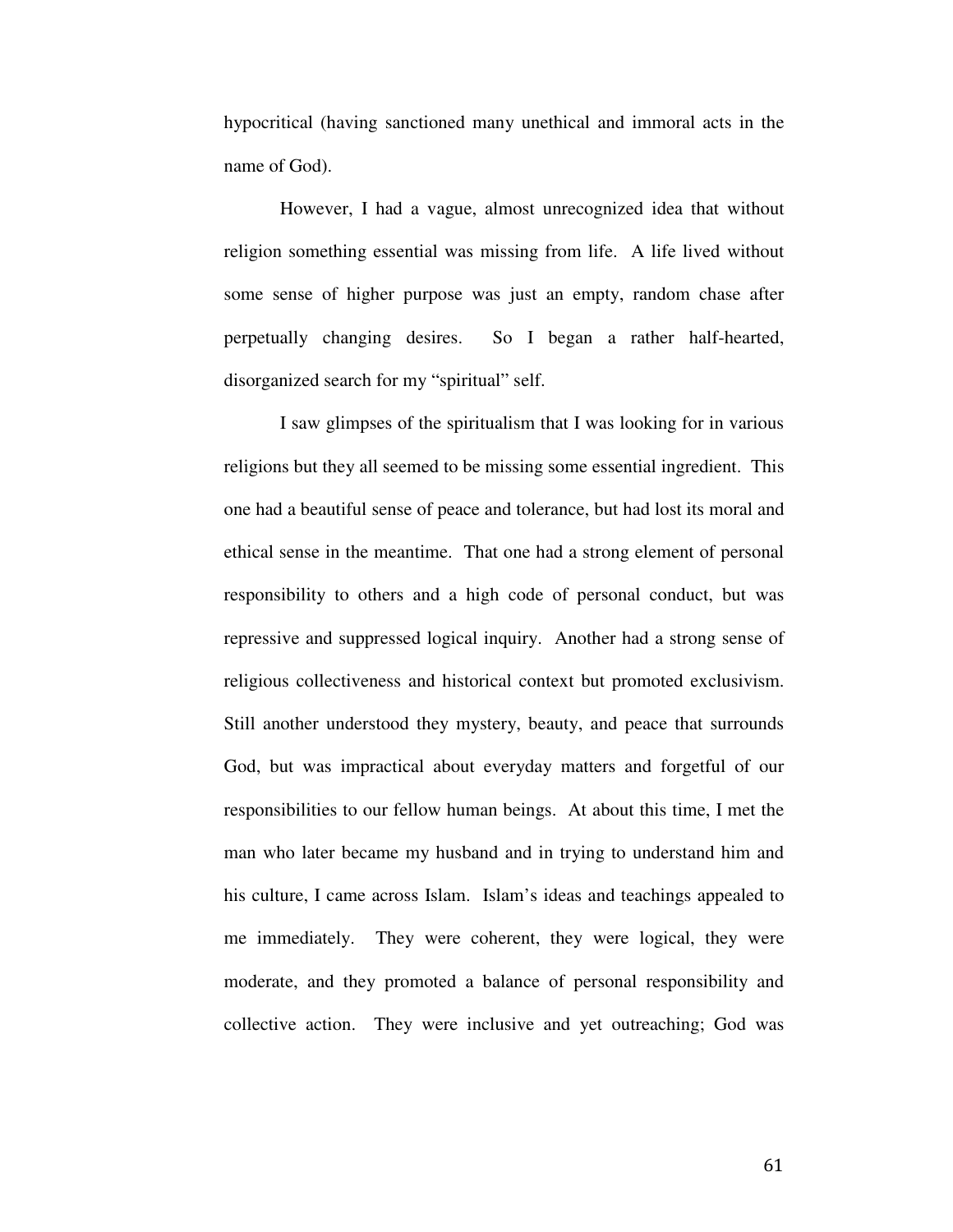merciful and yet exacting. I took my shahada the day my husband and I were married.

 My conversion to Islam at first seemed to require no change in my life. My husband, having lived in the U.S. for some years, and I, having been raised here, followed the cultural norm and separated our "religious life" from our "secular life." The first changes (noticeable to those around us) occurred as we began to raise a family and began to make decisions that affected our child and our life together. If there was one definable turning point in our commitment to God, it came when our oldest child was just three years old. I had a good friend who was a practicing Muslim and with whom I spent a great deal of time. My son was a keen observer and quite articulates for his age. One day around Christmas, he questioned why it was that we called ourselves Muslims if we didn't do any of the (observable) things that Muslims do? He wanted to know why we had a Christmas tree. He wanted to know why I didn't wear a scarf.

 I didn't have very good answers for him, and his questions prompted a complete evaluation of the role of religion in our lives. My husband and I debated the merits of raising children with or without a strong religious identity and examined how important we felt religion was for ourselves. In the end, we felt that a sense of religion was important four our child(ren) and , therefore, it was necessary for ourselves as well.

 Over the next five years or so we adjusted ourselves, and our lifestyle to be within Islamic parameters. Gradually we began to eat only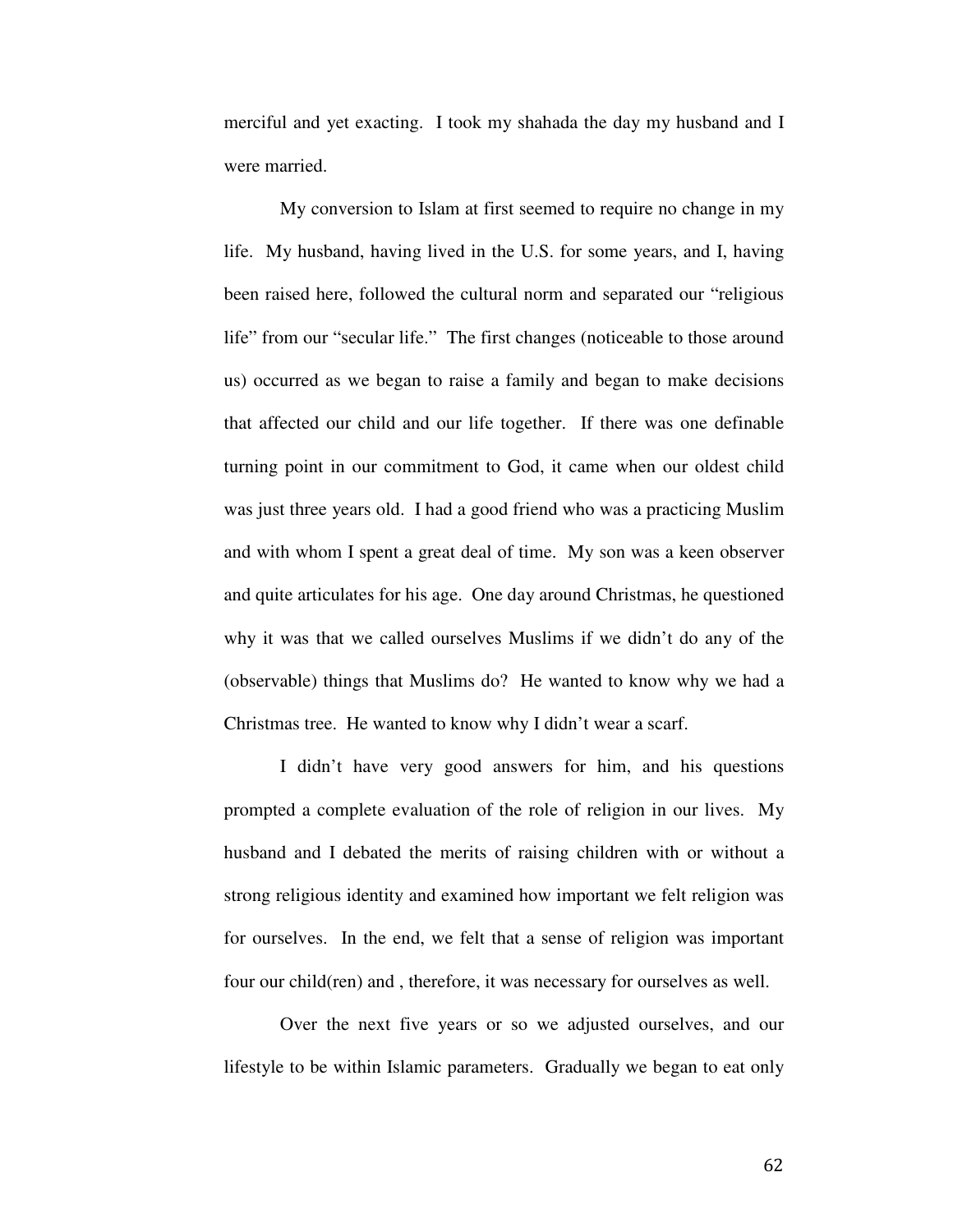halal foods and avoided social situations that involved alcohol consumption by others. We began to fast Ramadan, to pray all of our prayers, to study the Qur'an, and became more conscious of Islam meant constantly re-evaluating our surroundings and ourselves. At times the constant evaluation felt constrictive, and we no longed for the carefree days of the paste where life was lived unthinkingly. However, these times were few, and we would never have seriously considered giving up all that we had gained by living Islam.

 Living as a practicing Muslim has brought a sense of purpose to my life. There is a pervasive sense of serenity in the knowledge that life is lived for a purpose. I feel that I have become a much better human being - -- more compassionate, more moderate, more deep---thinking. There is richness and calmness in my life that was not there prior to becoming a practicing Muslim. Life in its broadest sense has become one beautiful, intricate whole.

### **How I learned to Live and Practice as a Muslim**

 I learned to live as a Muslim primarily by reading the Qur'an and by asking questions of knowledgeable Muslims. I also watched and observed Muslims around me.

 I learned how to pray by reading a book designed to guide new Muslims through the prayer. Any other questions I had, I asked other Muslims. I also drew upon sources and people in my husband's family. My mother-in-law and father-in-law were particularly helpful as were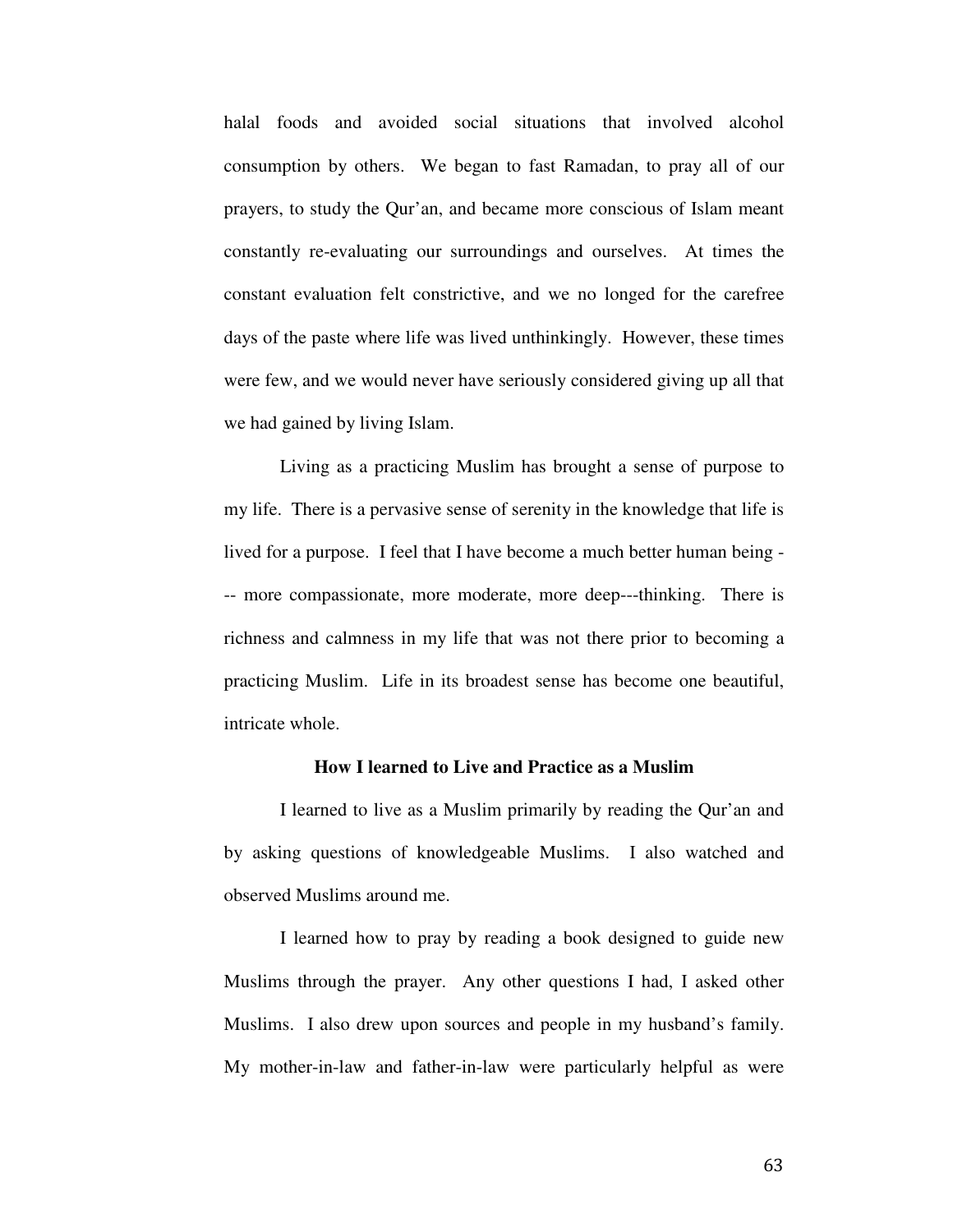other relatives abroad who sent books or other resources, as I needed them.

 The ease or difficulty of taking on any specific Islamic practice has always been directly correlated to how I understood it in connection with what I already knew about Islam. If I didn't understand its significance or see its connection to the intricate "whole" of Islam, I found it difficult to integrate into my life. When I had read enough, asked enough questions, talked enough, and finally understood, I didn't have a problem adding that practice to my life.

### **My Family of Origin**

 My becoming a *practicing* Muslim has had a very profound effect upon my relationship with my parents. My parents regard Islam quite negatively and consider it an oppressive, dogmatic religion. They don't hold religion, in general, in very high esteem and regard Islam, in particular, to be very oppressive of women. However, my only sibling, my sister, is quite supportive of my choice.

 I hope that in the future I might be able to sit and talk with my parents about Islam and its role in my life. We have attempted to discuss it many times but have made very little progress. They seem unable to understand that being Muslim brings me peace and joy and has added immeasurable depth to my life. Islam has not taken anything away from who I am, but has only added to it. My parents seem to regard my choice only as a rejection of them and a rejection of my heritage. They believe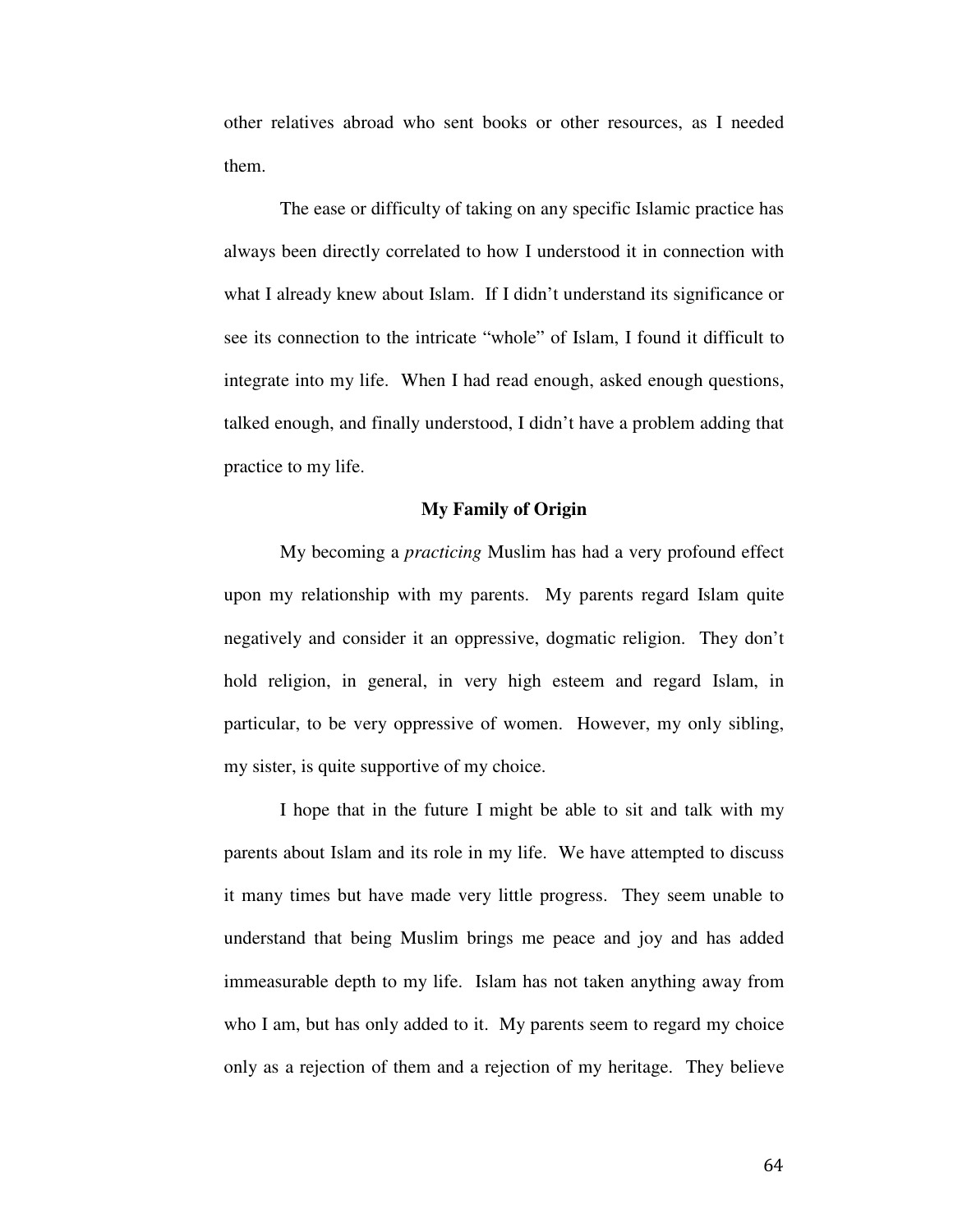that I have committed a form of cultural apostasy and blame themselves. They believe that they failed me --- failed to give me strong self-esteem and failed to involve me fully in my own culture. I hope that one day they will accept my choice --- perhaps not understand it, but accept it.

 There are many points of stress between myself an my parents regarding Islam. They dislike anything that physically marks me (or my children) as "different" (read "Muslim"). They are uncomfortable going out in public with me or my daughters because we wear hijab (myself) or modest clothing (my daughters wear pants under their dresses). They were upset when we asked them to stop drinking alcohol in our house when they visited us. They used to bring it with them. They try not to take a picture of me if I have on my scarf. They don't like our children's Muslim names and argued greatly with me about it when our first child was born. My parents are uncomfortable with my husband's and my insistence that family comes first --- they feel that I have sold myself short by staying home (although I do work part-time!) and being familyoriented. They wished a "career" for me. They are uncomfortable without our world outlook and find it to be impractical and idealistic. Except for the fact that they believe we are too conservative, they think we are too politically correct. Frankly, most of the time, I am not sure exactly what they think about me because they never *discuss* it openly. I do know from the uncomfortable, explosive, and divisive conversations we have had, that they disapprove of and are disappointed with my choices in life. They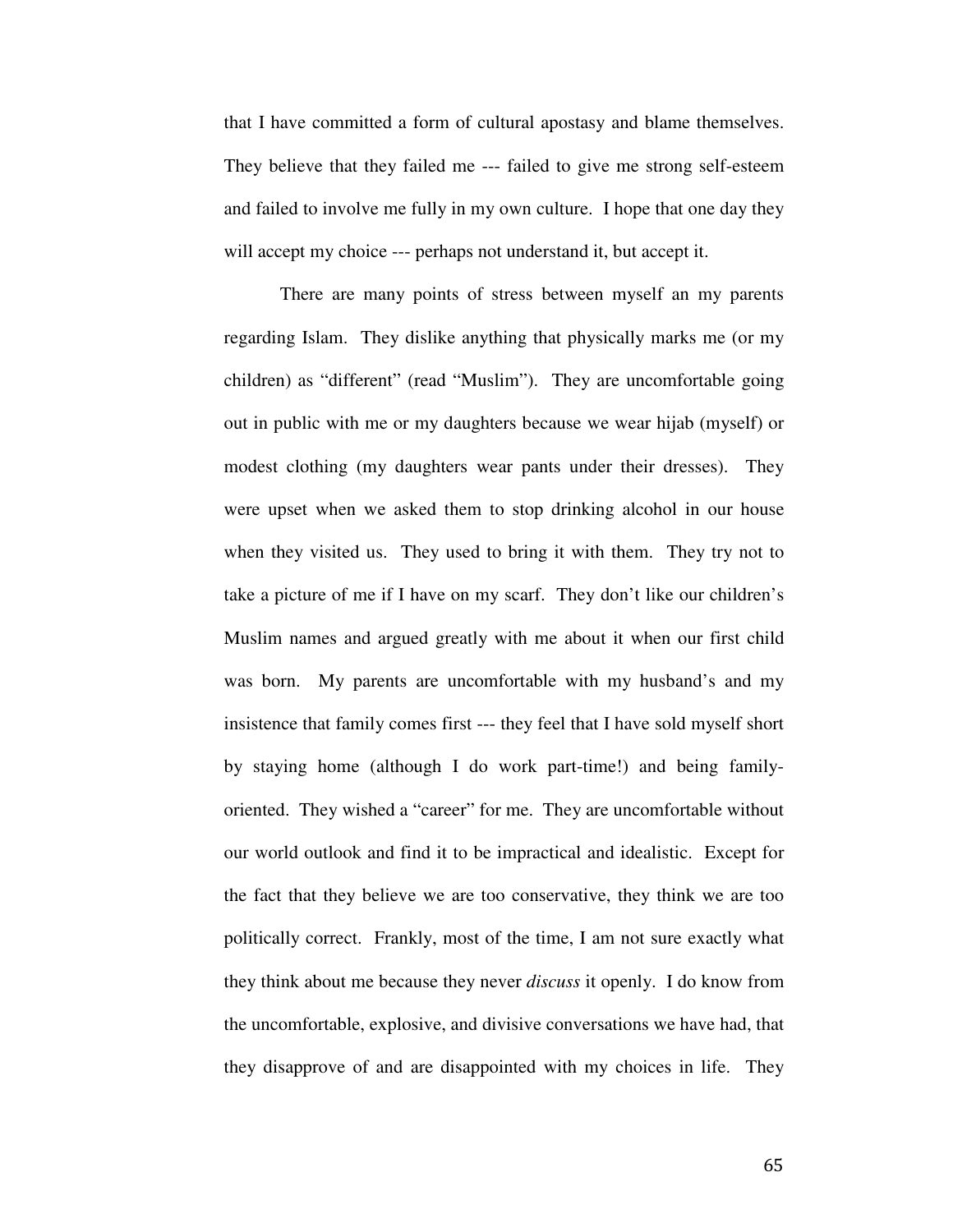can't, however, ever seem to tell my WHY. I believe it is because they are unable to argue against something that is ethical, moral, moderate, and logical --- and is something that they taught me to believe in since I was a small child (only they didn't call it "Islam").

 In our holiday celebrations, we attempted with our first-born to continue celebrating Christmas with my parents. We changed the emphasis to "helping Grandmas and Grandpa celebrate their holiday" and also spoke about the importance of Prophet Jesus (pbuh) in Islam. It didn't work for many different reasons. Our child was too young to really be able to make that distinction, and peer pressure to be link all the other Christmas celebrants pushed hi toward the popular idea of Christmas. My parents used Christmas to push American culture at him creating an "us versus them" environment and creating confusion and tension in our child. As our next children were born we realized that we didn't want these same scenes replicated with them, and so we gradually stopped going to my parents' house for Christmas. It was a decision that both disappointed and angered my parents. They now celebrate Christmas with my sister and her children and husband.

 We do send Christmas cars to my parents, my sister, and my surviving grandparent, wish them a Happy New Year, and call them on Christmas Day. We also send my family letters or cars on Eid al-Fitr after Ramadan. My family sends us cards at Christmas and my sister also calls several times during Ramadan to see how we are doing. The other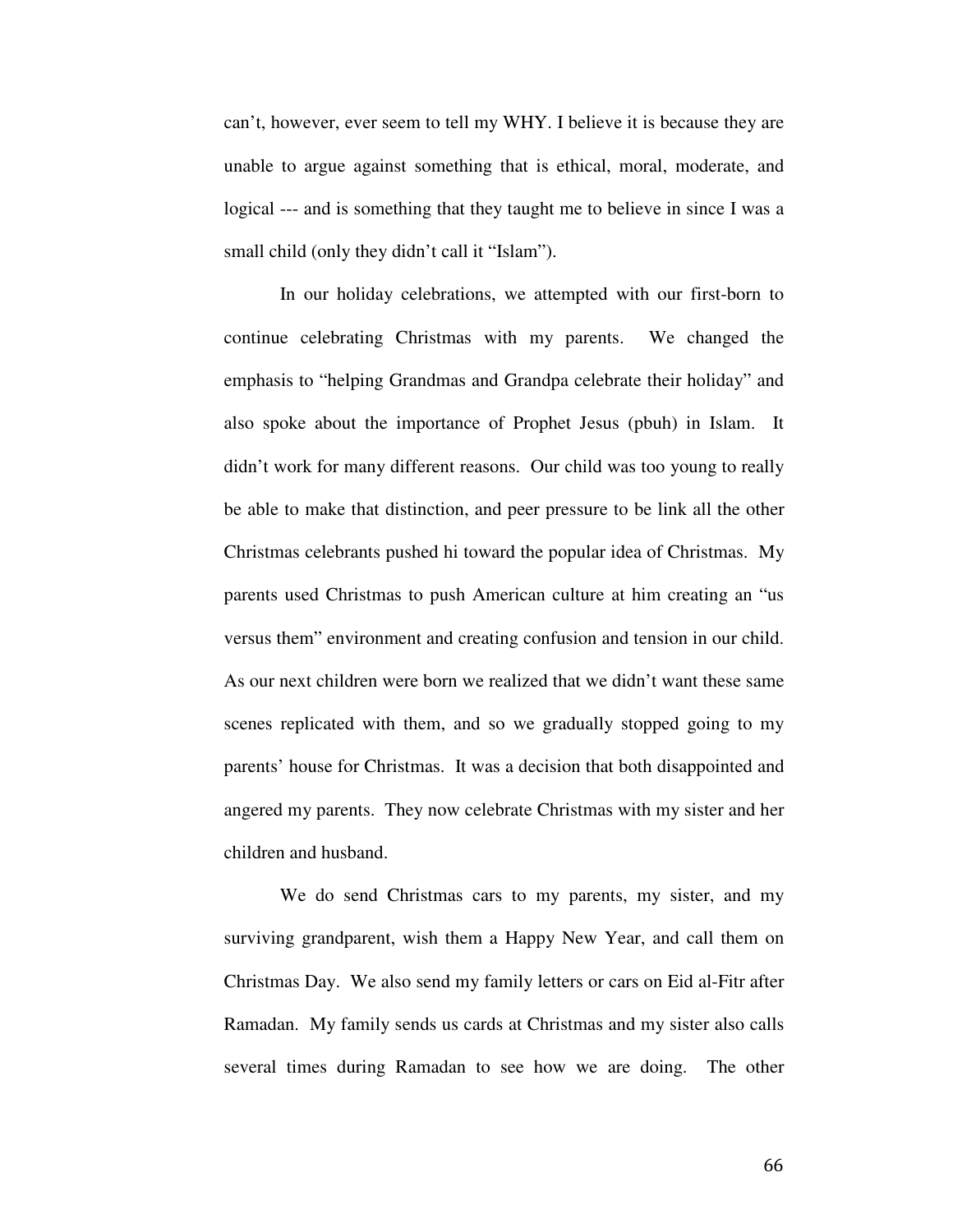Christian holidays (e.g. Easter) were not celebrated in my family as I was growing up and are not a factor now. My mom sends all the grandchildren cards at Halloween (which we do no celebrate but overlook in deference to my parents), Valentine's Day, and on their birthdays.

 We would love to include my parents in our Islamic celebrations, but they are not comfortable with the idea. They will not accompany us to any gatherings without our Muslim friends if they happen to be visiting us, and in deference to my parents, we usually stay home unless it is impossible to get out of the activity.

 We have many difficulties when we visit my parents, most springing from their disapproval of our lifestyle. Our worldviews are quite different – from politics to the role of "independence" and "materialism" in a person's life. We do have many good times with my parents and want a close and mutually respectful relationship with them.

### **My Husband**

I met my husband while I was in college, through mutual friends. The characteristics, which most attracted me, were his generosity of spirit, honesty, compassion, loyalty, intelligence, and his general strength of character. He knew who and what he was and yet he was humble. I greatly admired his strength of character and his generosity to others. He was very accepting and gentle and yet there was strength inside.

 My husband had a large role in my conversion to Islam because he was able to answer all my questions, and he spent a great deal of time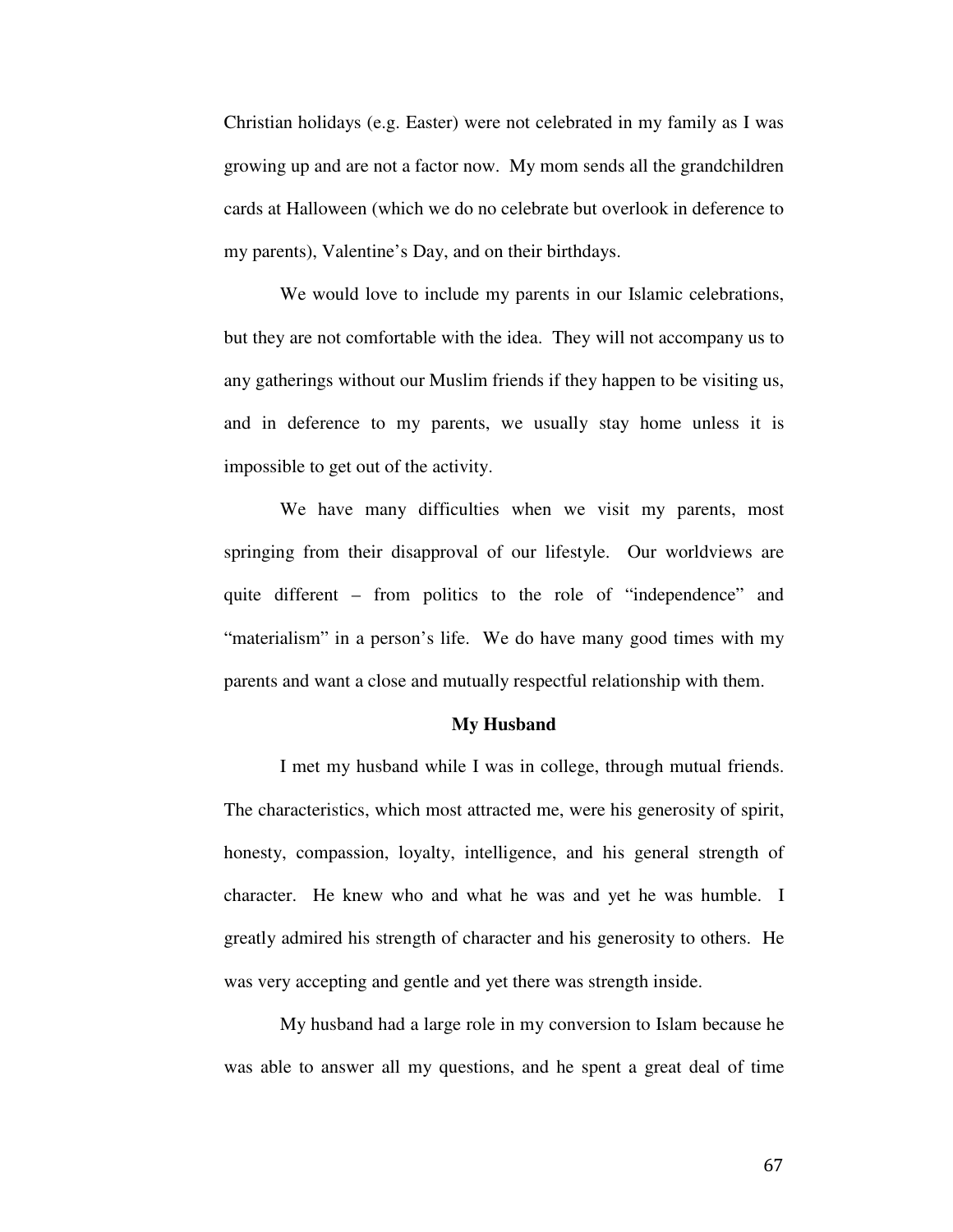explaining both Islam and his culture to me. He always included me in all his Islamic or cultural activities and acted as my interpreter, linguistically and culturally. He made Islam available for me and helped me to experience it firsthand. He never, at any point, pressured me to convert. The decision was entirely mine.

 My family didn't accept him very well as my "friend" but were fine after we became "engages." They like him immensely as a human being but blame him for brainwashing me into becoming Muslim. They also blame me for being so gullible. Our relationship with my parents was very good until we became practicing Muslims. We were married in a civil ceremony at the county courthouse and by proxy in Iran (so that relatives who were "clergy" could perform the ceremony for us). Our civil ceremony contained no Islamic elements and our Islamic ceremony was very basic: the marriage contract, the intent (the declaration of desire) to be married, the public announcement of our marriage.

#### **The Homeland of My Husband**

 We try to run our household on an Islamic model and to the extent that Iranian culture is basically an Islamic culture, our household reflects it. We speak Farsi at home and eat mostly Iranian food although tacos, spaghetti, and stir-fry are big favorites (along with roasts and hamburgers). We intend to live in the U.S. for the foreseeable future due to the economic situation in Iran and because we have student loans to repay in this country. We feel that we cannot forsake our debts here, and we could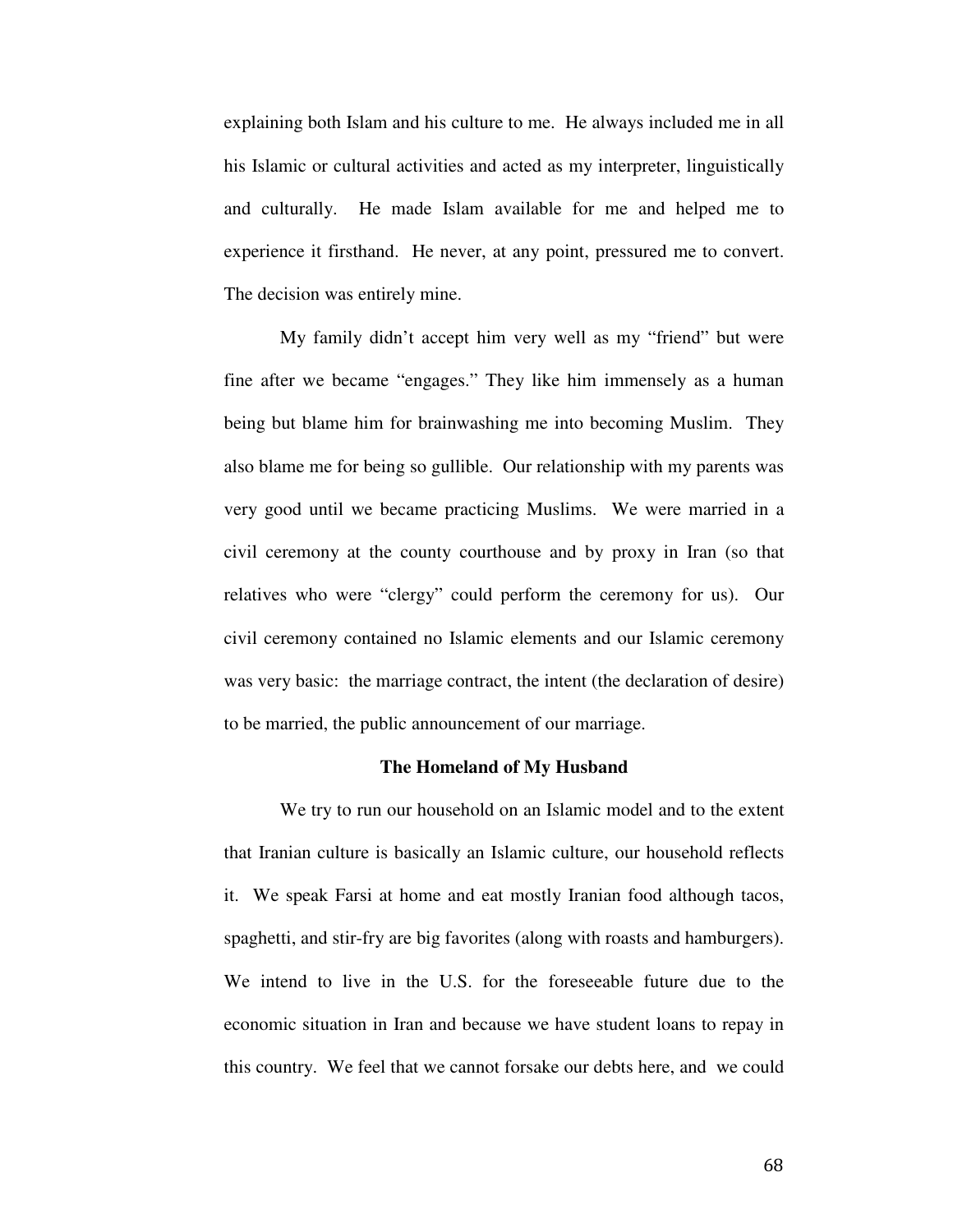never afford to both live and pay off our loans if we lived in Iran. We have considered moving to another Middle Eastern country. My husband is an Iranian citizen.

### **My Husband's Family**

 I have met all the members of y husband's family and some members of the (immense) extended family. I met my mother-in-law and father-in-law before we married, when they visited the United States for a summer. They accepted me very well, although it must have been difficult for them since they are very traditional Muslims and I was your typical twenty-year-old college co-ed. I have been accepted wonderfully by my in-laws although they have disagreed with the way we have done many things, e.g., getting married as undergrads and having three children while my husband was still in graduate school. However, they have never belabored their concerns. My in-laws lived with us for about a year and then moved down the block for the next year after that. It was great experience, although it had both its ups and downs! I expect that should we move to Iran, I would fit in fairly well and that I would be graciously accepted by he extended family. I might have a few problems with Iranian culture particularly in those areas which deviate from Islamic norms. Any problems from the extended family might arise from my independence and self-reliance.

 I have learned a great deal from my in-laws. They have a wonderful way of relating to their children, a way which engenders respect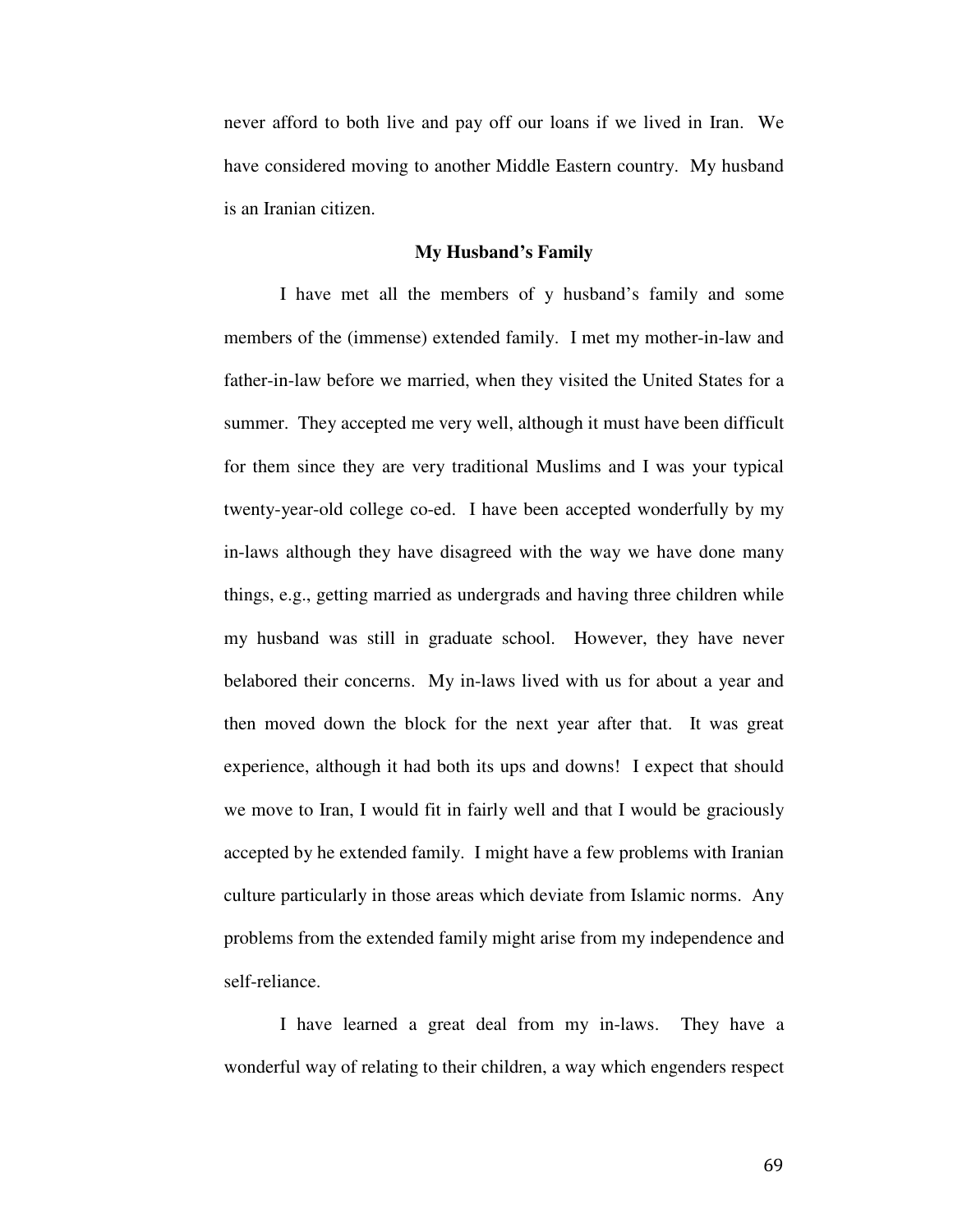for others and great amounts of self-esteem. It is interesting to see how a child-oriented and religious-oriented culture operates. My in-laws, by virtue of being a contrast to American culture, have given me a great appreciation for certain elements of my American cultural identity. From all my comparing and contrasting of Iranian and American cultures, I have seen that Islam is truly correct in saying that moderation in all is the right path!

#### **My Position as a Woman**

As a Muslim woman I experience the full benefits given to me by God as a member of the human race. I am responsible only to God for how I live my life, and how well I fulfill my duties to Him. The most important right which I enjoy by benefit of being a Muslim woman is the right of equality before God. Among the other rights which are detailed rights which are detailed for women in Islam are the right to earn and keep our own money, to retain and/or dispose or our own property, the right to inherit, the right to initiate and contest a divorce, the right to education, the right to retain our own name after marriage, the right to participate in choosing our own mates, the right to custody of our children.

 However, as Islam is a just and fair religion, along with my rights come many obligations. All levels of Islamic society – including the individual and on through the relationships of husband/wife, parent/child, employer/employee, and the society/societal member – are firmly connected by interlocking and mutually reciprocal rights and duties. A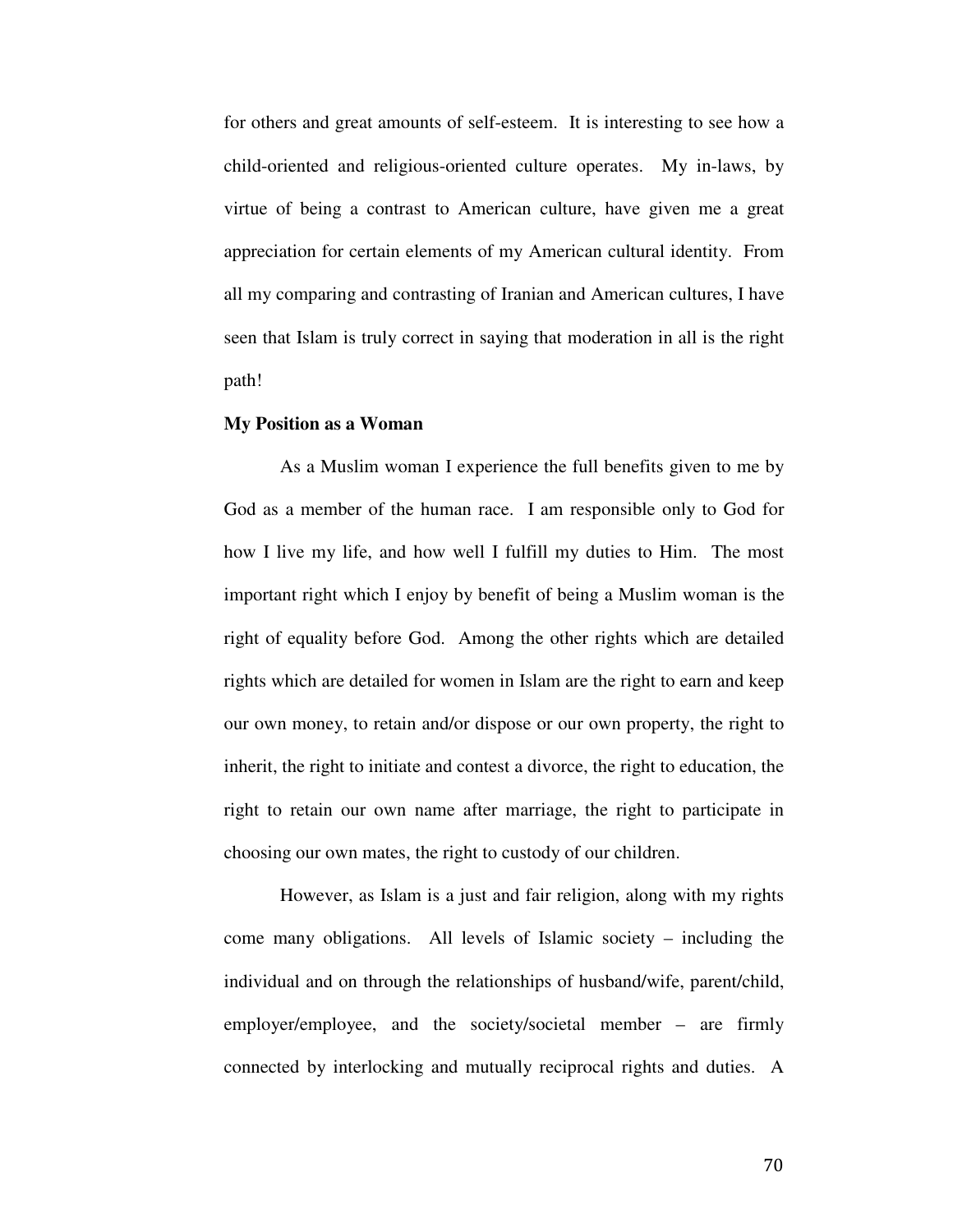right does not exist without a corresponding duty; a duty does not exist without a corresponding right. As an example: It is one of my rights as a wife to be financially supported by my husband – tha is his obligation. Among others, my obligation is to try and live within his financial means without complaint, derision, or gree, and to care for his property and assets in his absence. My husband is obligated to treat me with courtesy and respect, and I am obliged to do the same for him. As a member of a society, I am obliged to help my fellow members, and they and the societal bureaucracy at large are obligated to help me in my times of need. There is much misunderstanding on the part of non-Muslims (and some Muslims) regarding the absolute inter-connectedness of rights and obligations – they come as a unit and cannot be separated out to be viewed separately without losing their essential qualities.

 I feel no apprehension about my position as a Muslim woman in my marriage. I do not feel that there are any areas of private or public endeavor that are closed to me. I do have concerns regarding the status of ignorance of our misunderstanding of the teachings of Islam. There exist many Muslim societies where deviations from the Islamic norms regarding the status and role of women (as well as other issues) have resulted in a constriction of the role of women. "Cultural Islam" very often is at variance with Islam. Verses from the Qur'an and Hadis of the Prophet (pbuh) are often taken out of their context of revelation or transmission and used to support patriarchal cultural viewpoints. Both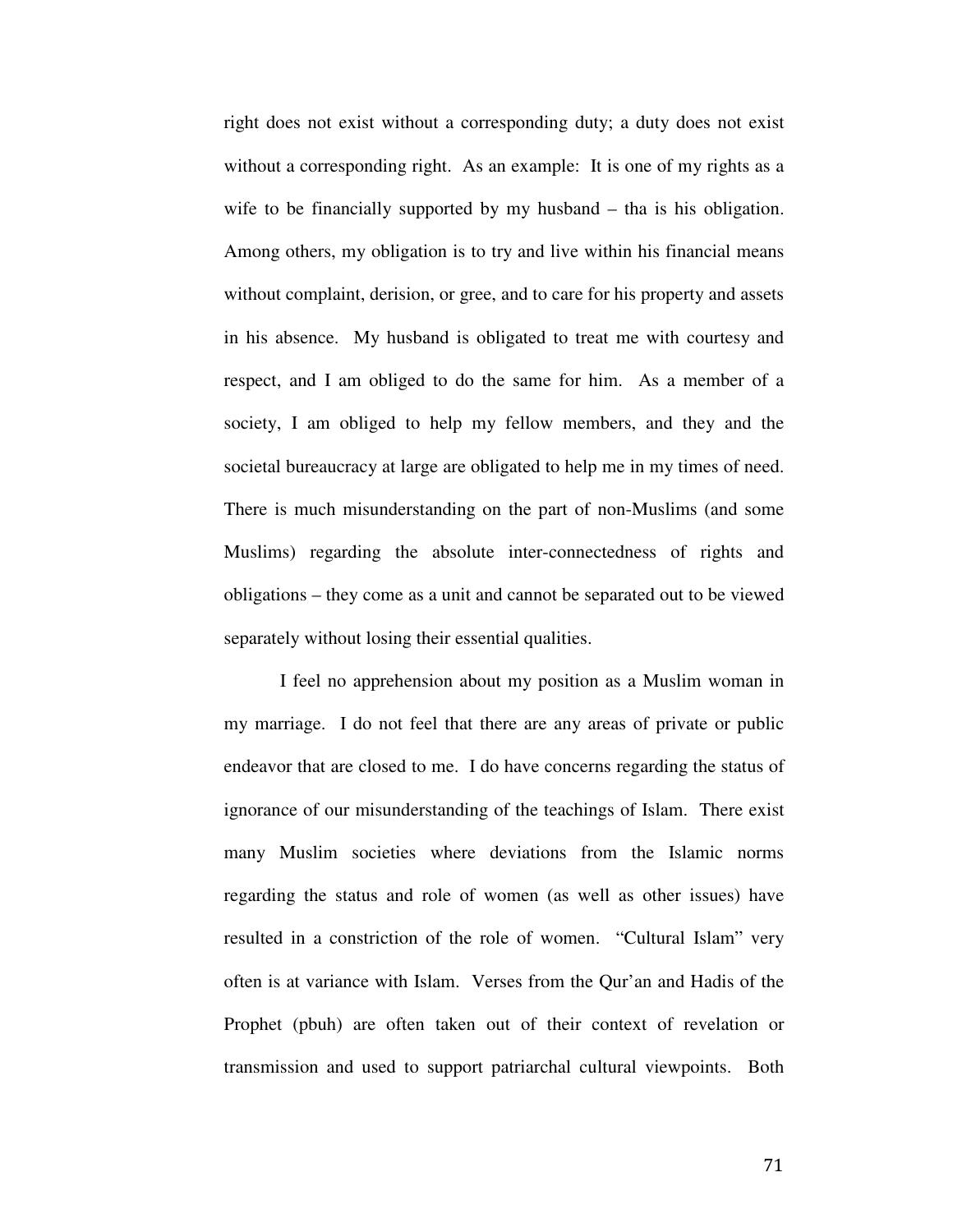men and women are often uneducated as to the true meanings of Islamic injunctions and, by default, follow the standard cultural practice of their societies.

## **Child Rearing**

 My child-rearing techniques are directly influenced by being a Muslim. Islam touches all parts of my life and as such I try to raise my children in the most Islamic way possible. My children came into this world as Muslims, innocent and submissive to the will of Allah. It is our great responsibility, indeed both a trust and a test from Allah, that my husband and I raise them to remain Muslim.

 The most easily observable Islamic influences on our child-rearing techniques include encouraging the children to follow us in prayer, teaching them Qur'anic verses, using traditional Muslim greetings and everyday phrases, encouraging them to dress modestly and behave with compassion and kindness. We use a lot of modeling and verbal encouragement and reminding, but the children are never forced to join us in any given activity as Islam teaches that there is no compulsion in religion. We do, if necessary, insist that the children remain near our activity (while quietly occupying themselves) so that at least they have exposure to the activity and understand that there are some minimal family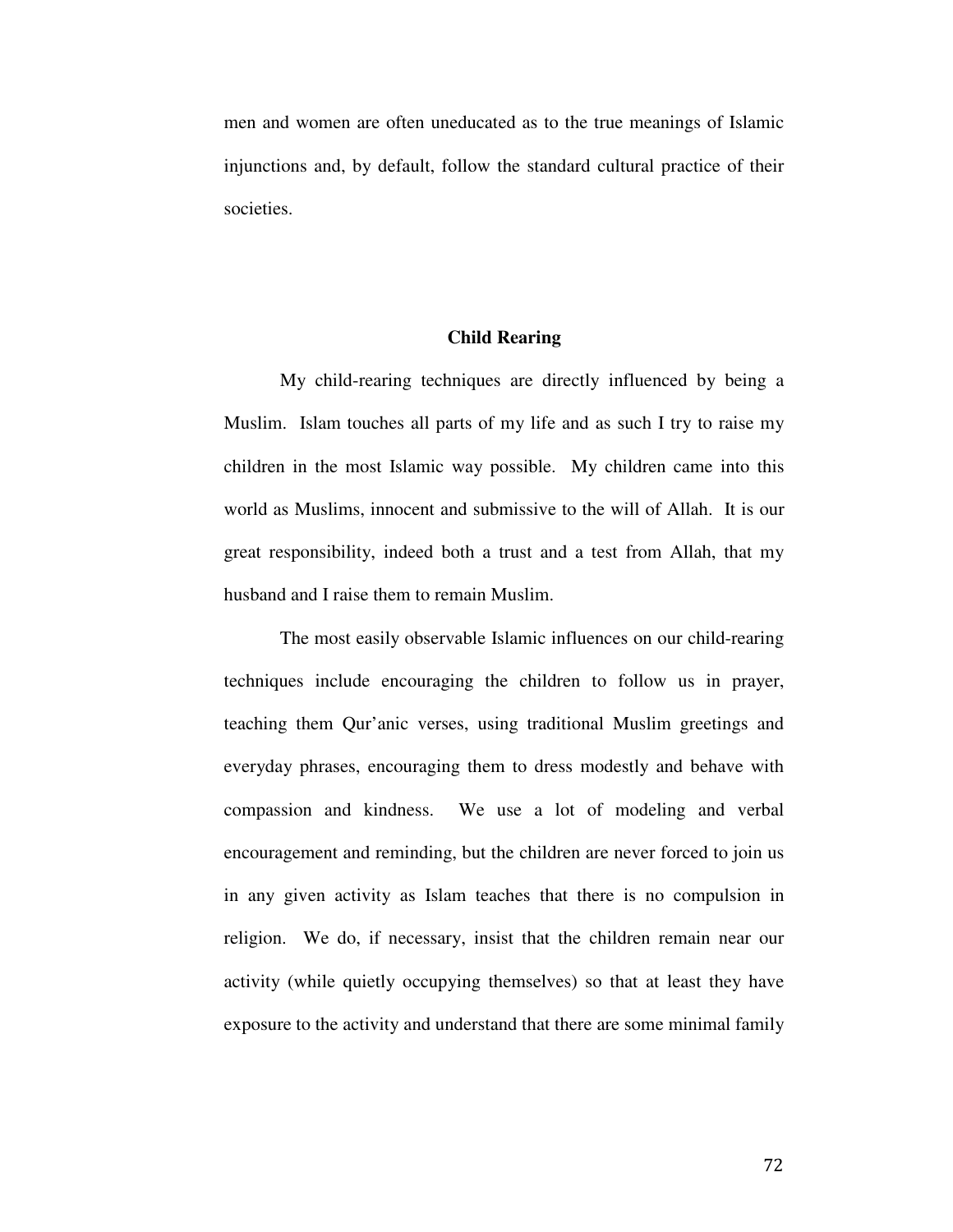standards that they must adhere to. We try to be tactful and discreet when enforcing these standards to avoid provoking outright rebellion.

 The major way in which Islam influences child-rearing techniques is that I try to remember that I am always within Allah's sight. Allah has set high standards of personal behavior for humans, not because He is vengeful, but because He knows that we are capable of rising to meet those standards. I am also always aware that my two recording angels are ever watchful! I try to be patient (this one can be quite difficult!), polite, and respectful; and to act with compassion, sincerity, and understanding towards them [the children]. I encourage them to value education and view learning as a life-long endeavor that is not limited to school hours or "school topics." We put great emphasis on doing their personal best at school and elsewhere; to be helpful and kind; not to lie or cheat; to value Allah (and therefore Islam), their family, and their fellow human beings; to stand up for what they believe in, to combine personal piety with outward action' to be sincere and straightforward; and to be generous in thought as well as in action. We also try to view each child as an individual, to view them outside of the influence of birth order, to try not to compare them to their siblings or to ourselves, to try to accept and value those personality traits that are irritating to us but part and parcel of who they are.

 Insha'Allah, our children will grow to be compassionate, productive Muslims. To that end we are always re-evaluating our progress

73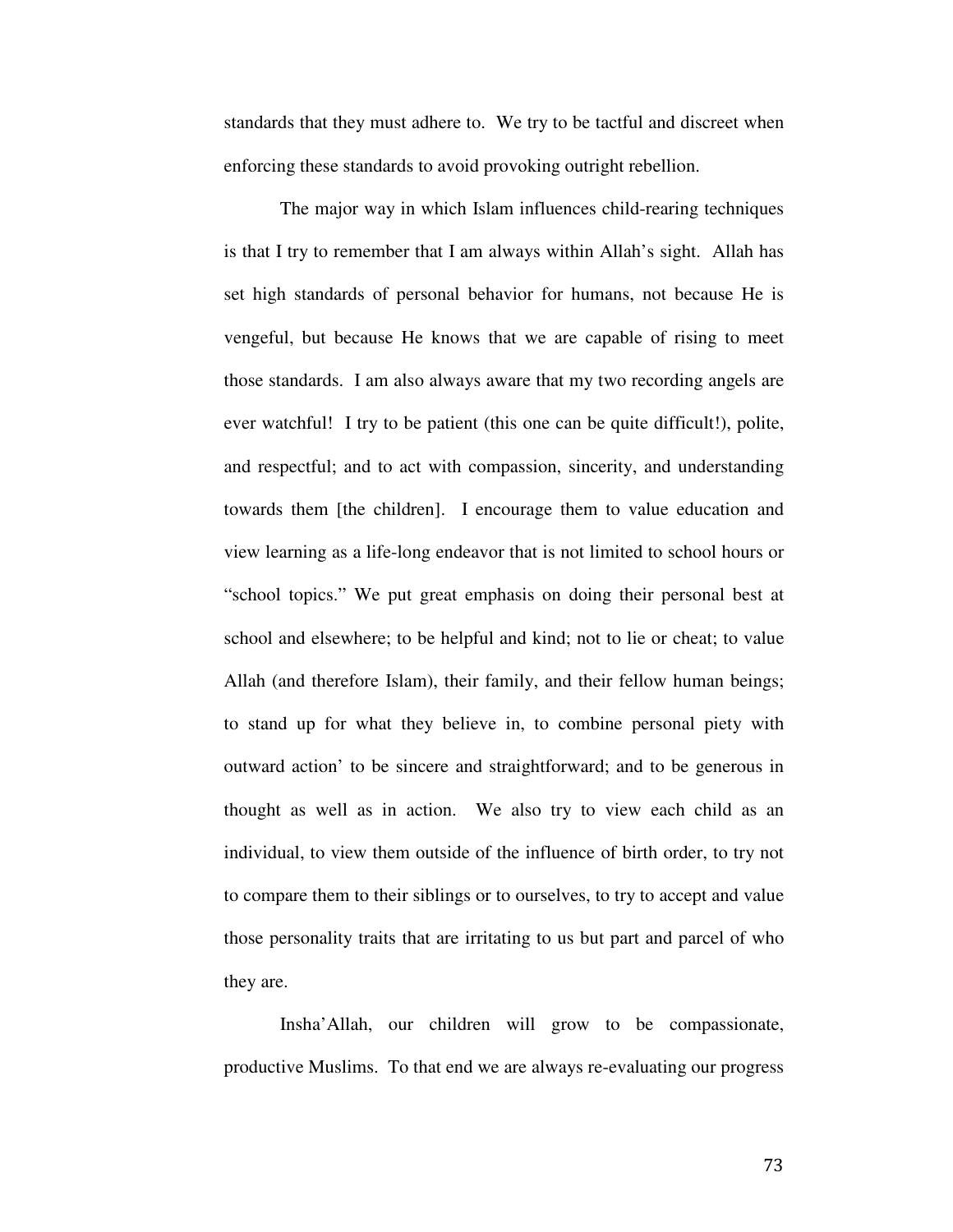and our child-rearing techniques. We always try to follow the specific Islamic injunctions, but also attempt to follow the "spirit of the law."

 My husband is very involved with the care of the children. I work part-time, and while I am at work he is their sole caretaker. He also is with the children when I go to meetings or study groups. He takes the kids to the doctors, takes them out on excursions, takes them on errands, goes to the swimming pool with them, and any number of other activities.

 My rights and obligations with my children? When people mention Islam/mothers/mother's rights, they are usually referring to child custody in the event of a divorce. Both my husband and I are of the opinion that the children should go with whichever parent is better able to care for them. Of course, in Islam, divorce is allowed, but exhaustive efforts to keep the family unit intact should be made first. In most cases, it is the mother who is better emotionally equipped to raise the children. Unless circumstances warrant differently, the non-custodial parent has the right to frequent visitation. The custodial parent should be helped financially to raise the children, if it is necessary. All divorces should take place in an Islamic family court with a qualified jurist making the decision.

 My obligation to my children is to love them respect them, and help them grow to be Muslim adults. This is as much an obligation to my children as it is to Allah, who placed these children in my care as a trust

74